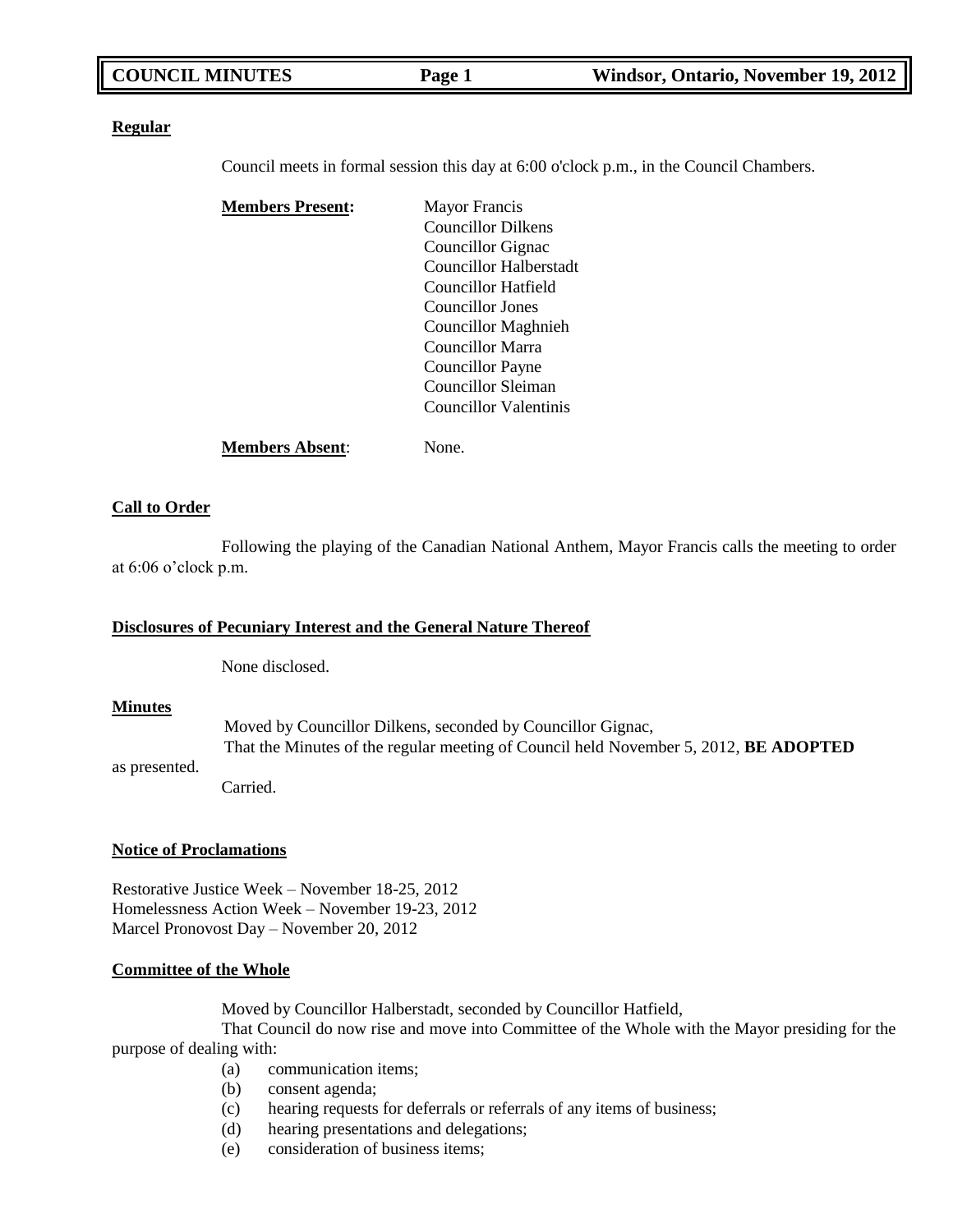## (f) consideration of Committee reports:

(i) **Report of Special In-Camera Meeting or other Committee as may be held prior to Council** (if scheduled);

(g) consideration of by-laws 170-2012 through 172-2012 (inclusive). Carried.

#### **Communications**

Moved by Councillor Jones, seconded by Councillor Maghnieh,

**M478–2012** That the following Communication Items 1 to 6, 9 and 11 to 15 inclusive, as set forth in the Council Agenda **BE REFERRED** as noted except Communication No. 7, 8 and 10 which are dealt with as follows:

#### **Communication No. 7:**

Moved by Councillor Halberstadt, seconded by Councillor Marra,

**M479-2012** That the request of the Windsor-Essex Children's Aid Society dated November 5, 2012 seeking permission for the Society to erect street banners on utility poles aligning the Society's headquarters on Riverside Drive east to promote Phase 2 of the "I am Your Children's Aid, Windsor-Essex" public awareness campaign as well as the "Bill and Dot Muzzatti Child & Family Centre expansion project" **BE APPROVED** for a maximum one-year period.

Carried.

#### **APR2012**

## **Communication No. 8:**

Moved by Councillor Payne, seconded by Councillor Sleiman,

**M480-2012** That the correspondence from the Windsor-Essex County Health Unit dated October 25, 2012 regarding a request for reconsideration of the 2012 budget **BE REFERRED** to the regular business portion of the Council meeting, to allow for delegations from the Health Unit.

Carried.

## **MH2012**

## **Communication No. 10:**

Moved by Councillor Valentinis, seconded by Councillor Sleiman,

**M481-2012** That the request by the Downtown Windsor Business Improvement Area (DWBIA) dated November 16, 2012 regarding "Follow Up to Request for Extension of Sidewalk Cafe Licenses, Waiving of Encroachment and Application Fees" **BE RECEIVED**, and further, that the existing licences set to expire on November 30 **BE EXTENDED** up to and including December 31 in order for the DWBIA to prepare a report that outlines criteria and patio standards that merchants should adhere to. Carried.

#### **SE2012**

| Item | From                          | <b>Description</b>                                                                                                                                                                                     |
|------|-------------------------------|--------------------------------------------------------------------------------------------------------------------------------------------------------------------------------------------------------|
|      | Ministry of<br>Transportation | Notice from the Ontario Municipal Board regarding an application by the<br>Ministry of Transportation for road closings along the Windsor-Essex<br>Parkway.<br><b>City Engineer</b><br><b>SW/10666</b> |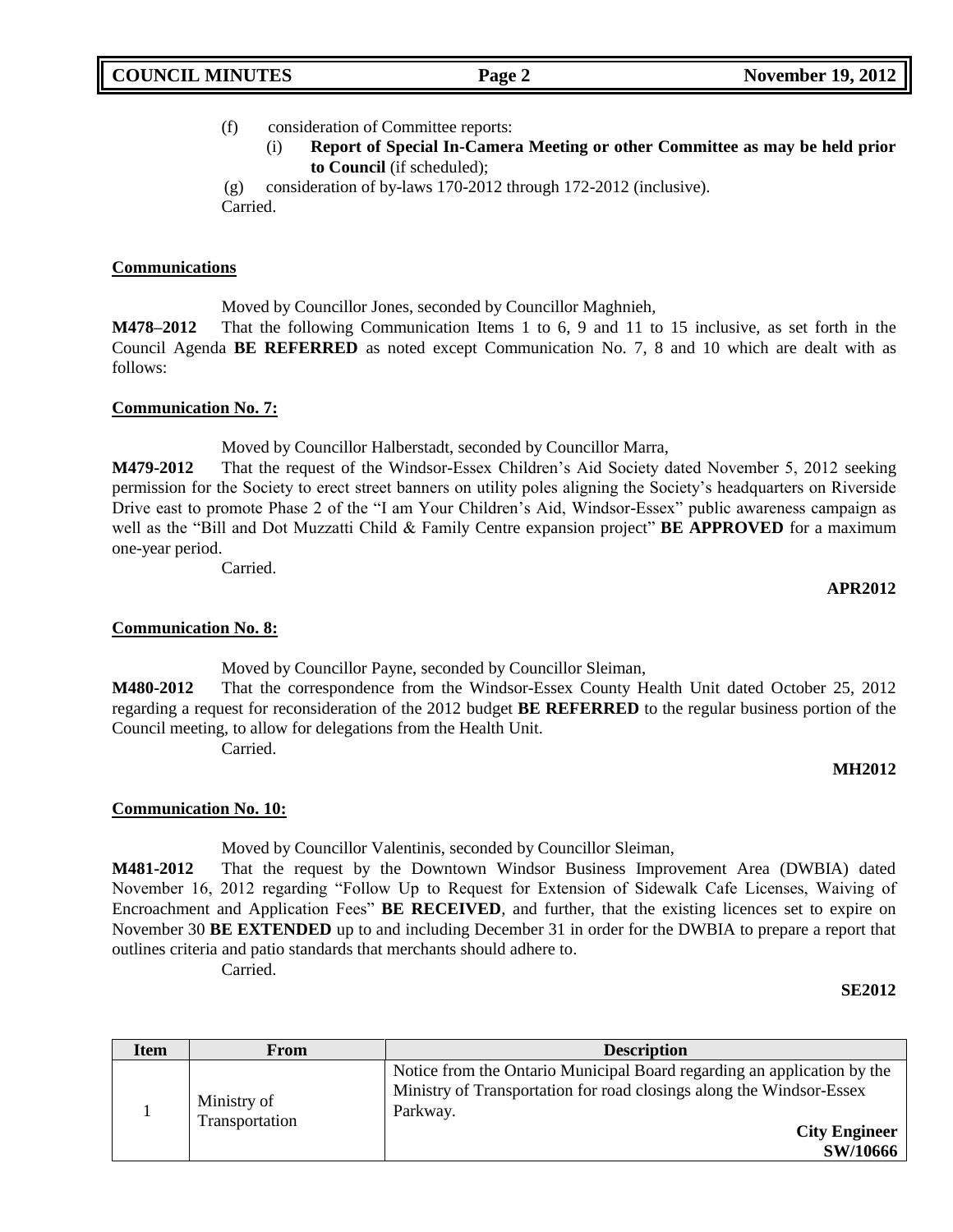**COUNCIL MINUTES Page 3 November 19, 2012** 

| $\sqrt{2}$     | Ministry of the<br>Environment                                               | Municipal Engineers Association (MEA) Municipal Class Environment<br>Assessment: Notice of Availability - Five Year Review Report.<br><b>City Engineer</b><br>Note & File<br><b>GM2012</b>                                                             |
|----------------|------------------------------------------------------------------------------|--------------------------------------------------------------------------------------------------------------------------------------------------------------------------------------------------------------------------------------------------------|
| 3              | Ministry of Municipal<br>Affairs and Housing                                 | Notice of amendments to the Local Improvement Charges Regulations.<br><b>City Planner</b><br><b>City Engineer</b><br>Note & File<br><b>MMA2012</b>                                                                                                     |
| $\overline{4}$ | Association of<br>Municipalities Ontario<br>(AMO)                            | Ontario Releases First Ever Immigration Strategy.<br><b>Community Development &amp; Health Commissioner</b><br>Note & File<br><b>MMA2012</b>                                                                                                           |
| $\mathfrak{S}$ | Association of<br>Municipalities Ontario<br>(AMO)                            | Letter of thanks for a resolution adopted (previously distributed) by<br>Windsor City Council regarding arbitration reform.<br>Note & File<br><b>MMA2012</b>                                                                                           |
| 6              | <b>Ontario Good Roads</b><br>Association (OGRA)                              | Delegation Request Details and Form for the 2013 ROMA/OGRA<br>Combined Conference.<br><b>City Engineer</b><br>Note & File<br>GP2012                                                                                                                    |
| $\tau$         | Windsor-Essex<br>Children's Aid Society                                      | Request to erect street banners on utility poles aligning the Windsor-<br>Essex Children's Aid Society headquarters on Riverside Drive East.<br><b>City Engineer</b><br><b>COUNCIL DIRECTION REQUESTED</b><br><b>APR2012</b>                           |
| 8              | Windsor-Essex County<br>Health Unit                                          | Request reconsideration of the 2012 budget.<br><b>COUNCIL DIRECTION REQUESTED</b><br><b>Chief Financial Officer &amp; City Treasurer</b><br><b>MH2012</b>                                                                                              |
| 9              | Windsor-Essex Catholic<br><b>District School Board</b>                       | Invitation to attend a Board meeting on November 27, 2012 at 7:00 pm.<br>regarding working with community partners to share facilities.<br><b>City Engineer</b><br><b>Executive Director of Parks &amp; Facilities</b><br>Note & File<br><b>ME2012</b> |
| 10             | Chair, Downtown<br><b>Windsor Business</b><br><b>Improvement Association</b> | Follow Up to Request for Extension of Sidewalk Cafe Licenses, Waiving<br>of Encroachment and Application Fees.<br><b>City Engineer</b><br><b>DWBIA</b><br><b>COUNCIL DIRECTION REQUESTED</b><br><b>SE2012</b>                                          |
| 11             | <b>Sport Fest Windsor</b>                                                    | Request to sponsor the Butler/Palmer Christmas Wish Concert.<br><b>Chief Financial Officer &amp; City Treasurer</b><br><b>COUNCIL DIRECTION REQUESTED</b><br><b>APR2012</b>                                                                            |
| 12             | Secretary/Treasurer<br>Committee of Adjustment                               | Consent Authority Agenda Record Hearing to be held on Wednesday,<br>November 28, 2012, Room 409-400 City Hall Square East, Windsor<br>Note & File<br><b>ZC2012</b>                                                                                     |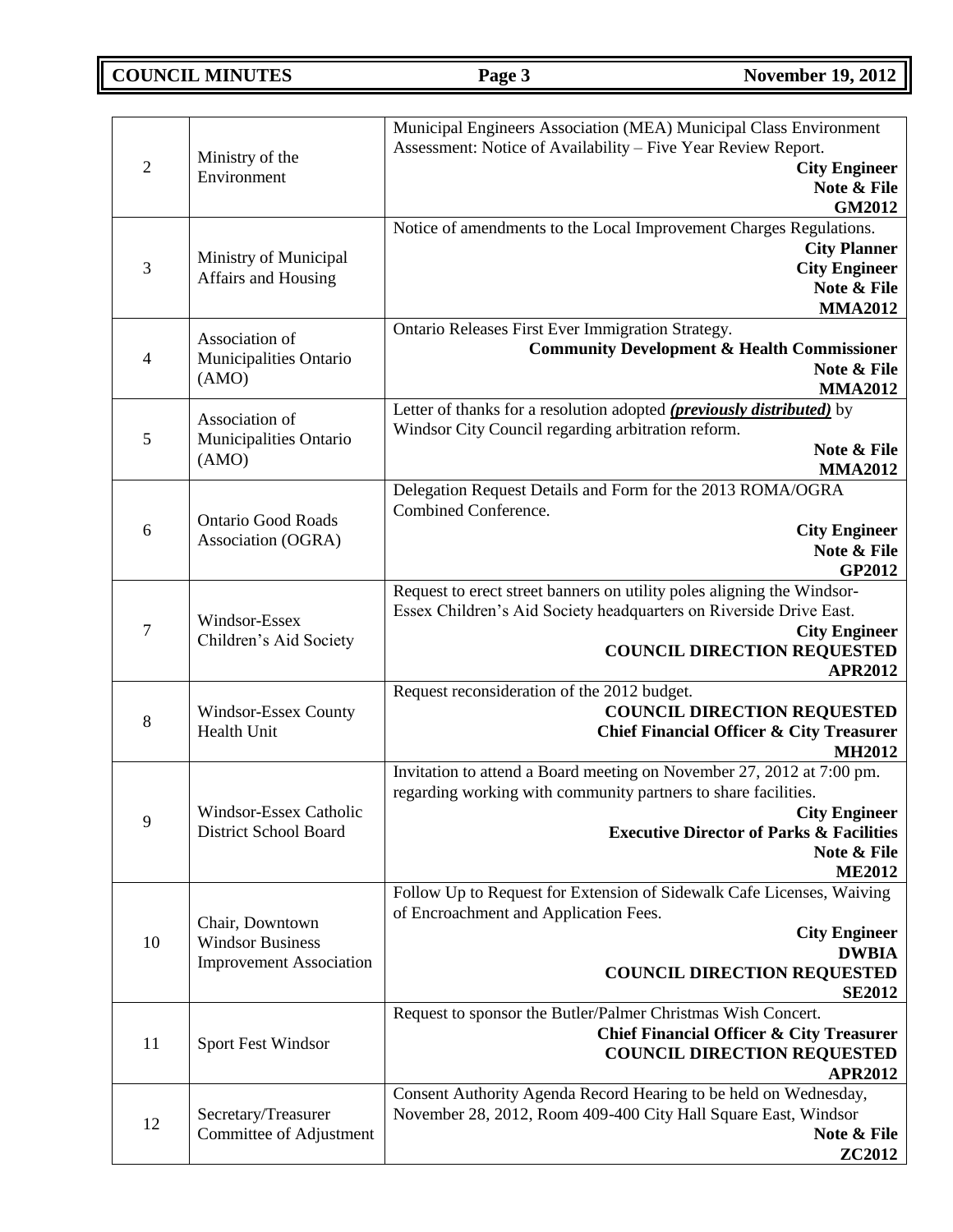**COUNCIL MINUTES Page 4 November 19, 2012** 

|    | <b>Schlegel Villages</b>               | Letter of thanks to City of Windsor staff who were involved in processing<br>the planning applications for Schlegel Village. |
|----|----------------------------------------|------------------------------------------------------------------------------------------------------------------------------|
| 13 |                                        | <b>City Planner</b>                                                                                                          |
|    |                                        | <b>City Solicitor</b>                                                                                                        |
|    |                                        | <b>Chief Building Official</b>                                                                                               |
|    |                                        | Note & File                                                                                                                  |
|    |                                        | <b>APR2012</b>                                                                                                               |
|    |                                        | <b>AS2012</b>                                                                                                                |
|    |                                        | Participation of City of Windsor staff in Goodfellows Event on November                                                      |
|    | <b>Chief Administrative</b><br>Officer | $22 - 24, 2012.$                                                                                                             |
| 14 |                                        | Note & File                                                                                                                  |
|    |                                        | <b>APR2012</b>                                                                                                               |
| 15 | City Treasurer                         | Expansion of Local Calling Area.                                                                                             |
|    |                                        | Note & File                                                                                                                  |
|    |                                        | <b>SI1012</b>                                                                                                                |
|    | $C2$ and $\sim$ $\Delta$               |                                                                                                                              |

Carried.

## **Consent Agenda**

Moved by Councillor Marra, seconded by Councillor Payne,

That the following Consent Agenda and the recommendations contained in the administrative reports **BE APPROVED** as amended:

- Item 1 Applications for Tax Reductions under Sections 357/358 of the Ontario Municipal Act
- Item 3 City of Windsor Transit Insurance Renewal
- Item 6 2013 Schedule of Council & Standing Committee Meetings
- Item 7 Windsor-Essex Parkway Ontario Municipal Board Road Closure Process (Second application)
- Item 8 Notice of Municipal Vesting
- Item 9 Development Charges Water Services
- Item 10 Approval for E-Mail System Upgrade

Item 11 Further Three Year Extension of Tender 50-07 – Supply of Coarse Rock Salt for Winter Maintenance

# **Consent Committee Reports**

| <b>Planning &amp; Economic Development Standing Committee</b> |                    |                                                                                |  |
|---------------------------------------------------------------|--------------------|--------------------------------------------------------------------------------|--|
| No.                                                           | <b>Description</b> |                                                                                |  |
|                                                               | Report No. 97      | Rezoning, 40-44 University Avenue east (Bus Depot)                             |  |
| $\overline{2}$                                                | Report No. 98      | Rezoning, 37 University Avenue East (Armouries)                                |  |
| $\mathbf{3}$                                                  | Report No. 99      | Rezoning, 167-181 Ferry Street (Windsor Star)                                  |  |
| $\overline{4}$                                                | Report No. 100     | Official Plan Amendment, Bus Depot, Windsor Armouries and Windsor Star         |  |
|                                                               |                    | properties                                                                     |  |
| 5                                                             | Report No. 101     | Report No. 314 of the Windsor Heritage Committee – Windsor Armouries, 353      |  |
|                                                               |                    | Freedom Way/37 University Avenue East – Modify Heritage Features of            |  |
|                                                               |                    | <b>Designated Properties</b>                                                   |  |
| 6                                                             | Report No. 102     | Report No. 315 of the Windsor Heritage Committee – Greyhound/Windsor Transit   |  |
|                                                               |                    | Bus Station, 44 University Avenue East – partial demolition of Heritage-Listed |  |
|                                                               |                    | Property                                                                       |  |
| $\tau$                                                        | Report No. 103     | Report No. 316 of the Windsor Heritage Committee – Windsor Star, 167 and 181   |  |
|                                                               |                    | Ferry Street – Partial Demolition of Heritage-Listed Property                  |  |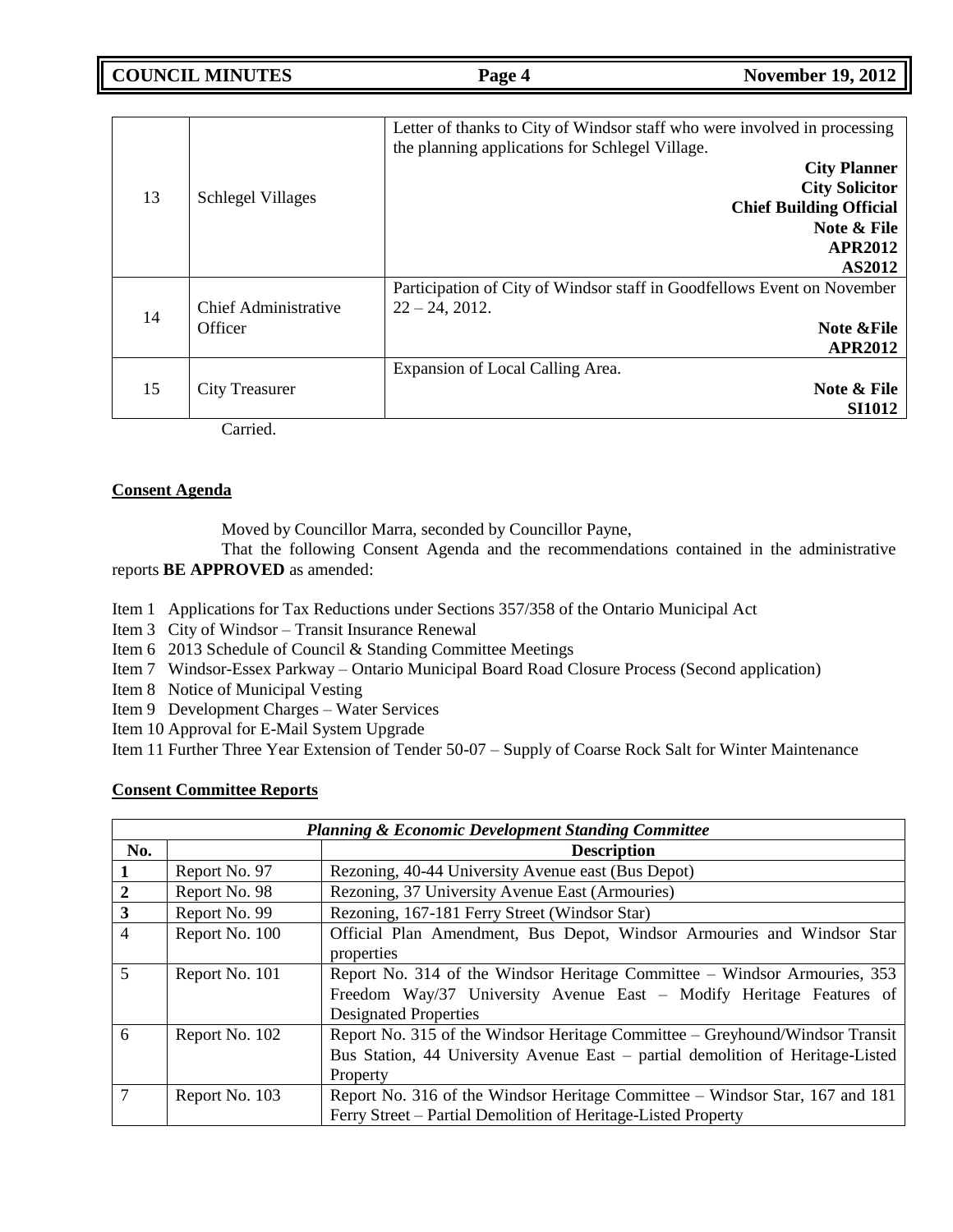| <b>Environment, Transportation &amp; Public Safety Standing Committee</b> |               |                                                                             |  |
|---------------------------------------------------------------------------|---------------|-----------------------------------------------------------------------------|--|
| No.                                                                       |               | <b>Description</b>                                                          |  |
|                                                                           | Report No. 79 | City of Windsor's Climate Change Adaptation Plan                            |  |
| $\overline{2}$                                                            | Report No. 80 | Continued Partnership with Health Canada for the Heat Alert Response System |  |
|                                                                           |               | (HARS), Urban Heat Island Study and Heat Vulnerability Mapping              |  |
| 3                                                                         | Report No. 81 | Proposed New Fence By-Law                                                   |  |
| $\overline{4}$                                                            | Report No. 82 | Green Fleet Plan                                                            |  |
| 5                                                                         | Report No. 83 | Windsor Essex Parkway, E. C. Row Lane Reduction between Huron Church Road   |  |
|                                                                           |               | and Ojibway Parkway, Emergency Detour Route                                 |  |
| 6                                                                         | Report No. 84 | Report No. 65 of the Windsor-Essex County Environment Committee – Terms of  |  |
|                                                                           |               | Reference                                                                   |  |
| 7                                                                         | Report No. 85 | Minutes of the Windsor Licensing Commission meeting held February 15, 2012  |  |
| 8                                                                         | Report No. 86 | Minutes of the Windsor Licensing Commission meeting held June 20, 2012      |  |
| 9                                                                         | Report No. 87 | Minutes of the Windsor Licensing Commission meeting held July 18, 2012      |  |
| 10                                                                        | Report No. 88 | Minutes of the Windsor Licensing Commission meeting held August 10, 2012    |  |
| 11                                                                        | Report No. 89 | Minutes of the Windsor Licensing Commission meeting held September 19, 2012 |  |
| 12                                                                        | Report No. 90 | Minutes of the Windsor-Essex County Environment Committee meeting held      |  |
|                                                                           |               | September 6, 2012                                                           |  |

| <b>Executive Committee</b> |                |                                                                                  |
|----------------------------|----------------|----------------------------------------------------------------------------------|
| No.                        |                | <b>Description</b>                                                               |
|                            | Report No. 102 | Windsor Hospitals Study - An Interim Report                                      |
| $\overline{2}$             | Report No. 103 | <b>Finance Policies</b>                                                          |
| 3                          | Report No. 104 | 2012 Third Quarter Operating Budget Variance Report                              |
| 4                          | Report No. 105 | Provincial GO-Network Steering Committee Membership                              |
| 5                          | Report No. 107 | <b>Update of Corporate Opportunities Initiatives</b>                             |
| 6                          | Report No. 108 | Report No. 67 of the Audit Committee                                             |
| 7                          | Report No. 109 | Report No. 68 of the Audit Committee – status report, Compliance with Applicable |
|                            |                | Laws & Regulations, 3rd Quarter 2011                                             |
| 8                          | Report No. 110 | Report No. 69 of the Audit Committee - status report, Compliance with Applicable |
|                            |                | Laws & Regulations, $4^{\text{th}}$ Quarter 2011                                 |
| 9                          | Report No. 111 | Report No. 70 of the Audit Committee – status report, Compliance with Applicable |
|                            |                | Laws & Regulations, 1st Quarter 2012                                             |
| 10                         | Report No. 112 | Minutes of the Audit Committee meeting held June 26, 2012                        |
| 11                         | Report No. 113 | Minutes of the Transit Windsor Board of Directors & Windsor Chartabus Inc.       |
|                            |                | meetings held July 7, 2012; September 10, 2012; September 19, 2012 and           |
|                            |                | September 25, 2012                                                               |
| 12                         | Report No. 114 | Welcome to Windsor 2012 World Series Banners                                     |

Carried.

# **Deferrals and/or Referrals and Withdrawals**

**Social Development, Health & Culture Standing Committee Report No. 124 (Long Term Affordable Housing Strategy Phase 1: Community Homelessness Prevention Initiative and Changes to the Community Start up and Maintenance Benefit and Discretionary Benefits)**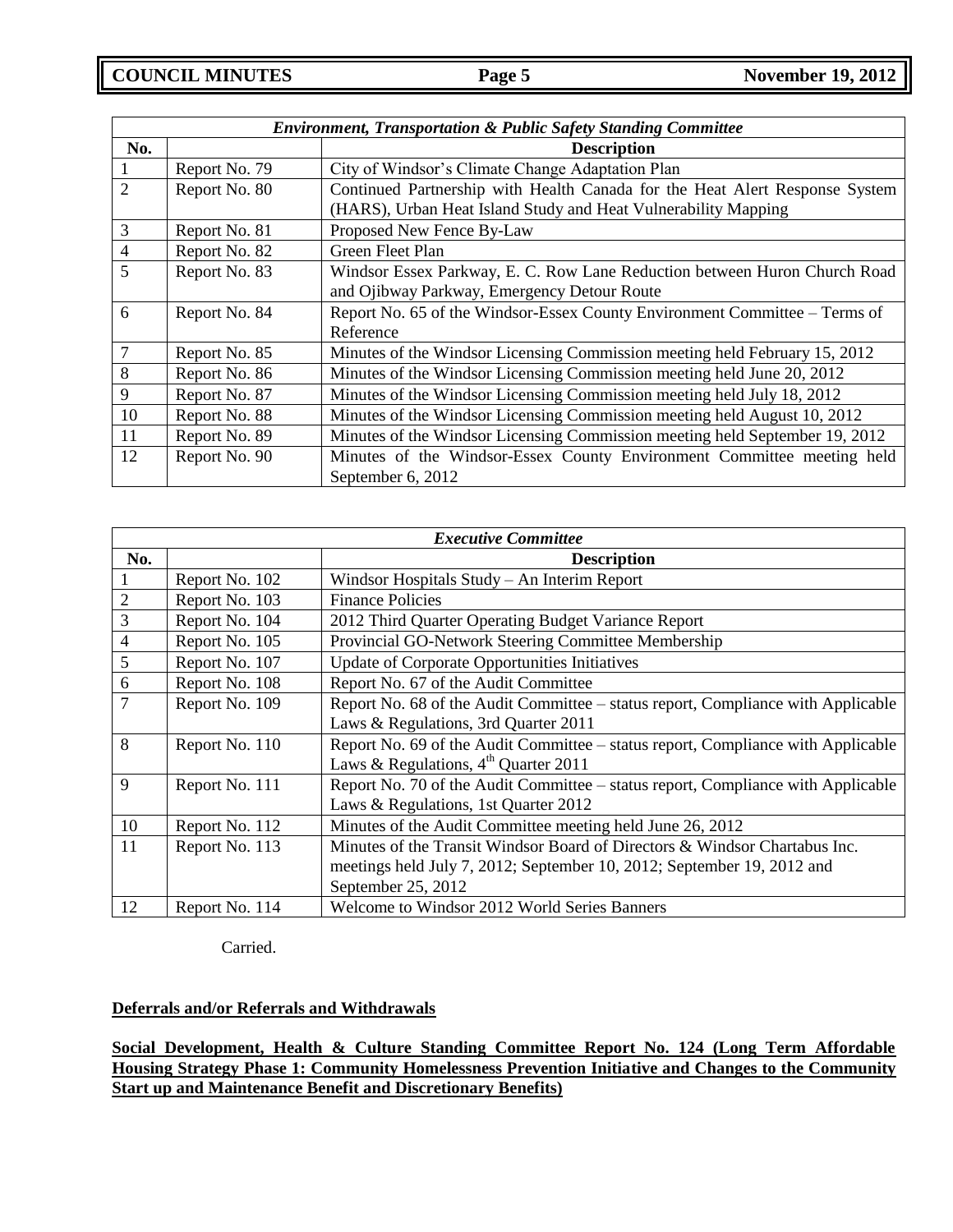### **Marion Overholt, Legal Assistance of Windsor**

Marion Overholt, Legal Assistance of Windsor, appears before Council to speak in support of the recommendation being proposed whereby the affected parties/service providers work together, along with other Ontario municipalities, to petition and lobby the provincial government to maintain funding for Long Term Affordable Housing Strategy Phase 1: Community Homelessness Prevention Initiative and Changes to the Community Start up and Maintenance Benefit and Discretionary Benefits, and to work with the City to come up with a transitional plan in the event that the province does not come through with the funding.

Moved by Councillor Jones, seconded by Councillor Gignac,

**M462-2012** That Council **APPROVE** Option A in Report No. 124 of the Social Development, Health & Culture Standing Committee of its meeting held November 14, 2012 regarding "Long Term Affordable Housing Strategy Phase 1: Community Homelessness Prevention Initiative and Changes to the Community Start up and Maintenance Benefit and Discretionary Benefits", for the period January 1<sup>st</sup> to March 31<sup>st</sup>, 2013 with the estimated funding shortfall of \$185,000 for this period to be offset through the Budget Stabilization Reserve; and

That the funding option for the remainder part of the year **BE REFERRED** to the 2013 Budget Process, with the understanding that the City will not make up the Provincial funding shortfall after March  $31<sup>st</sup>$ , 2013; and

That the Chief Administrative Officer and City Clerk **BE AUTHORIZED** to enter into agreements with the Ministry of Municipal Affairs and Housing (MMAH) for the Consolidated Homelessness Prevention Initiative funding, satisfactory in form to the City Solicitor, in technical content to the Executive Director of Housing and Children's Services and financial content to the City Treasurer; and

That the affected parties/service providers work together, along with other Ontario municipalities, to **PETITION** and **LOBBY** the provincial government to maintain this funding, and to work with the City to come up with a transitional plan in the event that the province does not come through with the funding. Carried.

Report Number 16214 GH/6905

## **Presentations & Delegations:**

## **PRESENTATIONS:**

## **City of Windsor Customer Service Awards**

# **Lori Boston, Customer Service Coordinator, along with Marianne D'Alessandro – Manager of Policy and Staff Development**

Lori Boston, Customer Service Coordinator and Marianne D'Alessandro, Manager of Policy and Staff Development appear before Council to present, along with the Mayor and Acting CAO, the Customer Service Awards acknowledging service excellence in the categories of Exceptional Customer Service and Pride in the Workplace. A total of eight awards were presented as follows:

- Anna Ciacelli, Council Secretariat
- $\bullet$ Susan Fitch, Customer Service Representative
- Andrew Daher, Manager of Budget Control & Financial Administration  $\bullet$
- Sandy Paladeau, Facility Operator
- Ontario Works Social Worker Team, Employment & Social Services  $\bullet$
- $\bullet$ Payroll Team, Financial Planning Department
- Allison Charko, 311 Mapping Support Analyst  $\bullet$
- Jolayne Susko, Pay Equity Officer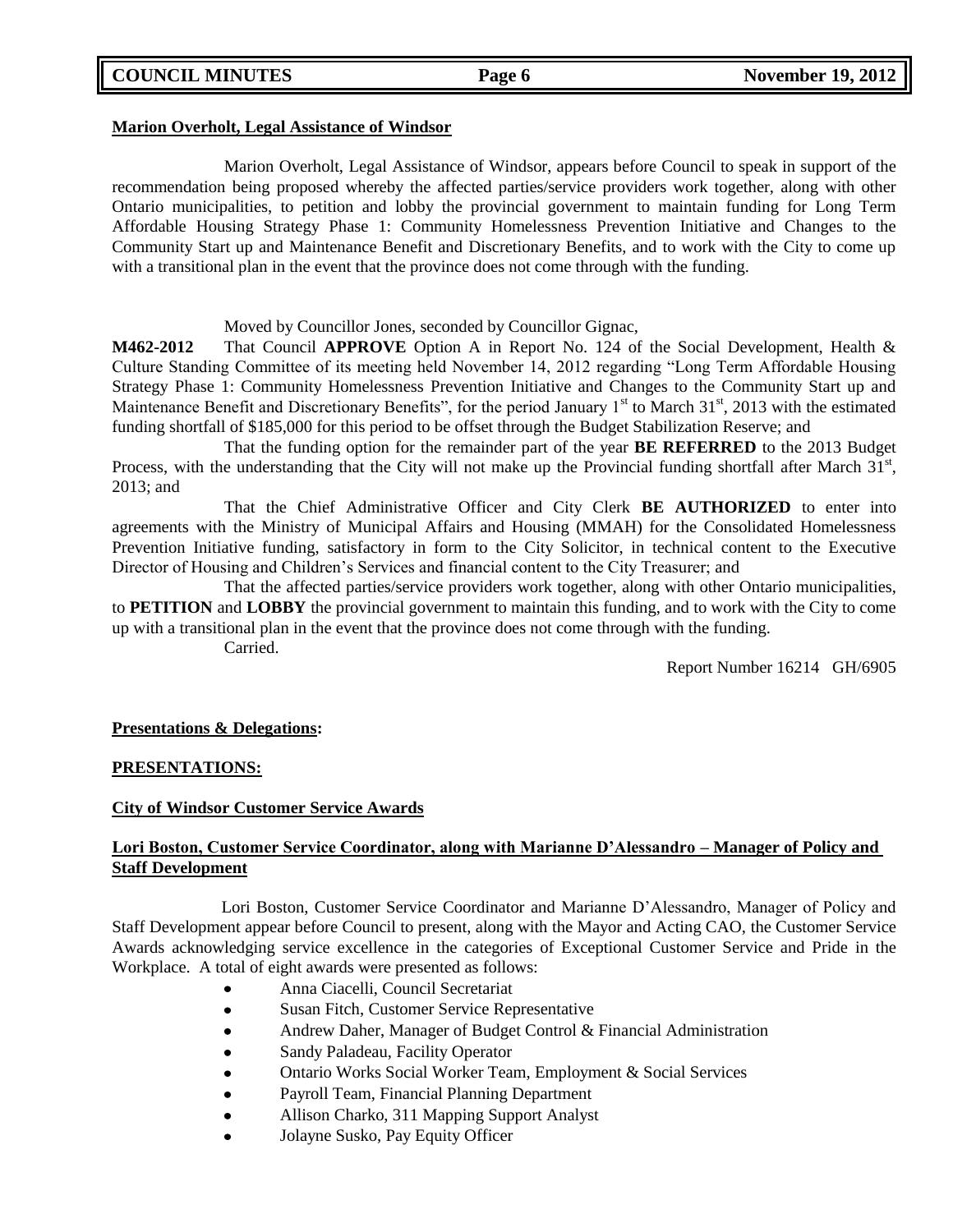### **DELEGATIONS**

# **The Windsor Classic, December 28-29, 2012, Riverside Drive West between Ouellette Avenue and Ferry Street**

## **Trevor Whaling, Investors Group**

Trevor Whaling, Investors Group, appears before Council to speak in support of the recommendation to approve their request to close Riverside Drive West between Ouellette Avenue and Ferry Street to host a street hockey event billed as "the Windsor Classic" on December 28, 2012 through December 29, 2012.

## **SR2012** 4

(For final disposition of this matter, see Clause **CR258/2012** in Schedule "A" attached hereto.)

### **License Agreement with the Windsor Essex County Sports Hall of Fame**

### **Charlotte Loaring and Jeremy Renaud, Windsor Essex County Sports Hall of Fame**

Charlotte Loaring and Jeremy Renaud, Windsor Essex County Sports Hall of Fame, appear before Council to speak in support of approval for a licence agreement with the Windsor Essex County Sports Hall of Fame for maintaining a presence in City facilities.

### **SR2012** 2

(For final disposition of this matter, see Clause **CR256/2012** in Schedule "A" attached hereto.)

#### **Downtown Windsor Business Improvement Association (DWBIA), 2012 Winter Fest – December 15, 2012**

#### **Mary Ann Cuderman, representing the Olde Sandwich Towne BIA**

Mary Ann Cuderman, representing the Olde Sandwich Towne BIA, appears before Council to state that the Santa Claus Parade is taking place on December  $1<sup>st</sup>$  starting at Atkinson Park and concludes by stating that with regards to the Downtown Windsor BIA's proposal, there was no consultation on the issue.

#### **Maggie Durocher and David Grimaldi, representing Windsor Parade Corporation**

Maggie Durocher and David Grimaldi, representing Windsor Parade Corporation, appears before Council to state that the Windsor Parade Corporation has a long and rich history of providing the Santa Claus Parade and conclude by stressing that in the past, the DWBIA has gone on record as saying they were no longer interested in being in the "special events" business as it involves an enormous amount of planning.

#### **Larry Horwitz, Chair, and Debi Croucher, Acting Executive Director – Downtown Windsor BIA**

Larry Horwitz, Chair, and Debi Croucher, Acting Executive Director – Downtown Windsor BIA, appear before Council to provide a brief overview of their proposed "2012 Winter Fest", set to take place on December 15 in Downtown Windsor which will include a holiday parade, ice sculptures, carolers, horse-drawn carriage rides, Santa's forest, cut Christmas trees and conclude by suggesting that this will encourage visitation and become a significant economic driver.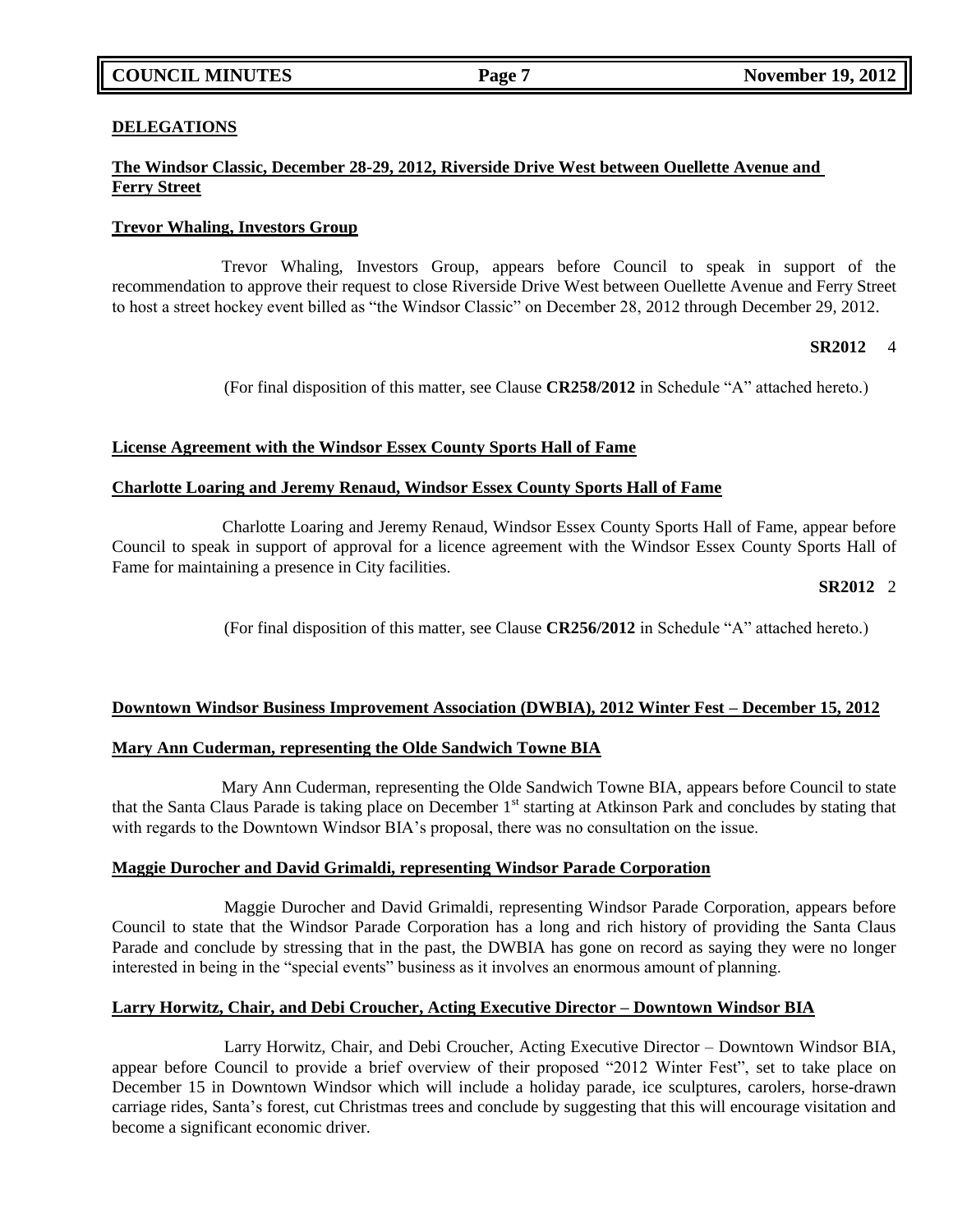### **Virginia Pizzuti**

Virginia Pizzuti, appears before Council as a member of a family that owns property in the downtown and concludes by expressing support for the proposed "2012 Winter Fest" scheduled to take place on December 15 in Downtown Windsor as it's a step forward in terms of bringing balance to downtown, the heart of the city.

## **Ryan Smith and Ron Balla, Pause Cafe**

Ryan Smith and Ron Balla, Pause Cafe, appear before Council to state support for the proposed "2012 Winter Fest" scheduled to take place on December 15 in Downtown Windsor, suggesting that with the regional population, there is room for more than one holiday event.

Mayor Francis leaves the meeting at 7:20 o'clock p.m., and Councillor Valentinis assumes the Chair.

### **Angelo Marignani, Milk Café**

Angelo Marignani, Milk Café, appears before Council to state support for the proposed "2012 Winter Fest" scheduled to take place on December 15 in Downtown Windsor, as it gives residents yet one more reason to visit the downtown.

#### **Joan Shanfield Malnick**

Joan Shanfield Malnick, appears before Council to state support for the proposed "2012 Winter Fest" scheduled to take place on December 15 in Downtown Windsor, as it is important to take advantage of the wonderful waterfront and downtown core, as has been exemplified in other municipalities.

## **Christina Konopaski, on behalf of Bishop John Konopaski, Church of Latter Day Saints**

Christina Konopaski, on behalf of Bishop John Konopaski, Church of Latter Day Saints, appears before Council to state support for the proposed "2012 Winter Fest" scheduled to take place on December 15 in Downtown Windsor, as it will encourage people to visit the downtown core.

#### **Dave Couvillion, VP, Downtown Residents Association**

Dave Couvillion, VP, Downtown Residents Association, appears before Council to state support for the proposed "2012 Winter Fest" scheduled to take place on December 15 in Downtown Windsor, suggesting it's just one more piece of the process for a downtown revival/rebirth.

#### **Dawn Hawkins, Chief Editor, Simply Entertainment Magazine**

Dawn Hawkins, Chief Editor, Simply Entertainment Magazine, appears before Council to state support for the proposed "2012 Winter Fest" scheduled to take place on December 15 in Downtown Windsor, as it will support downtown revitalization efforts as well arts and entertainment groups.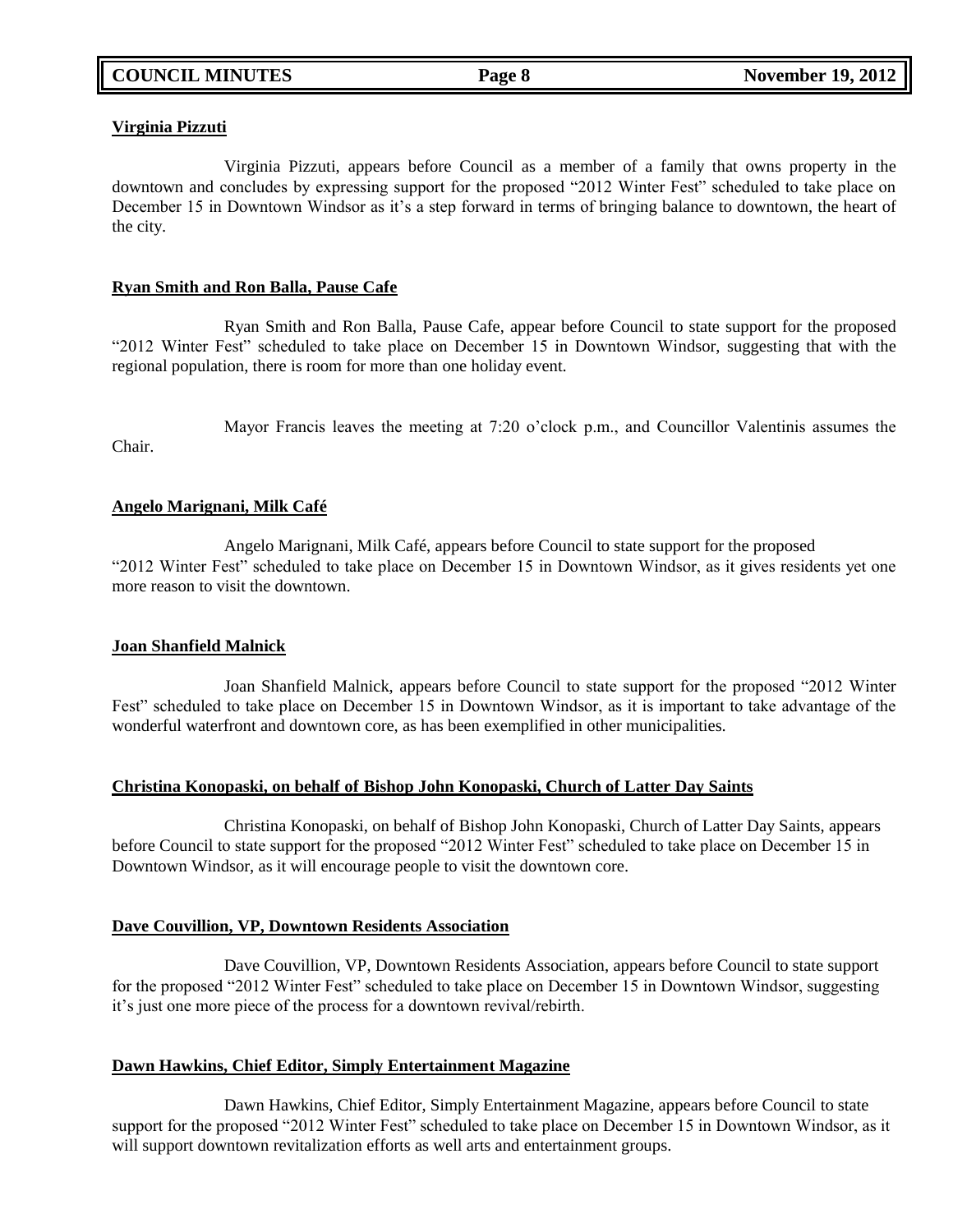#### **John Ansell, Owner, The Squirrel Cage**

John Ansell, Owner, The Squirrel Cage, appears before Council to state support for the proposed "2012 Winter Fest" scheduled to take place on December 15 in Downtown Windsor, as it would be good for downtown residents and businesses.

#### **Dale Butchner & Sarah St. Anand, XS Family Fun Centre**

Dale Butchner & Sarah St. Anand, XS Family Fun Centre, appear before Council to state support for the proposed "2012 Winter Fest" scheduled to take place on December 15 in Downtown Windsor, as it would help attract families to visit the downtown core.

Mayor Francis returns to the meeting at 7:32 o'clock p.m., and Councillor Valentinis returns to his seat at the Council table.

### **Dave Stecher, Dynamic Displays Ltd.**

Dave Stecher, Dynamic Displays Ltd., appears before Council to state support for the proposed "2012 Winter Fest" scheduled to take place on December 15 in Downtown Windsor, and concludes by expressing gratitude for the opportunity to provide their product for this initiative.

#### **SR2012** 5

(For final disposition of this matter, see Clause **CR259/2012** in Schedule "A" attached hereto.)

## **Communication No. 8 - Request reconsideration of the 2012 Budget – Windsor-Essex County Health Unit**

## **Dr. Gary Kirk, Windsor-Essex County Health Unit; and Sharon Kelly, Director of Corporate Services, Windsor-Essex County Health Unit**

Dr. Gary Kirk and Sharon Kelly, Director of Corporate Services, Windsor-Essex County Health Unit, appear before Council with regards to a request for reconsideration for their 2012 budget, providing an overview of their annual direct and indirect costs, costs to workforce, expenditures per capita, a comparison with other health units and conclude by stating that a reconsideration by Council would assist them in reaching their strategic goals for 2012 and continue to provide their services to a population that sorely needs them.

Mayor Francis leaves the meeting at 8:12 o'clock p.m., and Councillor Valentinis assumes the Chair.

Mayor Francis returns to the meeting at 8:22 o'clock p.m., and Councillor Valentinis returns to his seat at the Council table.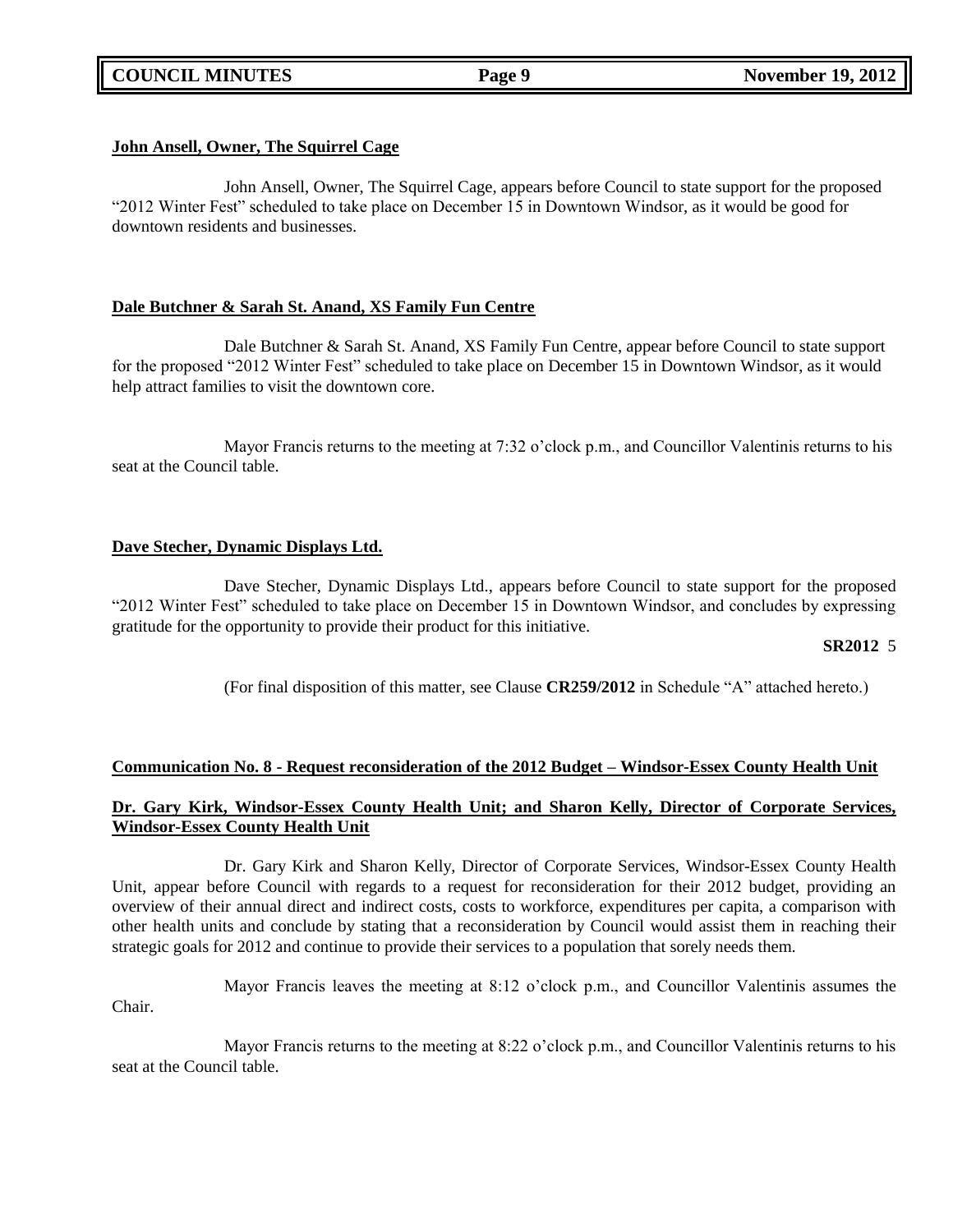| <b>COUNCIL MINUTES</b> | Page 10 | <b>November 19, 2012</b> |
|------------------------|---------|--------------------------|
|                        |         |                          |

Moved by Councillor Marra, seconded by Councillor Sleiman,

**M482-2012 WHEREAS** the Windsor-Essex County Health Unit (WECHU) Board of Directors approved at its March 20, 2012 special meeting the 2012 cost-shared budget; and

**WHEREAS** the approved 2012 budget represents a 3.25% increase over the approved 2011 costshared budget; and

**WHEREAS** the Ministry of Health and Long-Term Care, in July 2012, approved a 2% increase over 2011 base funding for 2011, leaving a budget shortfall of \$188,340 in the WECHU 2012 budget;

**NOW THEREFORE BE IT RESOLVED** that the Corporation of the City of Windsor shall pay to the Windsor-Essex County Health Unit an additional \$102,163 less any funds owed to the City of Windsor following the 2011 reconciliation with the Ministry of Health and Long-Term Care, to offset a portion of their 2012 budget shortfall; and further,

**WHEREAS** the WECHU is the most poorly funded Health Unit in Ontario at \$42.14 per capita, according to 2007 Ministry of Health and Long-Term Care data; and

**WHEREAS** the other Ontario Health Units range in per capita funding from \$47.60 to \$165.52, with a mean of \$78.31; and

**WHEREAS** in comparison with four other similar or closely geographically located Health Units' communities the Windsor-Essex County community ranked as worst or next-to-worst in the majority of eleven health indicators; and

**WHEREAS** those four other Health Units enjoy a mean per capita funding of \$70.94; and

**WHEREAS** the Windsor-Essex County community, in that same comparison, ranked worse than Ontario as a whole on all eleven health indicators; and

**WHEREAS** the annual cost to the Windsor-Essex County community exceeds \$788 million per year for six conditions – cigarette smoking, alcohol use, healthy eating, physical activity, injuries (unintentional and intentional), and unhealthy weights – related to its poor health indicators; and

**WHEREAS** the WECHU devotes front-line staff to each of these six conditions, thereby attempting to prevent and curtail morbidity, mortality and costs related to the conditions;

**NOW THEREFORE BE IT RESOLVED** that the Windsor City Council **REQUESTS** the Province of Ontario to change its funding of the WECHU to support its efforts to reduce poor outcomes in the following areas: cigarette smoking, alcohol use, healthy eating, physical activity, injuries (unintentional and intentional), and unhealthy weights.

Carried.

#### **Councillor Jones' Notice of Motion**

#### **Maggie Durocher & David Grimaldi, representing Windsor Parade Corporation**

Maggie Durocher & David Grimaldi, representing Windsor Parade Corporation, appear before Council to speak in support of Councillor Jones' request that the City of Windsor loan to the Olde Sandwich Towne BIA the final third of the cost to ensure this adventure in the amount of \$15,000 repayable within 60 days of the final Windsor sailing date, as this is an advanced down-payment that they do not have at the present time.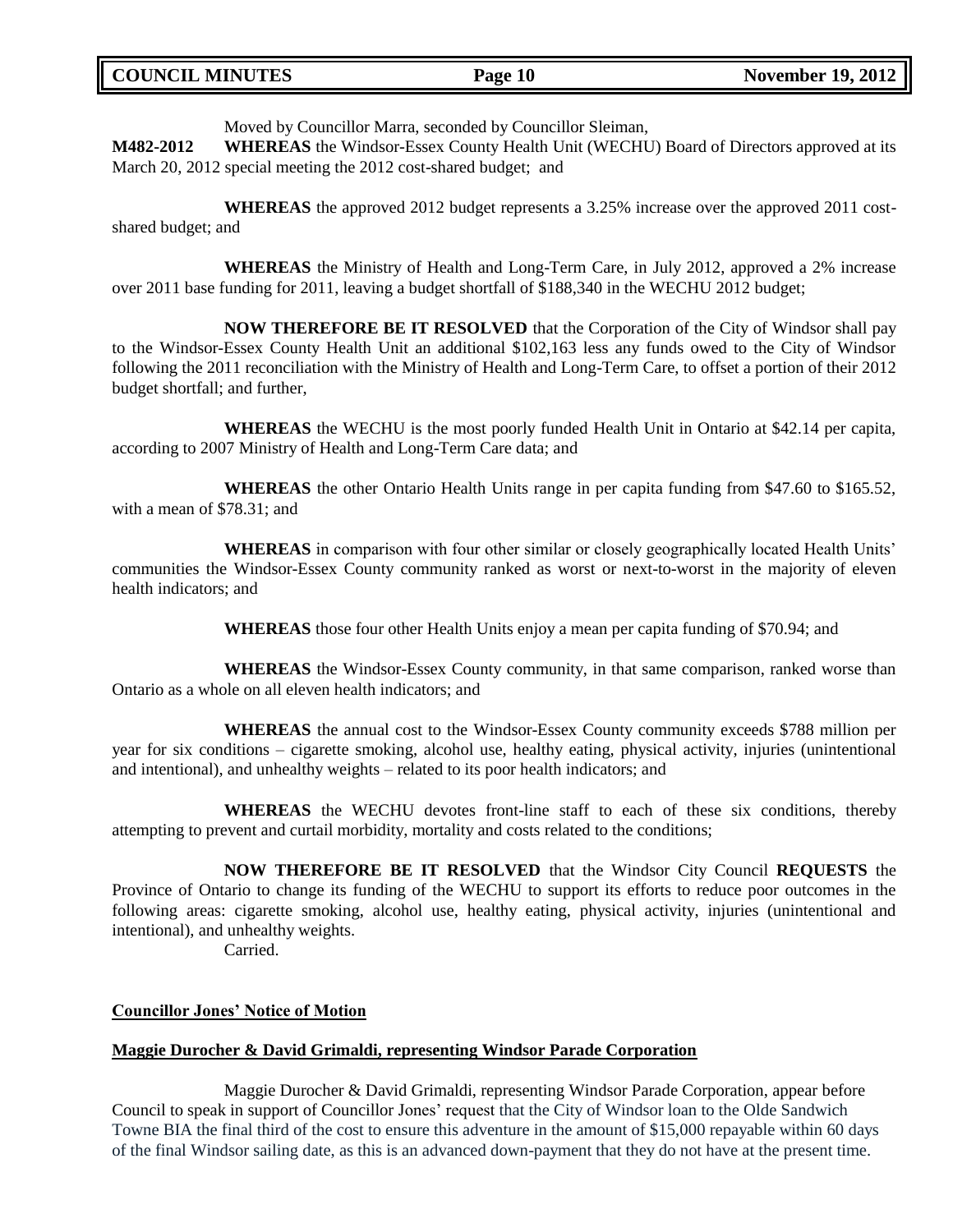Moved by Councillor Jones, seconded by Councillor Valentinis,

**M483-21012 WHEREAS** the City of Windsor has endorsed continued events celebrating its place in history during the War of 1812 and,

**WHEREAS** this is one of the only Canadian vessels, a 3-masted schooner with capacity for 150 passengers that can sail with members of the public and is not confined to a dock as the other Tall Ships and,

**WHEREAS** an opportunity for the public, different from any other activity, has been presented to the area of Sandwich through the Tall Ship Silva and will not conflict with other Tall Ship events for Windsor or Essex County and,

**WHEREAS** the Captain of the Silva has offered the opportunity to provide four day sails at 1.5 hours per day and one evening sail at 2.5 hours each day for 3 days,

**THEREFORE** let it be resolved that the City of Windsor **ISSUE** to the Olde Sandwich Towne BIA the final third of the cost to ensure this adventure in the amount of \$15,000 as an advance against their 2013 budget.

Carried.

APR2012

## **Councillor Halberstadt's Notice of Motion**

### **Tom Dean**

Tom Dean, appears before Council to speak in support of the proposed recommendation supporting the request of the Taxpayers for Accountability in Municipal Affairs (TAMA) and on the recommendation of the Honourable Minister Kathleen Wynne that Council authorize and cause to be conducted, a value-for-money audit of EnWin Utilities Limited, EnWin Energy Limited and Windsor Canada Utilities Limited, suggesting that this needs to be done in order to clear the air once and for all, which would favour transparency.

## **Kael Critchlow, resident of Ward 6**

Kael Critchlow, resident of Ward 6, appears before Council to speak in support of the proposed recommendation supporting the request of the Taxpayers for Accountability in Municipal Affairs (TAMA) and on the recommendation of the Honourable Minister Kathleen Wynne that Council authorize and cause to be conducted, a value-for-money audit of EnWin Utilities Limited, EnWin Energy Limited and Windsor Canada Utilities Limited, suggesting that the failing infrastructure warrants a value for money audit to see where improvements can be made and concludes by reiterating the importance of open and transparent government.

#### **John S. Holmes, resident of Ward 6**

John S. Holmes, resident of Ward 6, appears before Council to speak in support of the proposed recommendation supporting the request of the Taxpayers for Accountability in Municipal Affairs (TAMA) and on the recommendation of the Honourable Minister Kathleen Wynne that Council authorize and cause to be conducted, a value-for-money audit of EnWin Utilities Limited, EnWin Energy Limited and Windsor Canada Utilities Limited.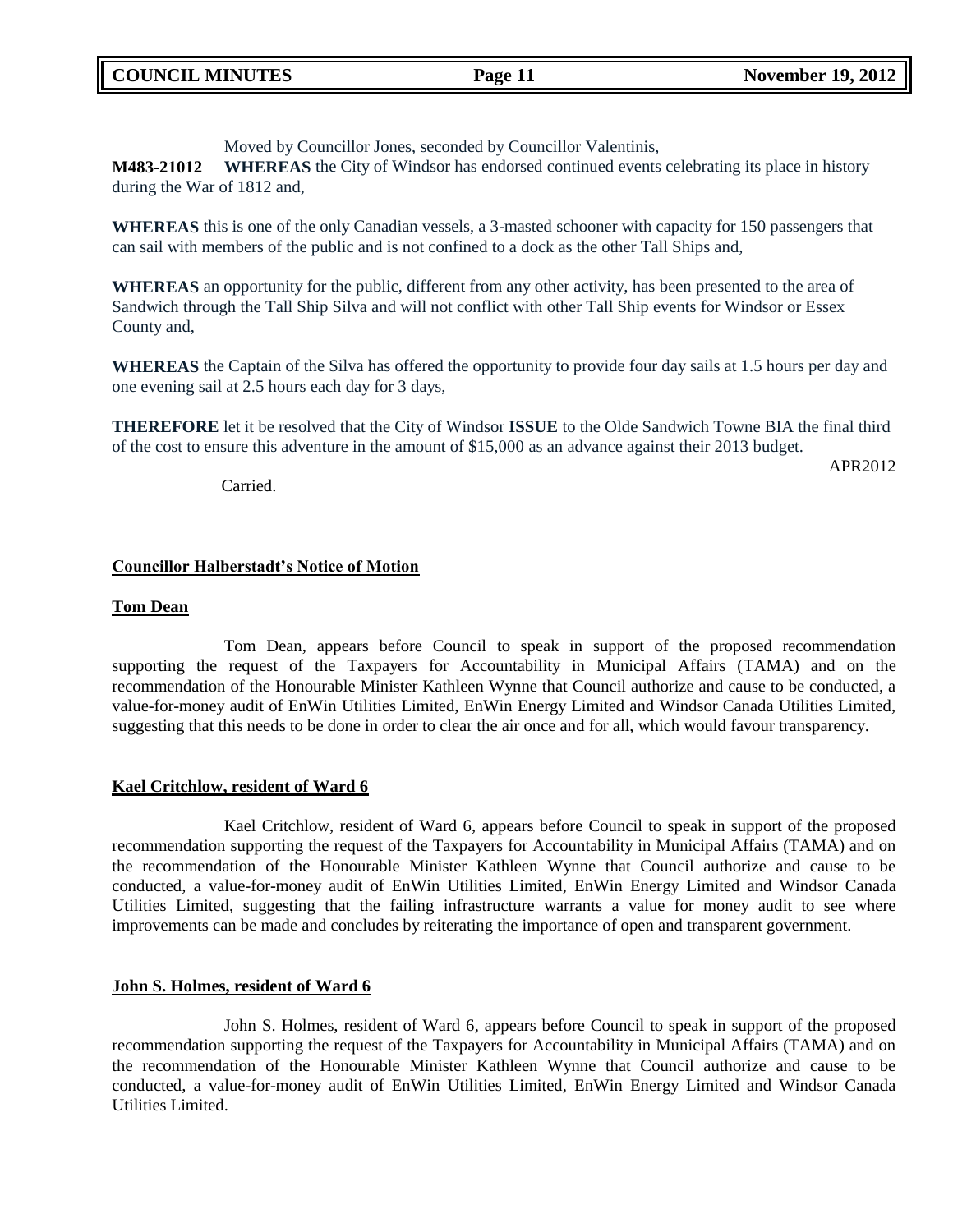#### **Al Nelman, resident of Ward 8**

Al Nelman, resident of Ward 8, appears before Council to speak in support of the proposed recommendation supporting the request of the Taxpayers for Accountability in Municipal Affairs (TAMA) and on the recommendation of the Honourable Minister Kathleen Wynne that Council authorize and cause to be conducted, a value-for-money audit of EnWin Utilities Limited, EnWin Energy Limited and Windsor Canada Utilities Limited, stating that the iron curtain must be lifted and transparency be allowed, and suggests that WUC be transferred to taxpayer control.

#### **Chris Schnurr**

Chris Schnurr, appears before Council to speak in support of the proposed recommendation supporting the request of the Taxpayers for Accountability in Municipal Affairs (TAMA) and on the recommendation of the Honourable Minister Kathleen Wynne that Council authorize and cause to be conducted, a value-for-money audit of EnWin Utilities Limited, EnWin Energy Limited and Windsor Canada Utilities Limited, and provides an overview of the timelines that led to this request by TAMA, and concludes by stating 800 signatures were secured on a petition supporting this resolution.

Mayor Francis leaves the meeting at 8:48 o'clock p.m. and Councillor Valentinis assumes the Chair.

#### **Merv DePendleton, resident of Ward 6**

Merv DePendleton, resident of Ward 6, appears before Council to speak in support of the proposed recommendation supporting the request of the Taxpayers for Accountability in Municipal Affairs (TAMA) and on the recommendation of the Honourable Minister Kathleen Wynne that Council authorize and cause to be conducted, a value-for-money audit of EnWin Utilities Limited, EnWin Energy Limited and Windsor Canada Utilities Limited, stating that transparency and accountability are greatly needed as there have been costly mistakes that have arisen.

#### **Gail Growe, resident of Ward 7**

Gail Growe, resident of Ward 7, appears before Council to speak in support of the proposed recommendation supporting the request of the Taxpayers for Accountability in Municipal Affairs (TAMA) and on the recommendation of the Honourable Minister Kathleen Wynne that Council authorize and cause to be conducted, a value-for-money audit of EnWin Utilities Limited, EnWin Energy Limited and Windsor Canada Utilities Limited, and concludes by expressing concern over the fact that all the meetings are closed with no minutes provided or even an inventory of the length of those meetings.

Mayor Francis returns to the meeting at 8:52 o'clock p.m. and Councillor Valentinis returns to his seat at the Council table.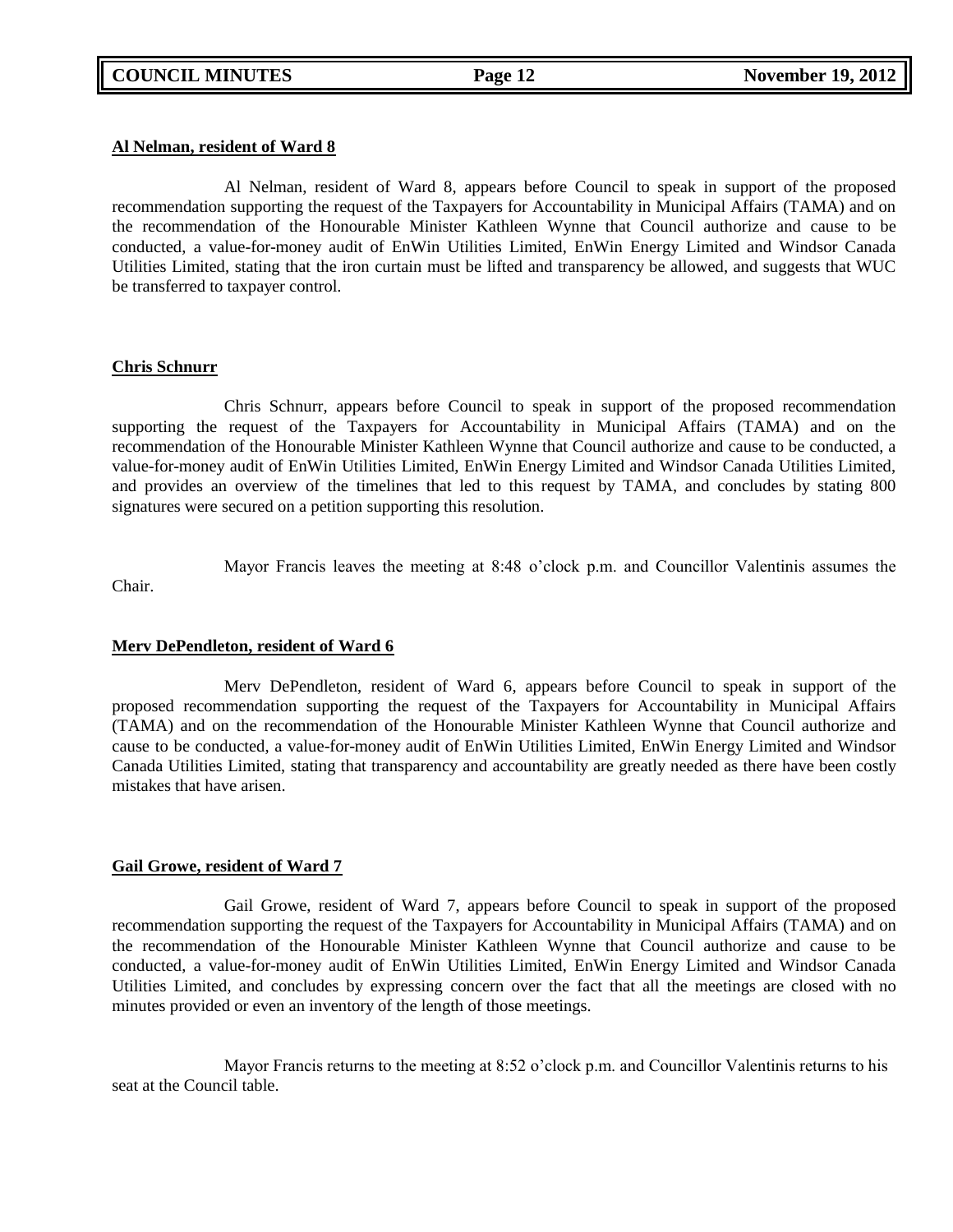#### **Judy Gould, resident of Ward 2**

Judy Gould, resident of Ward 2, appears before Council to speak in support of the proposed recommendation supporting the request of the Taxpayers for Accountability in Municipal Affairs (TAMA) and on the recommendation of the Honourable Minister Kathleen Wynne that Council authorize and cause to be conducted, a value-for-money audit of EnWin Utilities Limited, EnWin Energy Limited and Windsor Canada Utilities Limited, and provides an example of negative effects to low income earners, whereby Enwin applied for an exemption to a certain code for billing purposes and that therefore a value for money audit would address all these troubling issues.

#### **Bruce Melmer, owner, Pristine LED**

Bruce Melmer, owner, Pristine LED, appears before Council to speak in support of the proposed recommendation supporting the request of the Taxpayers for Accountability in Municipal Affairs (TAMA) and on the recommendation of the Honourable Minister Kathleen Wynne that Council authorize and cause to be conducted, a value-for-money audit of EnWin Utilities Limited, EnWin Energy Limited and Windsor Canada Utilities Limited, and concludes by stating that some recent events have caused him some concern, including the fact that a certain company from China is occupying office space at EnWin Utilities.

Moved by Councillor Halberstadt, seconded by Councillor Maghnieh,

**WHEREAS**, in February 2012, residents concerned with the lack of transparency at the Enwin Group of Companies, formed a grassroots organization, Taxpayers for Accountability in Municipal Affairs (TAMA).

**AND WHEREAS** TAMA's goal was to request the Province of Ontario conduct a value for money audit of EnWin Utilities Limited, EnWin Energy Limited and Windsor Canada Utilities Limited pursuant to Section 9 of the *Municipal Affairs Act*.

**AND WHEREAS** members of TAMA claim they have sought clarification and responses to questions from EnWin Utilities management, and have not received a response.

**AND WHEREAS** volunteers from TAMA sought support from the community by circulating a petition to collect the required number of signatures as required by the legislation.

**AND WHEREAS**, on March 27, 2012, TAMA submitted approximately 800 signatures to the Honorable Minister Kathleen Wynne, Ministry of Municipal Affairs and Housing.

**AND WHEREAS** Minister Wynne responded on July 3, 2012 that an audit and concerns are of a "local matter," and urged TAMA to direct its questions "to the corporations or their boards of directors, or to the Windsor City Council for its consideration."

**AND WHEREAS**, on August 7, 2012, City Council passed a motion to begin the process of outsourcing the internal audit function to an outside firm excluding, "value for money audits or work relative to major fraud or control issues" which "would be judged to be beyond the reasonable scope of what would be expected to be covered under the base audit plan."

**AND WHEREAS** the motion noted these special projects could be carried out at the request of Council and would not be included in the base audit budget …"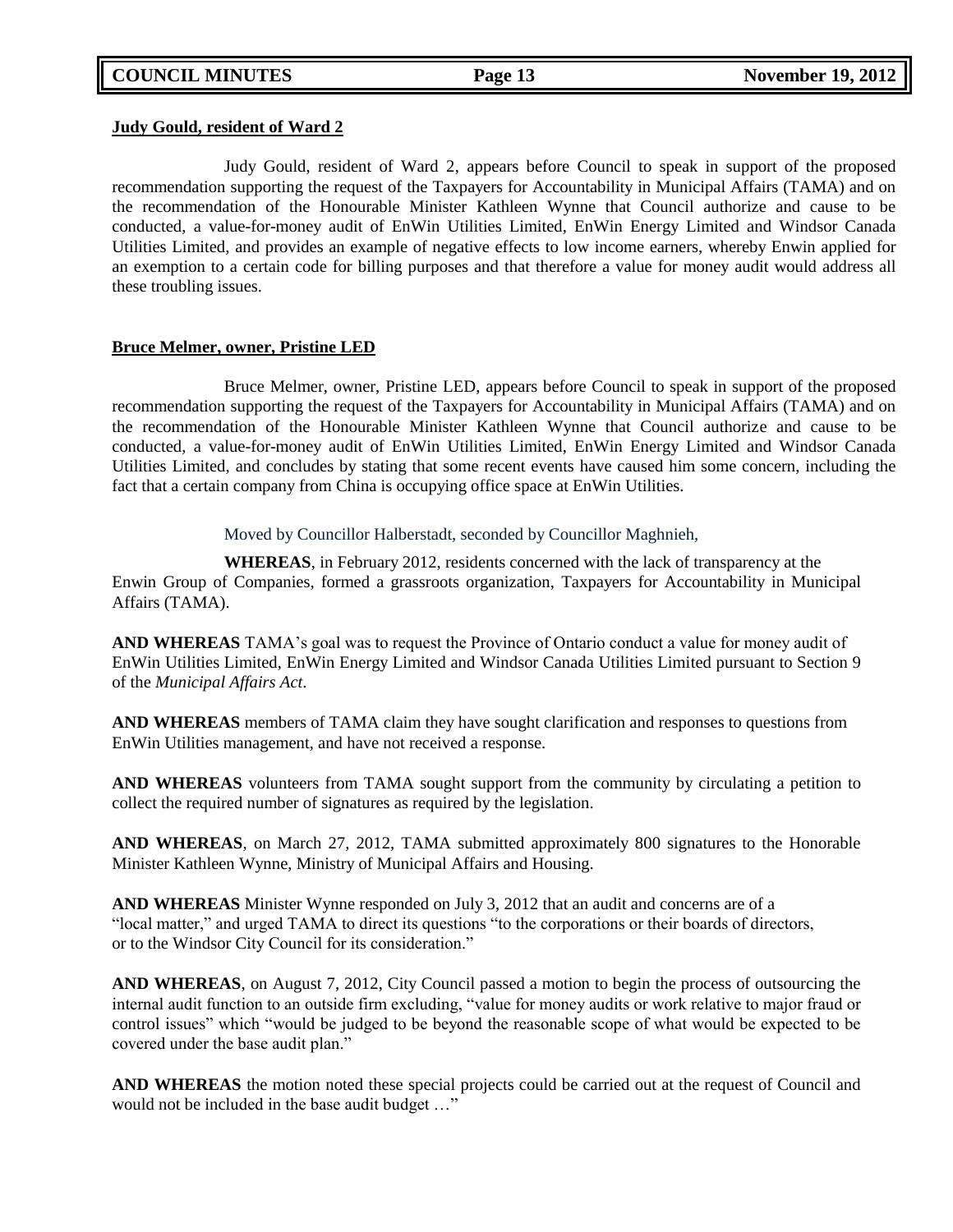# **COUNCIL MINUTES Page 14 November 19, 2012**

**THEREFORE**, at the request of TAMA and on the recommendation of the Honourable Minister Kathleen Wynne and by the requirements of RFP 81-12, that council authorize and cause to be conducted, a value-formoney audit of EnWin Utilities Limited, EnWin Energy Limited and Windsor Canada Utilities Limited;

**AND** that the scope of the audit be directed specifically at the following areas of concern:

1. Any and all management operating agreements between the Enwin Group of Companies and other municipal corporations;

2. Dividend payments to the city including but not limited to an audit of the basis for such payments, justification for such payments with respect to any and all debt load of the Utilities, and whether or not the payments are consistent with any and all agreements;

3. All salaries and any or all bonuses and pensions of Enwin executives and board including any and all employment agreements for departed individuals for the last 10 years to determine if they are comparable to liked-sized entities and reasonable with respect to total compensation.

4. Full value for money and compliance audit of the \$22-million computer purchase, including rollout of smart meters and details of expenditures tied to provincial grant money;

5. Any and all projects and major purchases, including but not limited to consulting services, for compliance with respect to tendering, risk assessment and business cases as well as any and all applicable bylaws and regulations, in particular with regard to any sole sourcing and housing of BYD;

6. Full value for money audit of any and all intercompany loans, financial transfers between the city and/or other city-owned entities;

7. Justification for number of Enwin boards, attendance of individual board members and pay per meeting since 2005 including length of meetings and whether attendance is required to receive stipends; and

8. Audit any and all credit card usage by board members and executives for compliance with company and/or municipal policy.

9. Public release of copies of audit findings and management letters of Enwin entities dating back to 2005.

10. Compliance with Enwin policies and practices for travel expenses and corporate gifts.

The motion is **put** and is **lost**.

At the request of Councillor Jones a **recorded vote** is taken:

## **RESULTS OF RECORDED VOTE:**

| In Favour | Councillors Halberstadt and Maghnieh                                                                    |
|-----------|---------------------------------------------------------------------------------------------------------|
| Opposed   | Councillors Dilkens, Gignac, Jones, Marra, Hatfield, Payne,<br>Sleiman, Valentinis<br>and Mayor Francis |
| Abstain   | None                                                                                                    |
| Absent    | None                                                                                                    |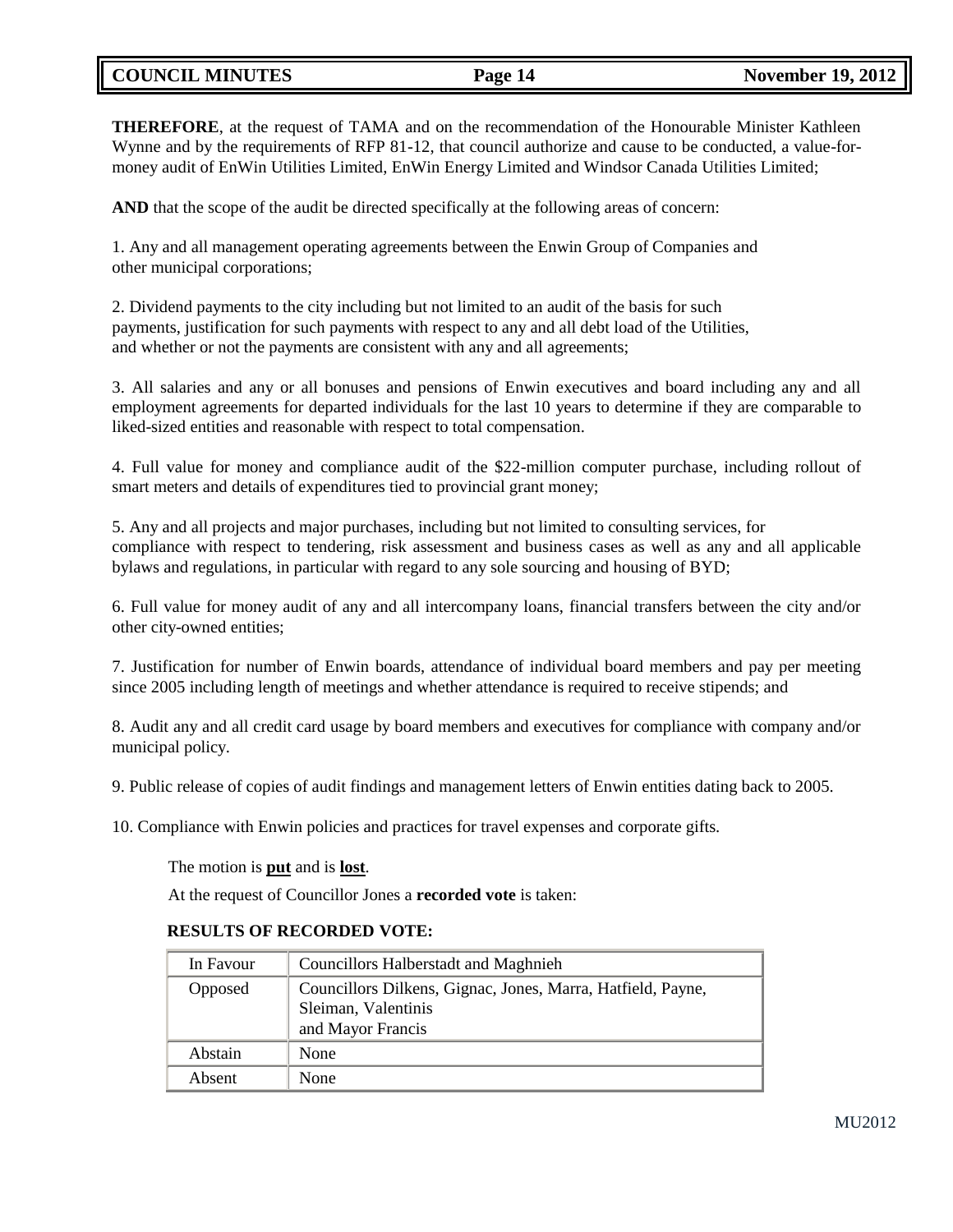# **Regular Business Items (for final disposition of these matters see Schedule "A" attached)**

Nil.

### **Consideration of Committee Reports**

None presented.

#### **By-laws**

Moved by Councillor Halberstadt, seconded by Councillor Hatfield,

That the following By-laws No. 170-2012 through 172-2012 (inclusive), be introduced and read a first and second time:

- 170-2012 "A BY-LAW TO PRESCRIBE THE HEIGHT AND DESCRIPTION OF FENCES IN THE CITY OF WINDSOR", (See Report 81 of the Environment, Transportation & Public Safety Standing Committee)
- 171-2012 "A BY-LAW TO ADOPT AMENDMENT NO. 89 TO THE OFFICIAL PLAN OF THE CITY OF WINDSOR", as approved by M470-2012, authorized on November 5, 2012.
- 172-2012 "A BY-LAW TO CONFIRM THE PROCEEDINGS OF THE COUNCIL OF THE CORPORATION OF THE CITY OF WINDSOR AT ITS MEETING HELD ON THE NINETEENTH DAY OF NOVEMBER, 2012"

Carried.

Moved by Councillor Jones, seconded by Councillor Maghnieh,

That the Committee of the Whole does now rise and report to Council respecting the business items considered by the Committee:

- **1) Communication Items (as amended)**
- **2) Consent Agenda (as amended)**
- **3) Items Deferred**
- **Items Referred**
- **4) Consideration of the Balance of Business Items (see Schedule "A")**
- **5) Committee Reports (as amended)**
- **6) By-laws given first and second readings (as presented)**

Carried.

### **New Notices of Motion**

None.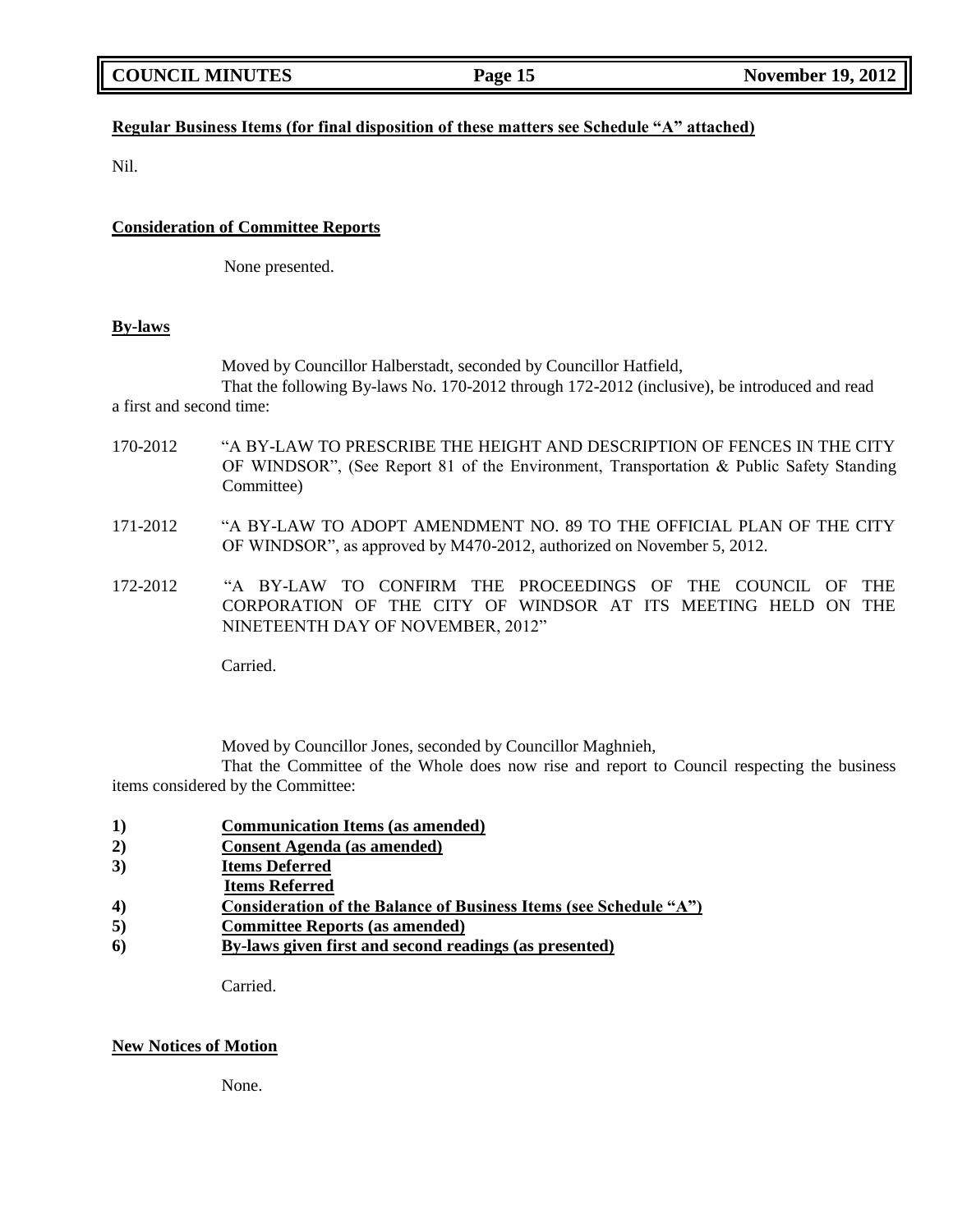### **Third Reading of By-laws**

Moved by Councillor Marra, seconded by Councillor Payne,

That the following By-laws No. 170-2012 through 172-2012 (inclusive), having been read a first and second time be now read a third time and finally passed and that the Mayor and Clerk **BE AUTHORIZED** to sign and seal the same notwithstanding any contrary provision of the Council.

Carried.

### **Petitions**

None presented.

### **Council Questions**

Moved by Councillor Dilkens, seconded by Councillor Gignac,

**M484-2012** That the following Council Question by Councillor Dilkens **BE APPROVED**, and that Administration **BE DIRECTED** to proceed with the necessary actions to respond to the Council Question in the form of a verbal report, consistent with Council's instructions, and in accordance with Section 17.1 of the Procedure By-law

# 98-2011:

### **CQ26-2012**

Asks Administration to contact the WE Parkway office to see what can be done to deal with the issues of clay being trucked onto Huron Line from the Parkway site. Specifically how do we keep the clay on the construction site through the installation of rumble strips etc.

ST/5710

Carried.

Moved by Councillor Dilkens, seconded by Councillor Gignac,

**M485-2012** That the following Council Question by Councillor Dilkens **BE APPROVED**, and that Administration **BE DIRECTED** to proceed with the necessary actions to respond to the Council Question in the form of written report, consistent with Council's instructions, and in accordance with Section 17.1 of the Procedure By-law

98-2011:

## **CQ27-2012**

Asks Administration to review what options exist to keep truck from using Huron Line to Dougall to 401 as a shortcut due to WE Parkway Construction.

Carried.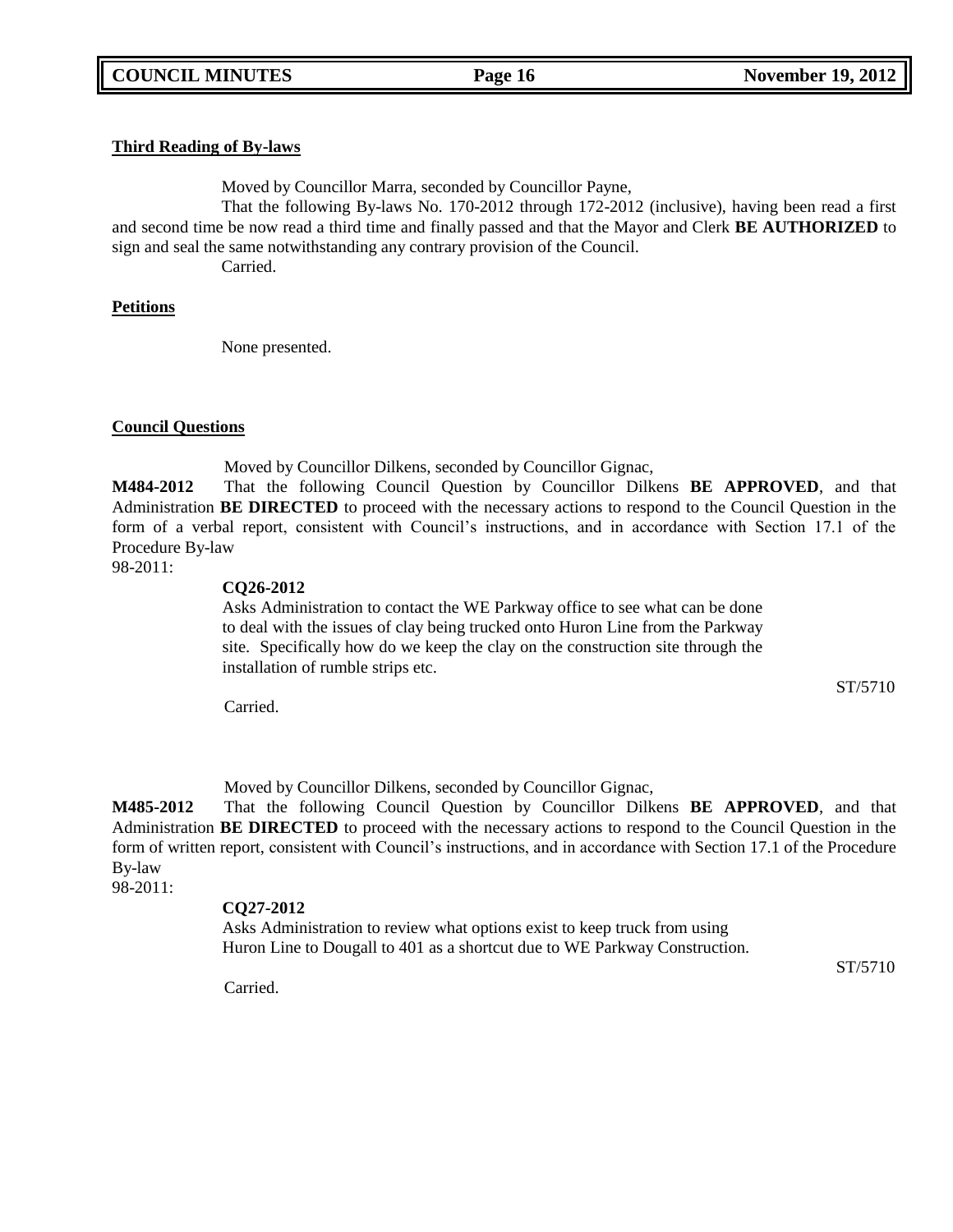Moved by Councillor Halberstadt, seconded by Councillor Maghnieh,

That the following Council Question by Councillor Halberstadt **BE APPROVED**, and that Administration **BE DIRECTED** to proceed with the necessary actions to respond to the Council Question in the form of written report, consistent with Council's instructions, and in accordance with Section 17.1 of the Procedure By-law 98-2011:

> Asks that the CAO and City Solicitor explore the legalities of releasing the annual lease payments for Premier Aviation to the City of Windsor and report back to Council on any Freedom of Information constraints.

The motion is **put** and is **lost**. Aye votes: Councillors Halberstadt and Maghnieh. Nay votes: Councillors Gignac, Sleiman, Payne, Hatfield, Marra, Valentinis, Jones and Dilkens.

### **Adjournment**

Moved by Councillor Halberstadt, seconded by Councillor Hatfield, That this Council meeting stand adjourned until the next regular meeting of Council or at the call

#### of the Mayor.

Carried.

Accordingly, the meeting is adjourned at 10:20o'clock p.m.

**MAYOR**

# **THIS IS A DRAFT COPY**

# **CITY CLERK**

## **DEPUTY CITY CLERK/SENIOR MANAGER OF COUNCIL SERVICES**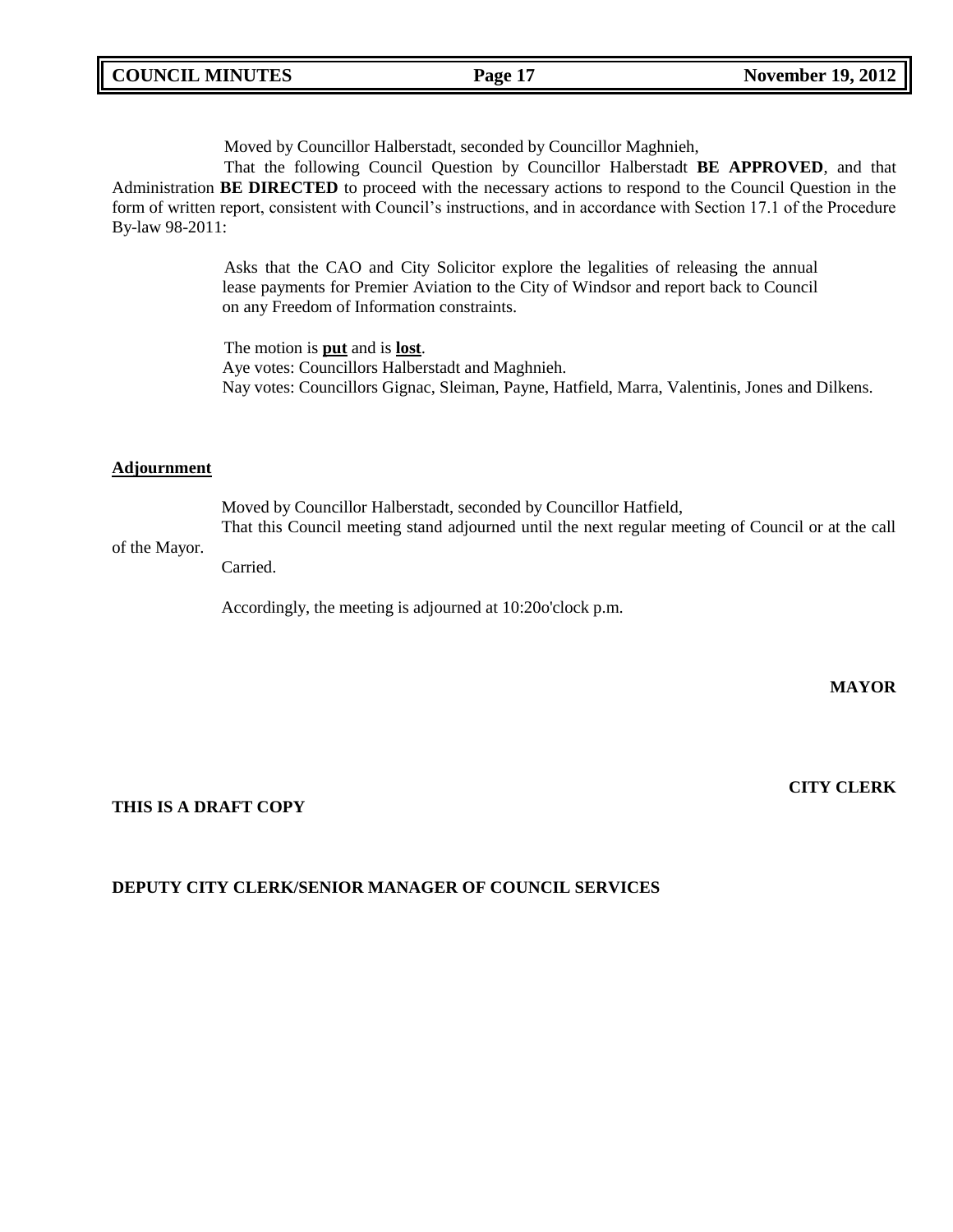# **COUNCIL MINUTES Page 18 November 19, 2012**

Report Number **16231 AFTA2012 C1**

Marra Payne

#### CR255/2012

That the City Treasurer **BE AUTHORIZED** to amend the City's Tax Master Collector's Roll for the years 2010, 2011 & 2012 to reflect cancellations, reductions or refunds as set forth in the Schedule being Appendices "A, B, C, and D" attached hereto in accordance with *the Municipal Act, 2001*.

Carried.

Appendices A, B, C, D

Marra Dilkens

### CR256/2012

That a license agreement with the Windsor Essex County Sports Hall of Fame for maintaining a presence in City facilities **BE APPROVED** subject to the following terms and conditions:

- a) Term of agreement five years, with an option to renew for an additional five years.
- b) The City will not charge a fee to the WECSHOF.
- c) WECSHOF to indemnify the City and to provide insurance in type, amount and form satisfactory to Risk Management.
- d) WECSHOF responsible for all costs associated with the procurement, installation, ongoing maintenance (except basic janitorial) and security of the artifacts and displays.
- e) The City or its operator(s) will be responsible for the utilities and the day to day cleaning that meets the standards of the facility.
- f) WECSHOF must submit requests for new displays or changes to existing displays in writing and obtain written approval of the City prior to the installation of any new display, or changes to existing displays.
- g) License will be non-exclusive and subject to the rules of each facility as amended from time to time and any direction of the City.
- h) Schedules attached to the license will be specific to each location (currently WFCU and FAC), with the ability for the Executive Director of Recreation and Culture to authorize additional locations and terms related to them by the addition of additional schedules, satisfactory in form to the City Solicitor.
- i) Each schedule will address terms specific to each location, including permitted space and City rights to relocate WECSHOF displays to comparable locations within the facility.

and further that the Chief Administrative Officer and City Clerk **BE AUTHORIZED** to sign the agreement, satisfactory in form to the City Solicitor, in technical content to the Executive Director of Recreation and Culture and in financial content to the Chief Financial Officer/City Treasurer; and further, that the Executive Director of Recreation and Culture **BE AUTHORIZED** to amend the number of and content of the schedules relating to the specific locations as required, satisfactory in form to the City Solicitor.

Carried.

Report Number **16229 SR2012 2**

Marra Payne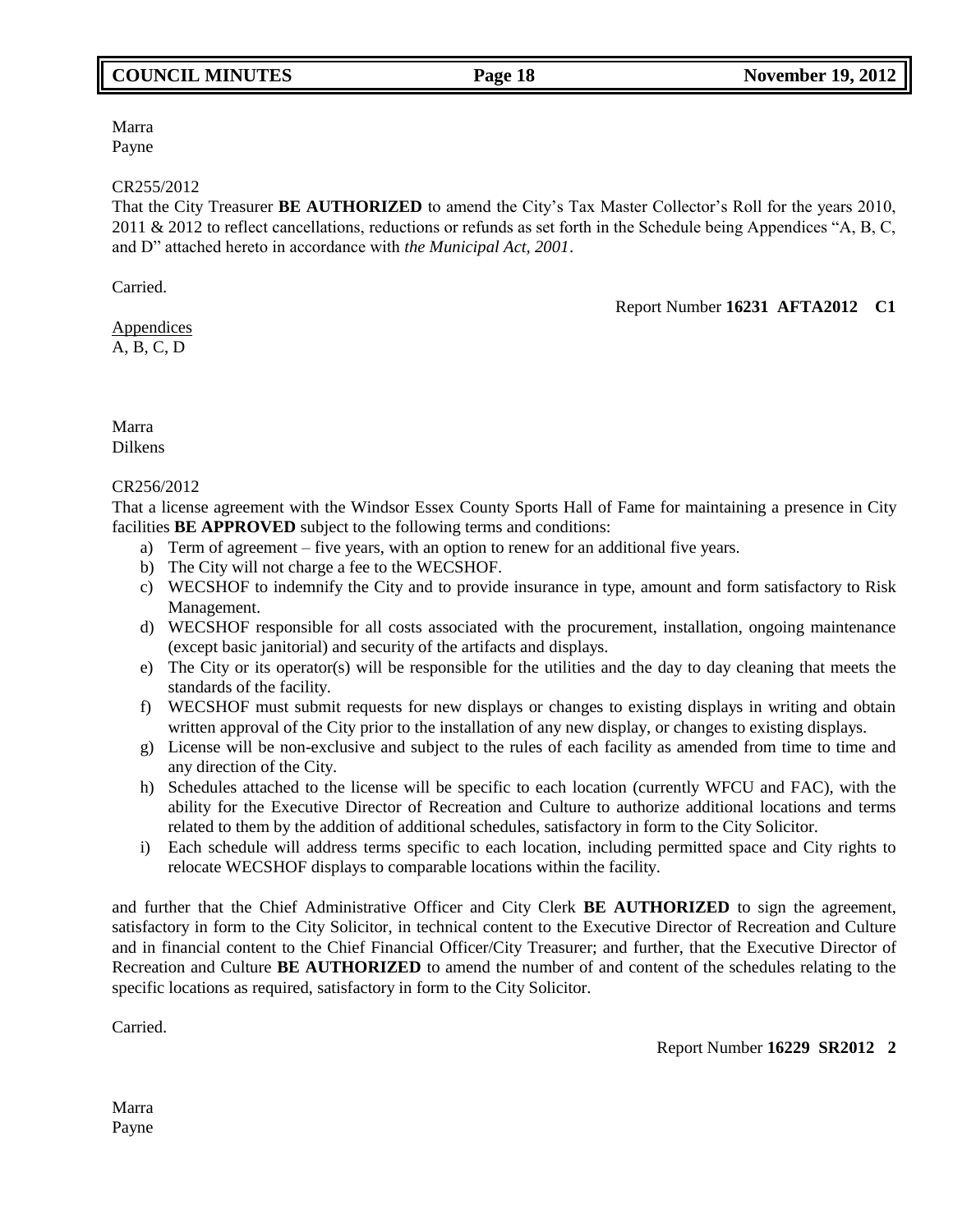# **COUNCIL MINUTES Page 19 November 19, 2012**

#### CR257/2012

- I. That the Manager of Purchasing and Risk Management **BE AUTHORIZED** to place or renew the insurance for the Transit Windsor fleet for 2013 on the basis of the lowest overall cost to the City as discussed in the confidential memo attached; and
- II. That the Manager of Purchasing and Risk Management **BE AUTHORIZED** to execute all necessary documentation to place or renew the insurance for the Transit Windsor fleet for 2013, and to execute up to three renewals of said insurance which shall finally terminate no later than January 1, 2017.

Carried.

Report Number **16233 MT2012 C3**

Appendices Memo

Dilkens Jones

CR258/2012

That the request from Investors Group to close Riverside Drive West between Ouellette Avenue and Ferry Street to host a street hockey event, The Windsor Classic on December 28, 2012 from

11 a.m. through December 29, 2012 10 p.m. **BE APPROVED** subject to the terms and conditions of the Special Event Agreement, and further that the **APPROVAL BE** for the 2012 year only.

Carried.

Report Number **16220 SR2012 4**

Valentinis Hatfield

### CR259/2012

- I. That the 2012 request of the DWBIA, for the temporary closure of the following streets to vehicular traffic, save and except for Transit Windsor, emergency vehicles and delivery vehicles for the Holiday Parade subject to the following terms and conditions:
	- 1. Ouellette Avenue between Giles Boulevard and Tecumseh Road, and the eastbound lane of Giles Boulevard from Dufferin Place to Bruce Avenue on Saturday, December 15, 2012 from 12 noon to 6:00 P.M. for the assembly of the parade and floats and assembling of the marching bands.
	- 2. Ouellette Avenue from Giles Boulevard to Wyandotte Street from 2:30 P.M. to 6:00 P.M. (during the parade only).
	- 3. Ouellette Avenue from Wyandotte Street to Riverside Drive on Saturday, December 15, 2012 from 12 noon to 6:00 P.M.

(A 6-metre wide emergency access lane to remain unobstructed within the limits of the closures.)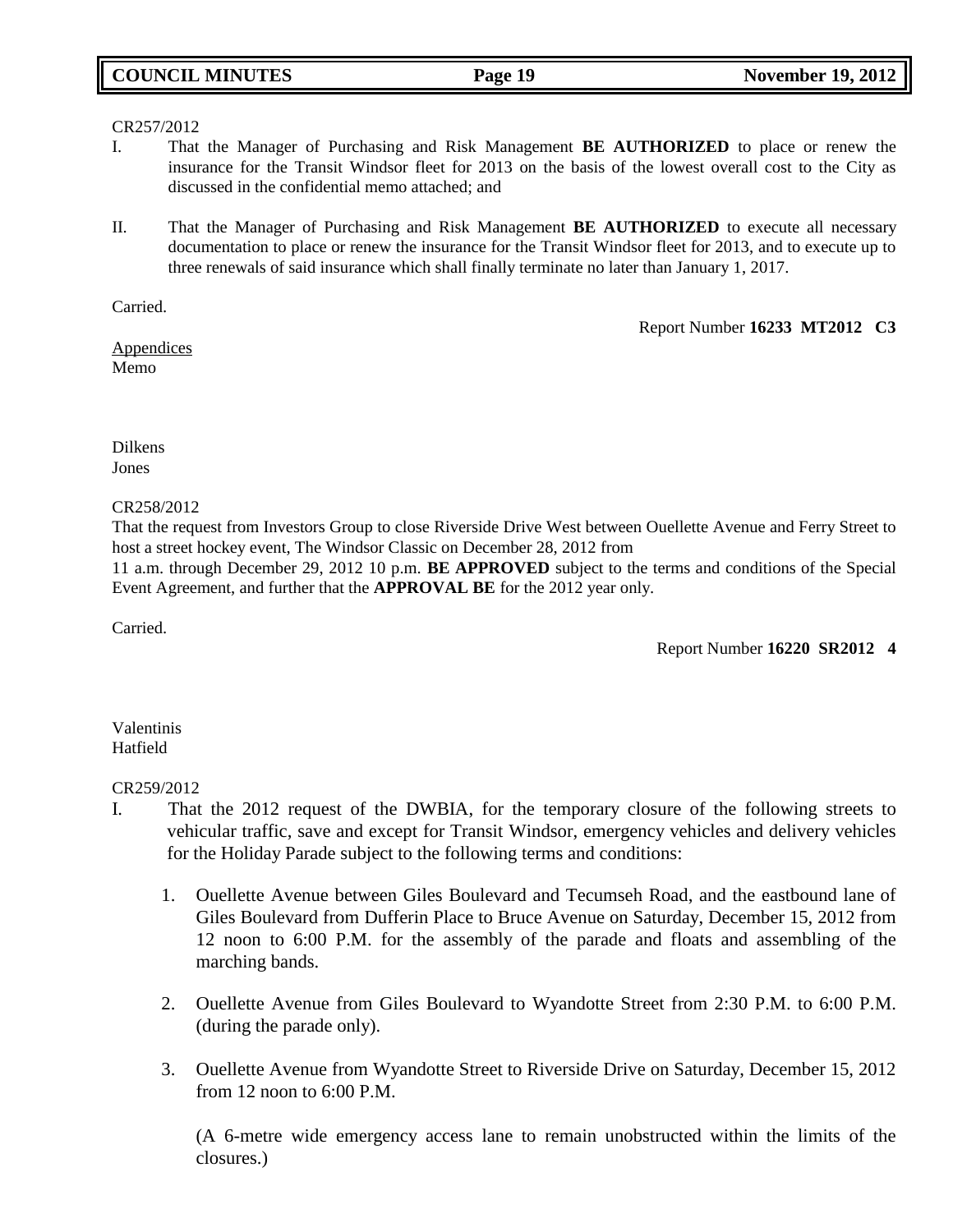- II. That the enactment of the following temporary by-law for the Holiday Parade BE AUTHORIZED:
	- i) To prohibit parking on Ouellette Avenue between Giles Boulevard and Tecumseh Road on Saturday, December 15, 2012 between 6:00 A.M. and 6:00 P.M. for the assembly of the parade
	- ii) To prohibit parking along the eastbound lane of Giles Boulevard between Dufferin Place and Bruce Avenue on Saturday, December 15, 2012 between 6:00 A.M. and 6:00 P.M. for the assembly of the parade
	- iii) To prohibit parking on Ouellette Avenue between Giles Boulevard and Park Street on Saturday, December 15, 2012 between 6:00 A.M. and 6:00 P.M. for the Holiday Parade

That the request from the Downtown Windsor Business Improvement Association (DWBIA) to temporarily close Ouellette Avenue between Park Street and Riverside Drive; University Avenue East and West between Freedom Way and Pelissier Street; Chatham Street East and West between Goyeau Street Parking Garage entrance and Dougall Avenue; Ferry Street between Chatham Street West and Pitt Street West; Victoria Avenue between Chatham Street West and University Avenue West; Pitt Street East and West between Ferry Street and the egress of the Goyeau Street Parking Garage; and Pelissier Street between University Avenue and Chatham Street West from 8:00 A.M. to 12 midnight on December 15, 2012 **BE APPROVED.**

- **III.** That the provisions of Noise By-law 6716 **BE WAIVED** for the duration of the temporary road closures on Saturday, December 15, 20012 between 10:00 AM to 11:00 PM.
- **IV.** That the provisions of Public Vehicle Licensing By-Law 137-2007 **BE WAIVED** for the duration of the special event providing the operators of the horse-drawn carriage business be required to supply (1) a copy of their Articles of Incorporation and (2) a Certificate of Insurance, satisfactory in form and content to the Manager of Purchasing and Risk Management.
- **V.** That the provisions of Schedule H1 to Business Licensing By-Law 395-2004 **BE WAIVED** for the duration of the special event providing that the DWBIA provide (1) the Licence Commissioner a list of all vendors with their contact information and (2) a Certificate of Insurance satisfactory in form and content to the Manager of Purchasing and Risk Management which covers any outstanding liabilities associated with the granting of this exemption.

and further, That the Chief Administrative Officer and City Clerk **BE AUTHORIZED** to sign the necessary agreements, satisfactory in form to the City Solicitor.

Carried. Councillor Jones voting nay.

Report Number **16226 SR2012 5**

Marra Payne

## CR260/2012

That the attached schedule of City Council and Standing Committee meetings for 2013 along with the "Deadlines for Submission of Reports Scheduled for Consideration at **City Council Meetings**" and "Deadlines for Submission of Reports Scheduled for Consideration at **Standing Committee Meetings**" for January 1, 2013 to December 31, 2013 **BE APPROVED.**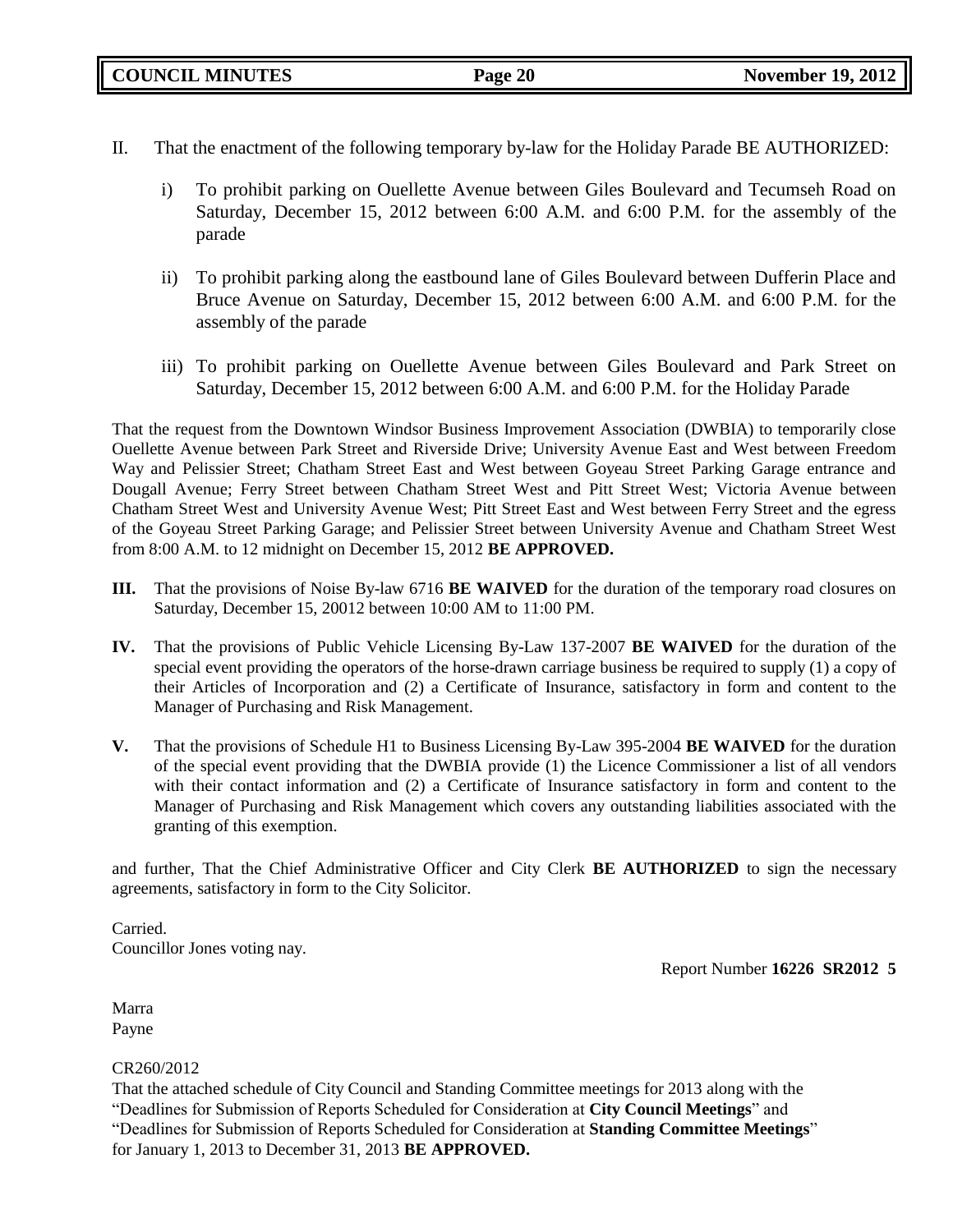# **COUNCIL MINUTES Page 21 November 19, 2012**

Carried.

Report Number **16236 ACO2012 C6**

Appendices Schedule of Meetings and Deadline Submissions

Marra Payne

## CR261/2012

That the City of Windsor **ENDORSE** in principle the Windsor-Essex Parkway Road Closure application to the Ontario Municipal Board (OMB) as outlined in the letter dated July  $16<sup>th</sup>$ , 2012 (Schedule A), pending review of final design, specifications and drawings; and,

That the City of Windsor **NOT OBJECT** to the application to close, pursuant to OMB Notice of Road Closing dated November  $1<sup>st</sup>$ , 2012. Carried.

Report Number **16207 ST/8821 C7**

#### Appendices Letter

### Marra Payne

## CR262/2012

THAT subject to satisfactory resolution to the ability to access the four properties abutting Crawford for purposes of site clean-up, City Council **AUTHORIZE** that the following properties be vested in the name of the municipality:

- 431 Crawford, Roll #37 39 040 150 00120 0000
- 439 Crawford, Roll #37 39 040 150 00130 0000
- 447 Crawford, Roll #37 39 040 150 00140 0000
- 455 Crawford, Roll #37 39 040 150 00150 0000
- 416 Oak, Roll #37 39 040 150 00170 0000
- 432 Oak, Roll #37 39 040 150 00180 0000
- $\bullet$  440 Oak, Roll #37 39 040 150 00190 0000
- 452 Oak, Roll #37 39 040 150 00200 0000

#### and;

THAT the City Treasurer or delegate **BE AUTHORIZED** to remove from the tax roll outstanding property taxes (including penalties, interest and other charges) in the amount of \$311,958 and any additional levies, penalties or charges that may be added from the date of this report until the date of actual write-off as it relates to these properties and;

THAT the Chief Building Official and City Treasurer, or delegates **BE DIRECTED** to seek and apply for funding from the Ministry of Finance or any other designated Provincial Ministry for purposes of site clean-up; and

THAT the CAO and City Clerk **BE AUTHORIZED** the sign any agreements with the Ministry of Finance or any other designated Provincial Ministry as it may be necessary to obtain funding for the site clean-up. Said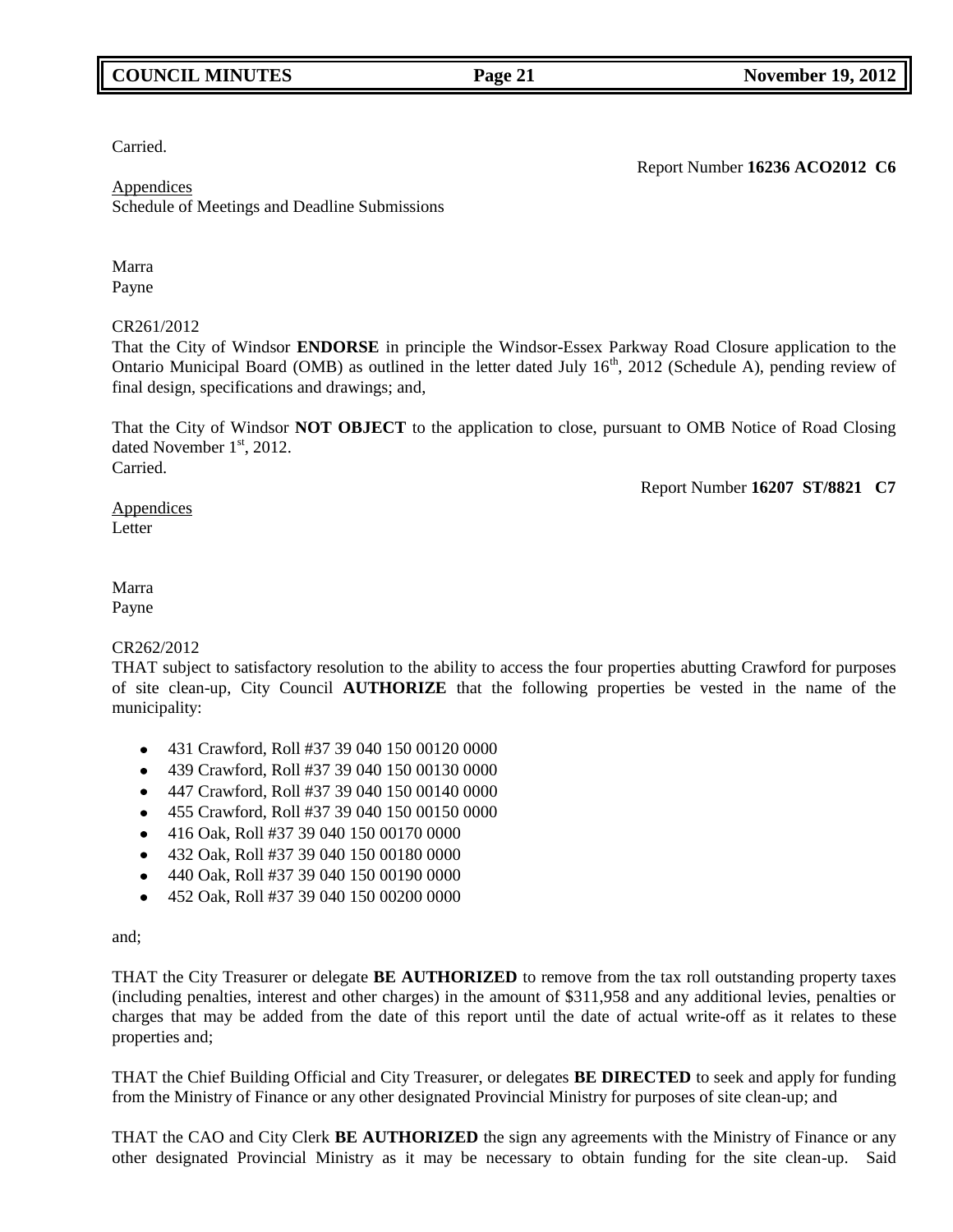# **COUNCIL MINUTES Page 22 November 19, 2012**

agreements will be subject to legal review by the City Solicitor, technical content by the Chief Building Officer and financial content by the CFO/City Treasurer.

Carried.

Report Number **16230 AF2012 C8**

Marra Payne

### CR263/2012

- 1. THAT Council **APPROVE** the transfer of Development Charges (DC) collected for Water Services in the amount of \$843,760 from the Development Charges – Water Service Reserve Fund (F118) to the Windsor Utilities Commission (WUC) to fund growth related water service capital projects as previously identified in the 2010 DC Study, dated March 10, 2010.
- 2. THAT Council **AUTHORIZE** Administration to proceed with the release of future Development Charges (DC) for Water Services funds to the Windsor Utilities Commission (WUC) upon receipt of a WUC Board resolution requesting the DC funds to be used for growth related projects.

Carried.

Report Number **16232 MU2012 C9**

Marra Payne

## CR264/2012

THAT City Council **APPROVE** expenditures not to exceed \$197,439 (excluding taxes) for the purchase of hardware, software and implementation services for the upgrade of the Corporate email system.

Carried.

Report Number **16223 SI2012 C10**

Marra Payne

## CR265/2012

THAT Council **APPROVE** an extension to Tender No. 50-07 of an additional three winter seasons for the supply of coarse highway rock salt as proposed by The Canadian Salt Company Limited at the negotiated price detailed in the accompanying confidential memo; and

THAT the Manager of Purchasing and Risk Management **BE AUTHORIZED** to issue a contract purchase order to The Canadian Salt Company Limited based on the negotiated prices detailed in the accompanying confidential memo; and

THAT approval **BE GIVEN** to purchase 12,500 tonnes (more or less) of coarse highway rock salt per season for the 2013/2014, 2014/2015 and 2015/2016 winter seasons with the subject purchases to be charged initially to the inventory account (001 1512) and later expensed to the 2013/2014, 2014/2015 and 2015/2016 winter control operating budgets (Dept. ID 0164401) in which sufficient funds will be available.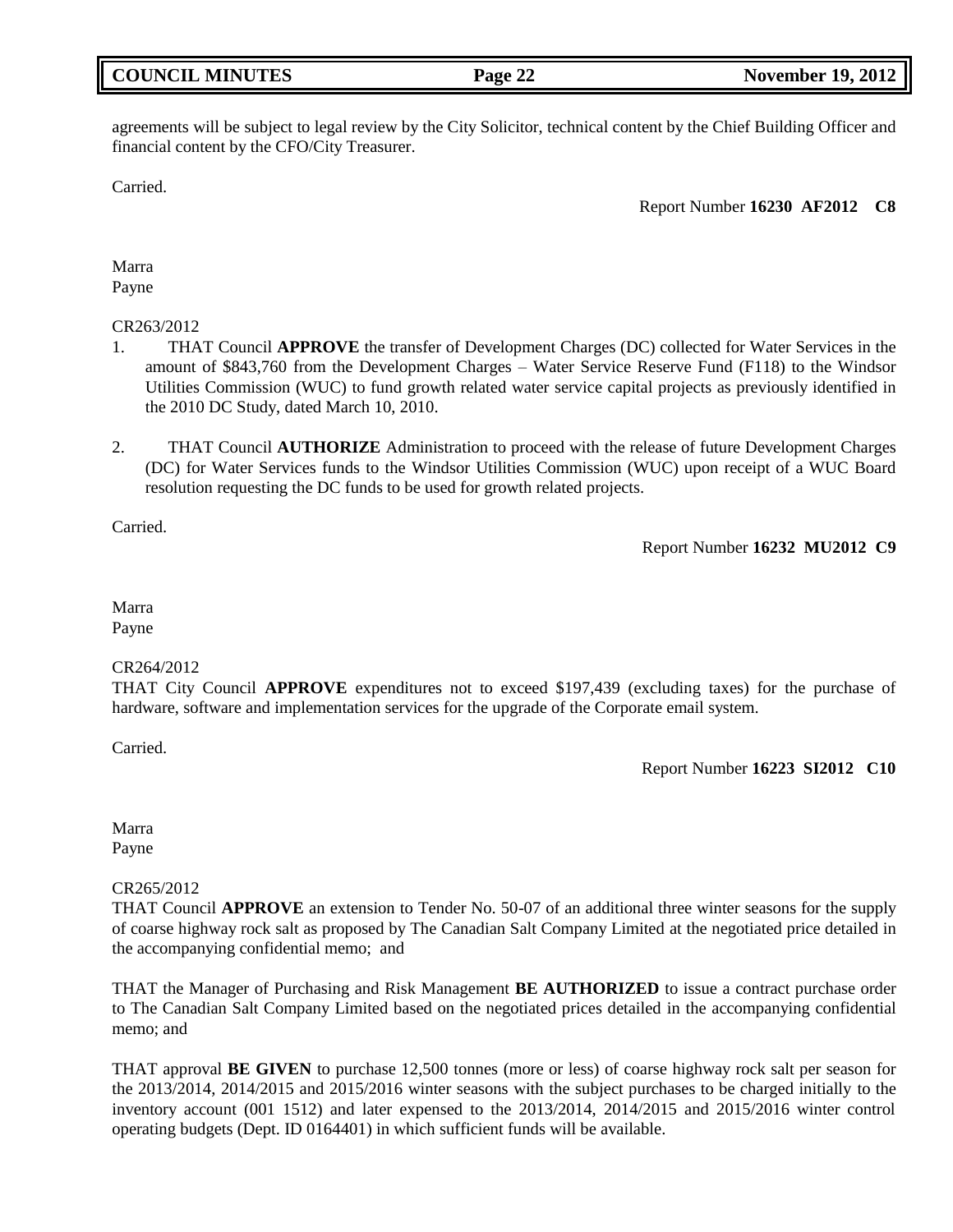MB2012

| M488-2012<br>as presented. | Moved by Councillor Marra, seconded by Councillor Payne,<br>That Report No. 104 of the Executive Committee of Council of its meeting held<br>October 22, 2012 regarding "2012 Third Quarter Operating Budget Variance Report" BE ADOPTED<br>Carried.<br>Report Number 16183 AFB/11050       |
|----------------------------|---------------------------------------------------------------------------------------------------------------------------------------------------------------------------------------------------------------------------------------------------------------------------------------------|
| M489-2012<br>presented.    | Moved by Councillor Marra, seconded by Councillor Payne,<br>That Report No. 105 of the Executive Committee of Council of its meeting held<br>October 22, 2012 regarding "Provincial GO-Network Steering Committee Membership" BE ADOPTED as<br>Carried.<br>Report Number 16173<br>SI2012    |
| M490-2012                  | Moved by Councillor Marra, seconded by Councillor Payne,<br>That Report No. 107 of the Executive Committee of Council of its meeting held<br>October 22, 2012 regarding "Update of Corporate Opportunities Initiatives" BE ADOPTED as presented.<br>Carried.<br>Report Number 16179 GP/9577 |
| M491-2012                  | Moved by Councillor Marra, seconded by Councillor Payne,<br>That Report No. 108 of the Executive Committee of Council of its meeting held<br>October 22, 2012 regarding "Report No. 67 of the Audit Committee" BE ADOPTED as presented.<br>Carried.<br>MDOM2                                |

Moved by Councillor Marra, seconded by Councillor Payne, **M486-2012** That **Report No. 102 of the Executive Committee of Council** of its meeting held October 22, 2012 regarding "Windsor Hospitals Study – An Interim Report" **BE ADOPTED** as presented.

Moved by Councillor Marra, seconded by Councillor Payne, **M487-2012** That **Report No. 103 of the Executive Committee of Council** of its meeting held

October 22, 2012 regarding "Finance Policies" **BE ADOPTED** as presented.

Carried.

Carried.

**STANDING COMMITTEE RESOLUTIONS**

Carried.

Report Number **16147 SW2012 C11**

Report Number 16131 AF2012

MB2012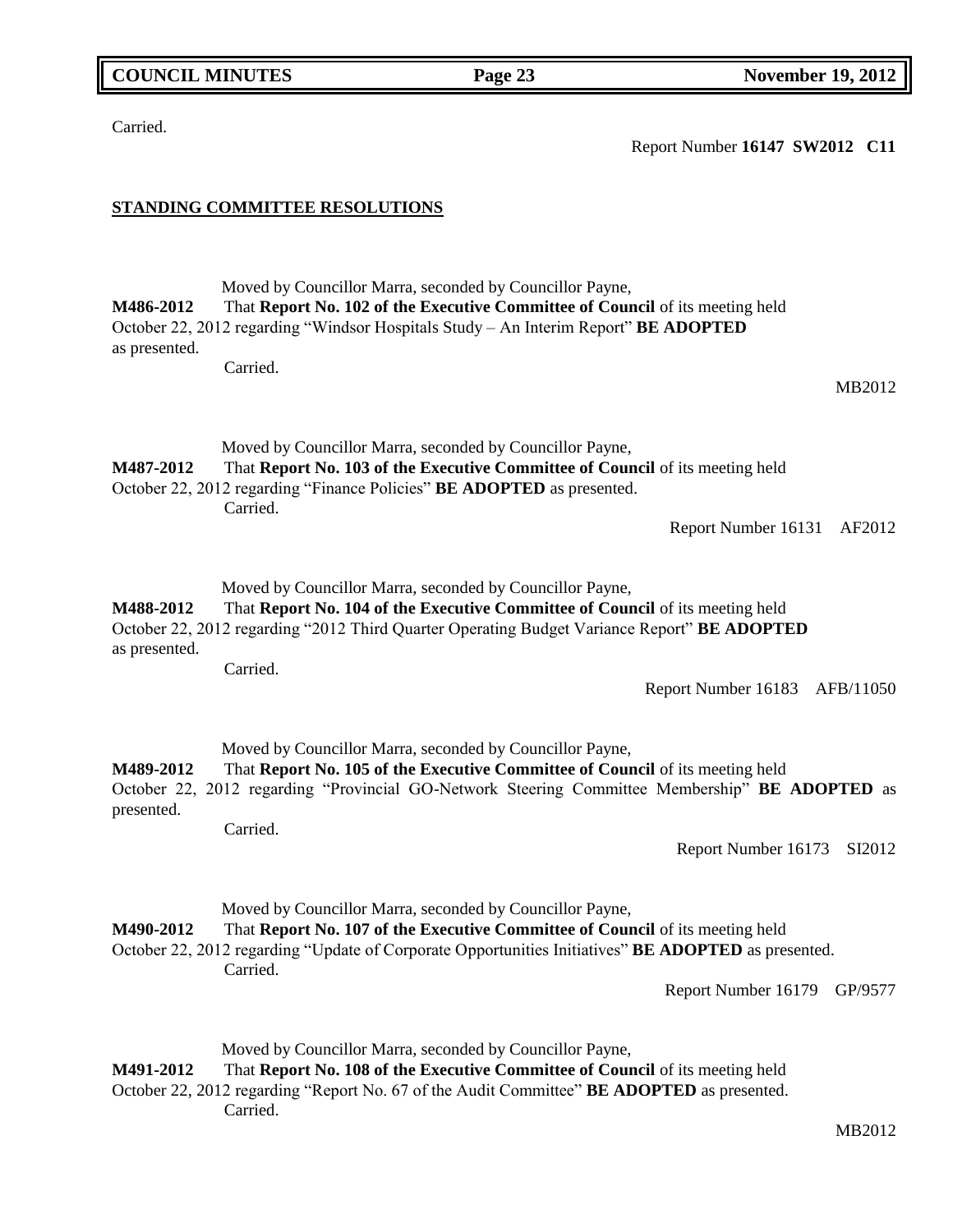| <b>COUNCIL MINUTES</b>                       | Page 24                                                                                                                                                                                                                                                                                                                                                       | <b>November 19, 2012</b>      |
|----------------------------------------------|---------------------------------------------------------------------------------------------------------------------------------------------------------------------------------------------------------------------------------------------------------------------------------------------------------------------------------------------------------------|-------------------------------|
| M492-2012                                    | Moved by Councillor Marra, seconded by Councillor Payne,<br>That Report No. 109 of the Executive Committee of Council of its meeting held<br>October 22, 2012 regarding "Report No. 68 of the Audit Committee – status report, Compliance with Applicable<br>Laws & Regulations, $3rd$ Quarter 2011" <b>BE ADOPTED</b> as presented.<br>Carried.              | Report Number 15878<br>MB2012 |
| M493-2012                                    | Moved by Councillor Marra, seconded by Councillor Payne,<br>That Report No. 110 of the Executive Committee of Council of its meeting held<br>October 22, 2012 regarding "Report No. 69 of the Audit Committee – status report, Compliance with Applicable<br>Laws & Regulations, $4th$ Quarter 2011" <b>BE ADOPTED</b> as presented.<br>Carried.              | Report Number 15876 MB2012    |
| M494-2012                                    | Moved by Councillor Marra, seconded by Councillor Payne,<br>That Report No. 111 of the Executive Committee of Council of its meeting held<br>October 22, 2012 regarding "Report No. 70 of the Audit Committee – status report, Compliance with Applicable<br>Laws & Regulations, 1 <sup>st</sup> Quarter 2012" <b>BE ADOPTED</b> as presented.<br>Carried.    | Report Number 15996<br>MB2012 |
| M495-2012<br><b>BE ADOPTED</b> as presented. | Moved by Councillor Marra, seconded by Councillor Payne,<br>That Report No. 112 of the Executive Committee of Council of its meeting held<br>October 22, 2012 regarding "Minutes of the Audit Committee meeting held June 26, 2012"<br>Carried.                                                                                                               | MB2012                        |
| M496-2012<br><b>BE ADOPTED</b> as presented. | Moved by Councillor Marra, seconded by Councillor Payne,<br>That Report No. 113 of the Executive Committee of Council of its meeting held<br>October 22, 2012 regarding "Minutes of the Transit Windsor Board of Directors & Windsor Chartabus Inc.<br>meetings held July 7, 2012; September 10, 2012; September 19, 2012 and September 25, 2012"<br>Carried. | MB2012                        |
| M497-2012<br>as presented.                   | Moved by Councillor Marra, seconded by Councillor Payne,<br>That Report No. 114 of the Executive Committee of Council of its meeting held<br>October 22, 2012 regarding "Welcome to Windsor 2012 World Series Banners" BE ADOPTED<br>Carried.                                                                                                                 | MB2012                        |
|                                              | Moved by Councillor Marra, seconded by Councillor Payne,                                                                                                                                                                                                                                                                                                      |                               |

**M498-2012** That **Report No. 79 of the Environment, Transportation & Public Safety Standing Committee** of its meeting held October 24, 2012 regarding "City of Windsor's Climate Change Adaptation Plan" **BE ADOPTED** as presented.

Carried.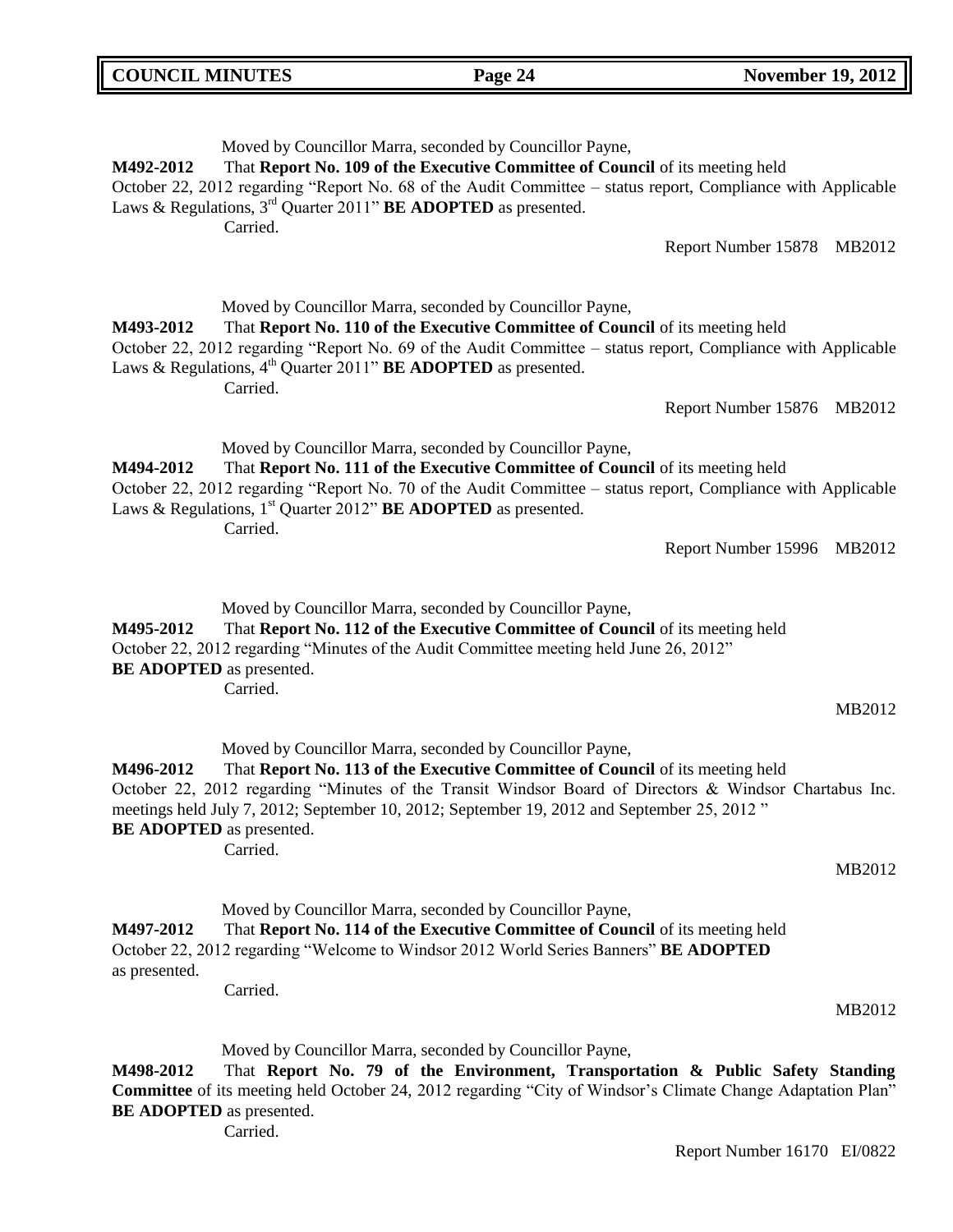|  | <b>COUNCIL MINUTES</b> |
|--|------------------------|
|--|------------------------|

# Moved by Councillor Marra, seconded by Councillor Payne,

**M499-2012** That **Report No. 80 of the Environment, Transportation & Public Safety Standing Committee** of its meeting held October 24, 2012 regarding "Continued Partnership with Health Canada for the Heat Alert Response System (HARS), Urban Heat Island Study and Heat Vulnerability Mapping" **BE ADOPTED** as presented.

Carried.

Report Number 16171 MH/11217

Moved by Councillor Marra, seconded by Councillor Payne,

**M500-2012** That **Report No. 81 of the Environment, Transportation & Public Safety Standing Committee** of its meeting held October 24, 2012 regarding "Proposed New Fence By-Law" **BE ADOPTED** as presented.

Carried.

Report Number 16057 AB2012

Moved by Councillor Marra, seconded by Councillor Payne,

**M501-2012** That **Report No. 82 of the Environment, Transportation & Public Safety Standing Committee** of its meeting held October 24, 2012 regarding "Green Fleet Plan" **BE ADOPTED** as presented.

Carried.

Report Number 16177 SW2012

Moved by Councillor Marra, seconded by Councillor Payne,

**M502-2012** That **Report No. 83 of the Environment, Transportation & Public Safety Standing Committee** of its meeting held October 24, 2012 regarding "Windsor Essex Parkway, E. C. Row Lane Reduction between Huron Church Road and Ojibway Parkway, Emergency Detour Route" **BE ADOPTED** as presented.

Carried.

Report Number 16213 ST/5710

Moved by Councillor Marra, seconded by Councillor Payne,

**M503-2012** That **Report No. 84 of the Environment, Transportation & Public Safety Standing Committee** of its meeting held October 24, 2012 regarding "Report No. 65 of the Windsor-Essex County Environment Committee – Terms of Reference" **BE ADOPTED** as presented. Carried.

MB2012

Moved by Councillor Marra, seconded by Councillor Payne,

**M504-2012** That **Report No. 85 of the Environment, Transportation & Public Safety Standing Committee** of its meeting held October 24, 2012 regarding "Minutes of the Windsor Licensing Commission meeting held February 15, 2012" **BE ADOPTED** as presented.

Carried.

MB2012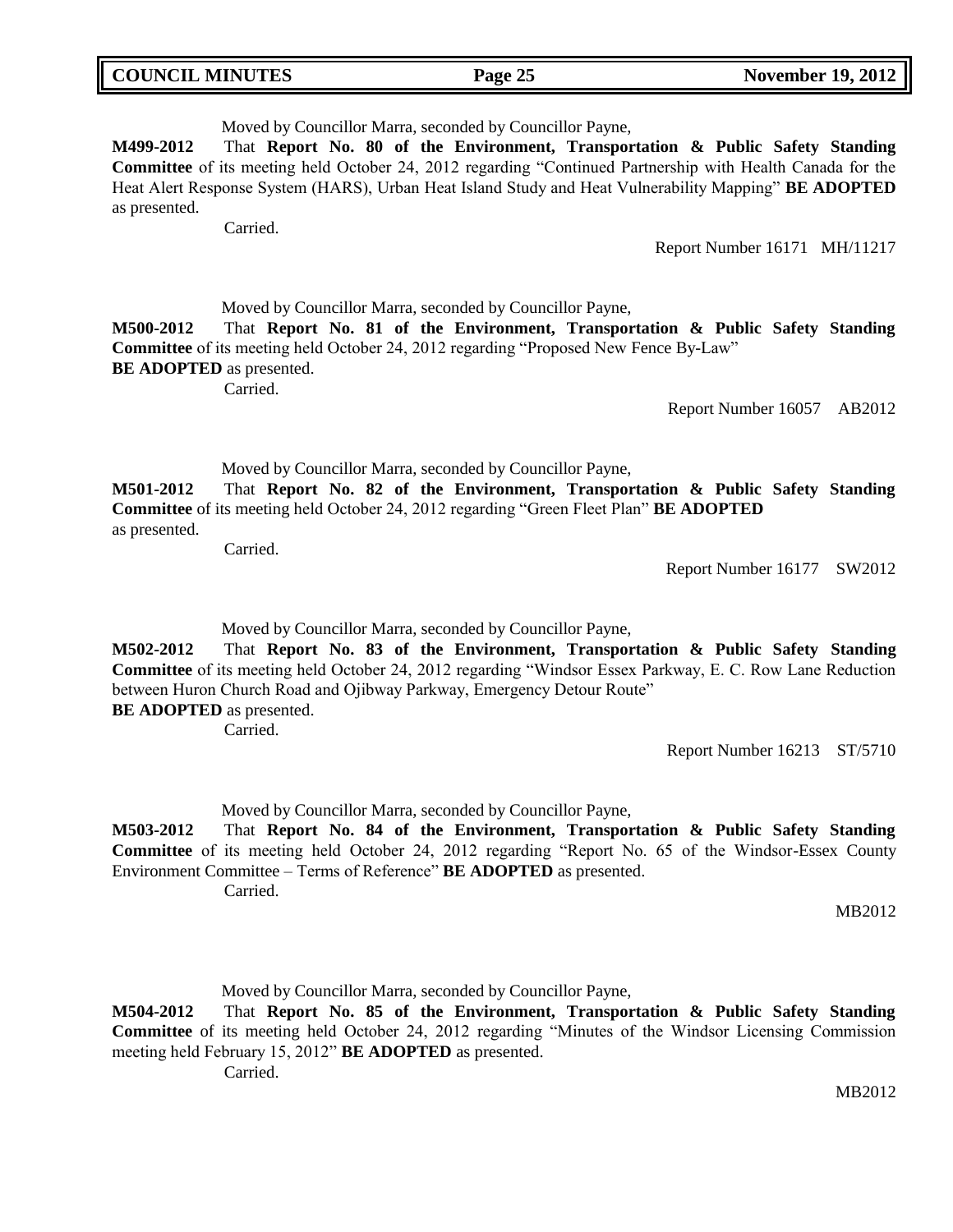| <b>COUNCIL MINUTES</b> | $\sim$<br>20 | 19, 2012<br>November |
|------------------------|--------------|----------------------|
|                        |              |                      |

Moved by Councillor Marra, seconded by Councillor Payne, **M505-2012** That **Report No. 86 of the Environment, Transportation & Public Safety Standing Committee** of its meeting held October 24, 2012 regarding "Minutes of the Windsor Licensing Commission meeting held June 20, 2012" **BE ADOPTED** as presented. Carried. MB2012

Moved by Councillor Marra, seconded by Councillor Payne, **M506-2012** That **Report No. 87 of the Environment, Transportation & Public Safety Standing Committee** of its meeting held October 24, 2012 regarding "Minutes of the Windsor Licensing Commission meeting held July 18, 2012" **BE ADOPTED** as presented. Carried.

MB2012

Moved by Councillor Marra, seconded by Councillor Payne,

**M507-2012** That **Report No. 88 of the Environment, Transportation & Public Safety Standing Committee** of its meeting held October 24, 2012 regarding "Minutes of the Windsor Licensing Commission meeting held August 10, 2012" **BE ADOPTED** as presented. Carried.

MB2012

Moved by Councillor Marra, seconded by Councillor Payne,

**M508-2012** That **Report No. 89 of the Environment, Transportation & Public Safety Standing Committee** of its meeting held October 24, 2012 regarding "Minutes of the Windsor Licensing Commission meeting held September 19, 2012" **BE ADOPTED** as presented. Carried.

MB2012

Moved by Councillor Marra, seconded by Councillor Payne,

**M509-2012** That **Report No. 90 of the Environment, Transportation & Public Safety Standing Committee** of its meeting held October 24, 2012 regarding "Minutes of the Windsor-Essex County Environment Committee meeting held September 6, 2012" **BE ADOPTED** as presented. Carried.

MB2012

Moved by Councillor Marra, seconded by Councillor Payne,

**M510-2012** That **Report No. 97 of the Planning & Economic Development Standing Committee** of its meeting held October 25, 2012 regarding "Rezoning, 40-44 University Avenue East (Bus Depot)" **BE ADOPTED** as presented.

Carried.

Report Number 16184 ZB/11568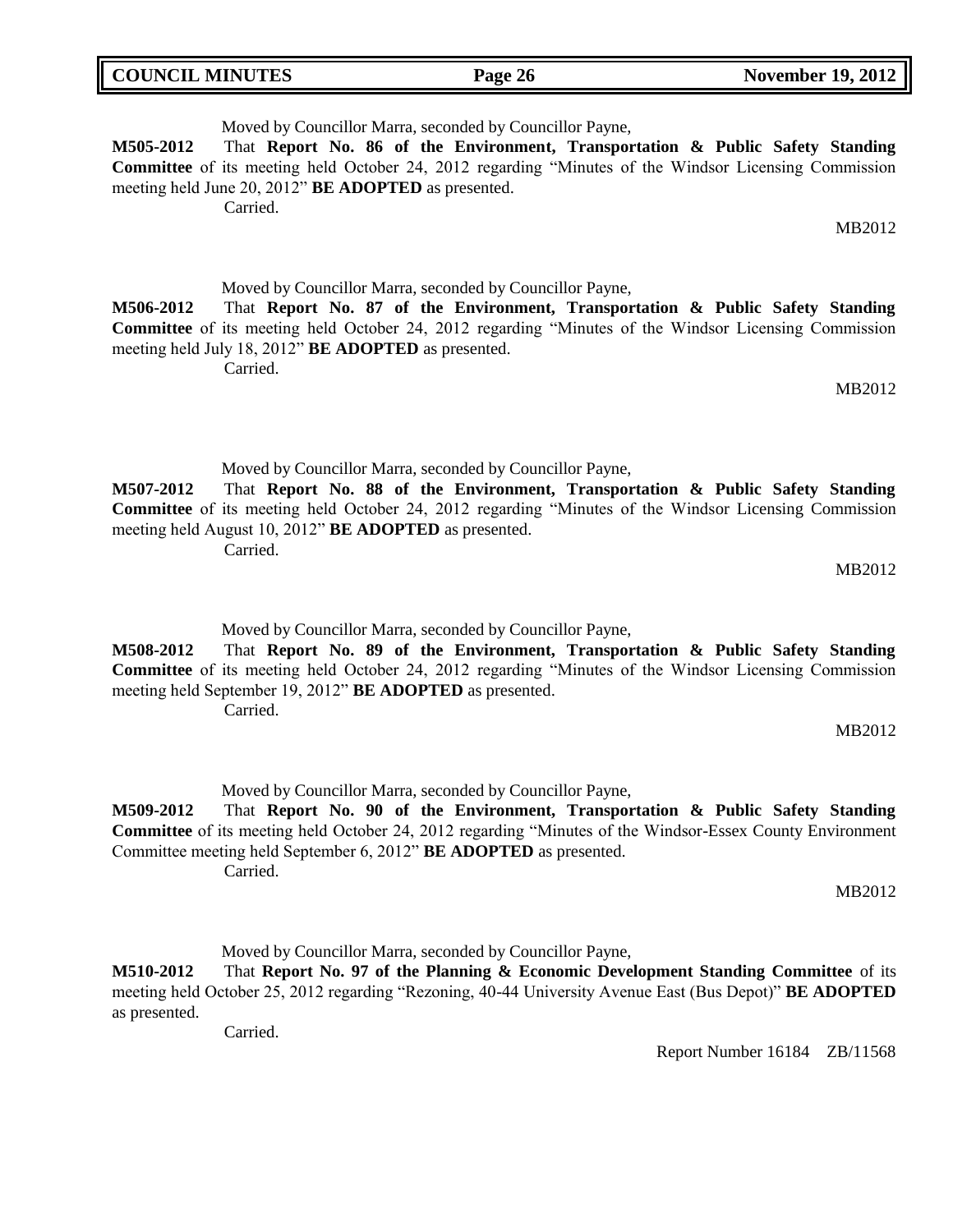| <b>COUNCIL MINUTES</b> |  |
|------------------------|--|
|------------------------|--|

## Moved by Councillor Marra, seconded by Councillor Payne, **M511-2012** That **Report No. 98 of the Planning & Economic Development Standing Committee** of its meeting held October 25, 2012 regarding "Rezoning, 37 University Avenue East (Armouries)" **BE ADOPTED** as presented. Carried.

Report Number 16185 ZB/11569

Moved by Councillor Marra, seconded by Councillor Payne, **M512-2012** That **Report No. 99 of the Planning & Economic Development Standing Committee** of its meeting held October 25, 2012 regarding "Rezoning, 167-181 Ferry Street (Windsor Star)" **BE ADOPTED** as presented. Carried.

Report Number 16188 ZB/11571

Moved by Councillor Marra, seconded by Councillor Payne,

**M513-2012** That **Report No. 100 of the Planning & Economic Development Standing Committee** of its meeting held October 25, 2012 regarding "Official Plan Amendment, Bus Depot, Windsor Armouries and Windsor Star properties" **BE ADOPTED** as presented.

Carried.

Report Number 16191 ZB/11570

Moved by Councillor Marra, seconded by Councillor Payne,

**M514-2012** That **Report No.101 of the Planning & Economic Development Standing Committee** of its meeting held October 25, 2012 regarding "Report No. 314 of the Windsor Heritage Committee – Windsor Armouries, 353 Freedom Way/37 University Avenue East – Modify Heritage Features of Designated Properties" **BE ADOPTED** as presented.

Carried.

Report Number 16196 MB2012

Moved by Councillor Marra, seconded by Councillor Payne,

**M515-2012** That **Report No. 102 of the Planning & Economic Development Standing Committee** of its meeting held October 25, 2012 regarding "Report No. 315 of the Windsor Heritage Committee – Greyhound/Windsor Transit Bus Station, 44 University Avenue East – partial demolition of Heritage-Listed Property" **BE ADOPTED** as presented.

Carried.

Report Number 16197 MB2012

Moved by Councillor Marra, seconded by Councillor Payne,

**M516-2012** That **Report No. 103 of the Planning & Economic Development Standing Committee** of its meeting held October 25, 2012 regarding "Report No. 316 of the Windsor Heritage Committee – Windsor Star, 167 and 181 Ferry Street – Partial Demolition of Heritage-Listed Property"

**BE ADOPTED** as presented.

Carried.

Report Number 16195 MB2012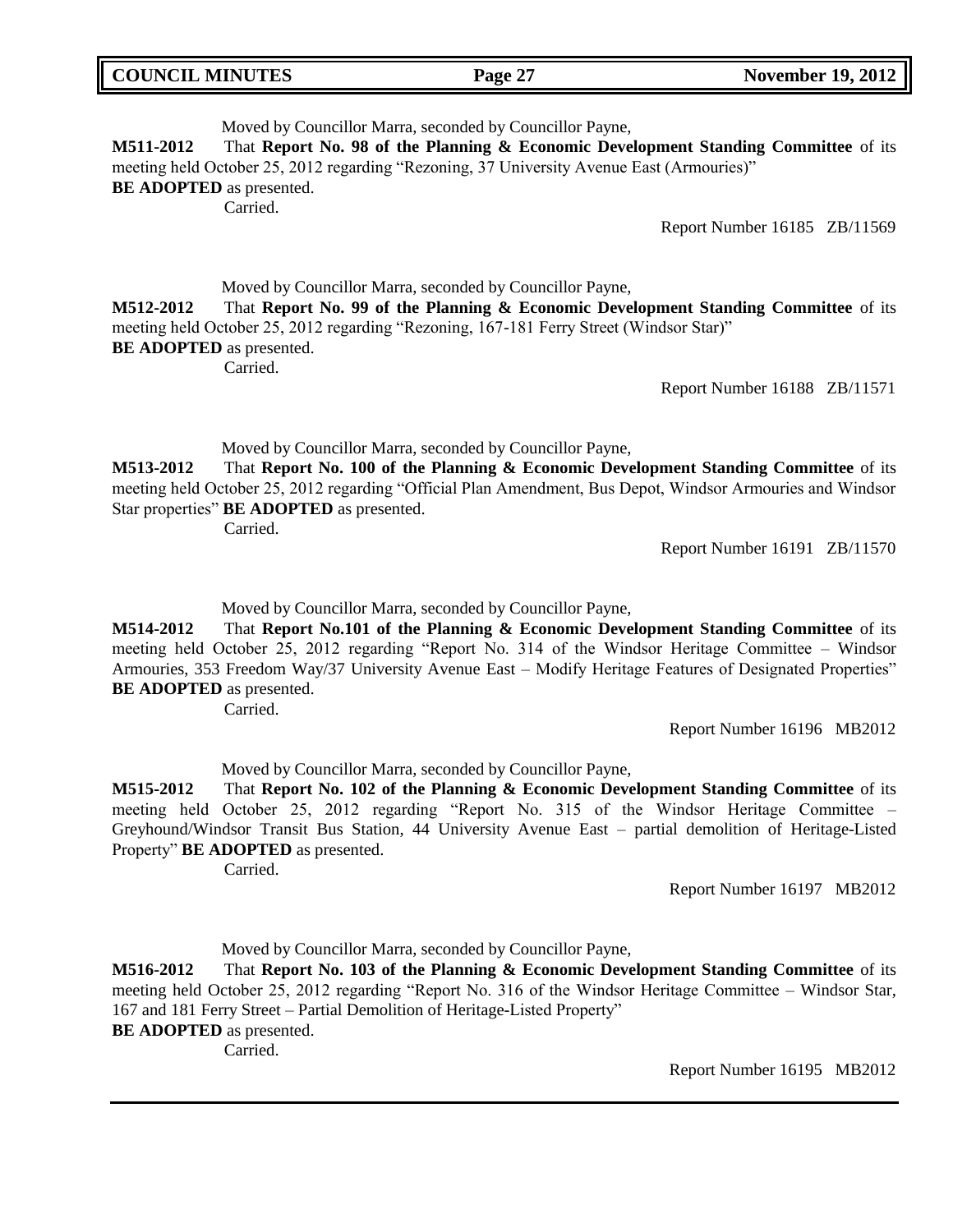| <b>COUNCIL MINUTES</b> | Page 28 | <b>November 19, 2012</b> |
|------------------------|---------|--------------------------|
|                        |         |                          |

# **Adopted AS AMENDED by Council at its meeting held November 19, 2012 [M462-2012] AA/**

Windsor, Ontario, November 19, 2012

# **REPORT NO. 124** of the **SOCIAL DEVELOPMENT, HEALTH & CULTURE STANDING COMMITTEE** of its meeting held November 14, 2012

**Present: Councillor Ed Sleiman, Chair Councillor Jo-Anne Gignac Councillor Alan Halberstadt Councillor Percy Hatfield Councillor Fulvio Valentinis**

That the following recommendation of the Social Development, Health and Culture Standing Committee **BE APPROVED** as follows**:** 

Moved by Councillor Gignac, seconded by Councillor Valentinis,

**THAT** City Council **RECEIVE** an update on the first phase of the Long Term Affordable Housing Strategy: Community Homelessness Prevention Initiative (CHPI) and the provincial changes to Community Start-up and Maintenance Benefits and Discretionary Benefits (CSUMB); and

**THAT** City Council **APPROVE** the continuation of the current delivery model of Housing and Homelessness programs and the proposed Housing Stability Plan for 2013 as a transition measure pending Ministry of Municipal Affairs and Housing (MMAH) guidelines and that Council **APPROVE** funding **Option C**, whereby:

a) the municipal contribution that was formerly associated with Homelessness programs would be reduced by \$690,892 in order to assist with achieving the Council approved direction for the 2013 Municipal Budget of a 10% reduction for the Housing and Children's Services budget; and

b) that \$234,701 net City funding currently budgeted for CSUMB within Employment & Social Services, be transferred to the CHPI program; and

**THAT** the Chief Administrative Officer and City Clerk

BE AUTHORIZED to enter into agreements with the MMAH for the Consolidated Homelessness Prevention Initiative funding satisfactory in form to the City Solicitor, in technical content to the Executive Director of Housing and Children's Services and financial content to the City Treasurer; and

**THAT** the Executive Director of **THAT** the Community Development and Health Commissioner **BE AUTHORIZED** to approve and submit an CHPI Investment Plan to the Ministry of Municipal Affairs and Housing for program Years 1 (2013/14) to Year 3 (2015/16) and every 3 years thereafter for Windsor Essex provided that any submission, amendment or reallocation does not exceed the City's budgeted contributions to the program; and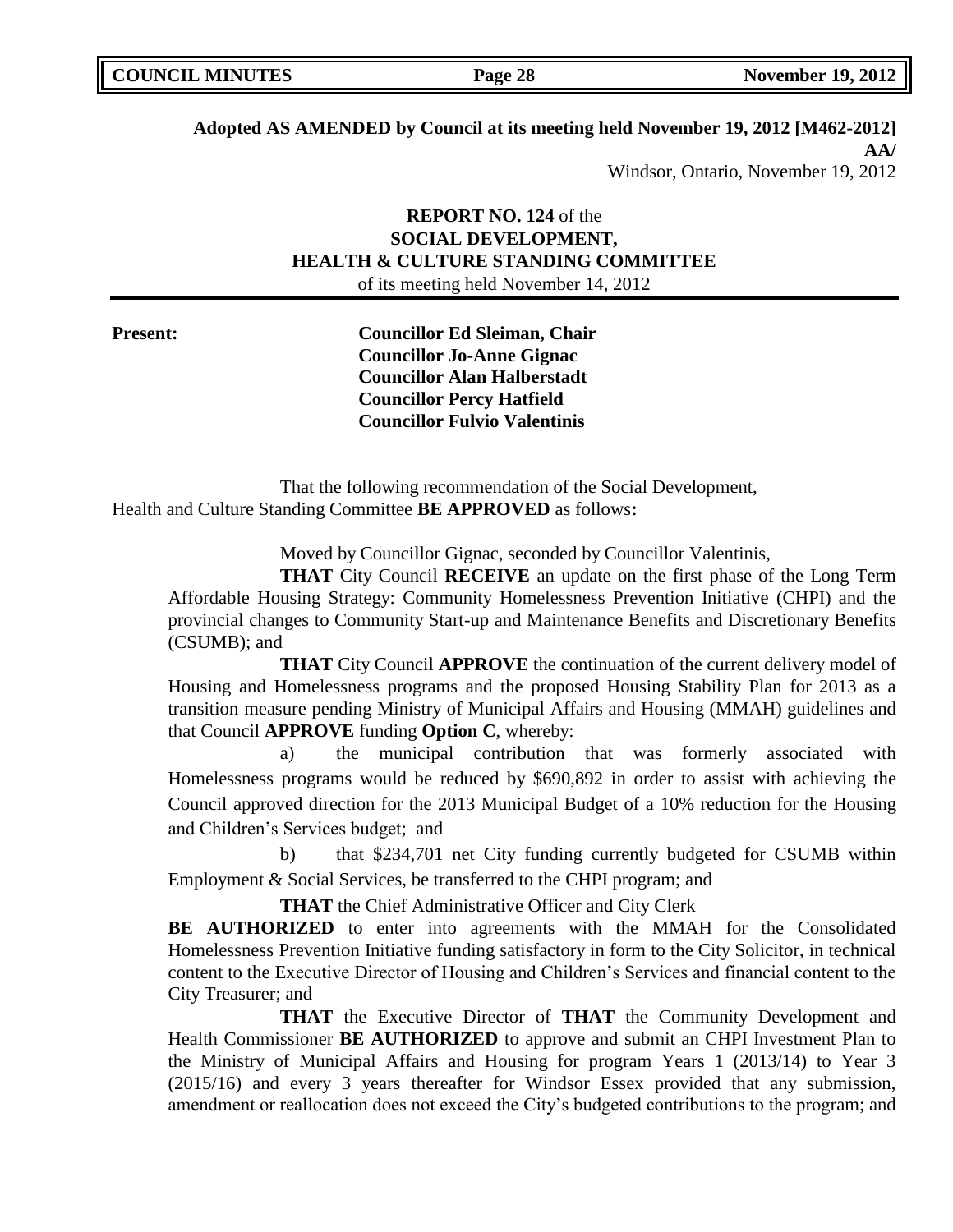**THAT** the Executive Director of Housing and Children's Services **BE AUTHORIZED** to approve amendments to the CHPI Investment Plan and submit the amended Plan to the Ministry of Municipal Affairs and Housing over the program duration provided that any submission, amendment or reallocation does not exceed the City's budgeted contributions to the program; and

Housing and Children's Services **BE AUTHORIZED,** throughout the duration of CHPI to re-allocate funds in year between the four different program components and program recipients, agencies and organizations to maintain and ensure compliance with program rules and criteria and/or to enable full take-up of program funds and/or to address local community needs provided that any submission, amendment or reallocation does not exceed the City's budgeted contributions to the program; and

**THAT** the Community Development & Health Commissioner

**BE AUTHORIZED** to sign, amend, or terminate agreements with Purchase of Service agencies on behalf of the City in accordance with the existing criteria and any changed criteria established by the MMAH Agreement when guidelines become available, satisfactory in form to the City Solicitor, in technical content to the Executive Director of Housing and Children's Services and financial content to the City Treasurer and where the net city contribution does not exceed \$150,000 or \$1,000,000 gross. For Purchase of Service agreements that exceed a \$150,000 net city contribution or a \$1,000,000 gross contribution, that in addition to the Community Development & Health Commissioner that the Chief Administrative Officer

**BE REQUIRED** to sign as a secondary authority.

Carried.

Councillors Halberstadt and Hatfield voting nay.

*Clerk's Note:* The administrative report authored by the Acting Manager of Residential Support Services dated October 19, 2012 entitled "Long Term Affordable Housing Strategy Phase 1: Community Homelessness Prevention Initiative and Changes to the Community Start up and Maintenance Benefit and Discretionary Benefits" is *attached* as background information.

## **LIVELINK #16214, GH/6905**

**\_\_\_\_\_\_\_\_\_\_\_\_\_\_\_\_\_\_\_\_\_\_\_\_\_\_\_\_\_\_\_\_\_\_**

\_\_\_\_\_\_\_\_\_\_\_\_\_\_\_\_\_\_\_\_\_\_\_\_\_\_\_\_\_\_\_\_\_\_

**ACTING CHAIRPERSON**

**DEPUTY CITY CLERK**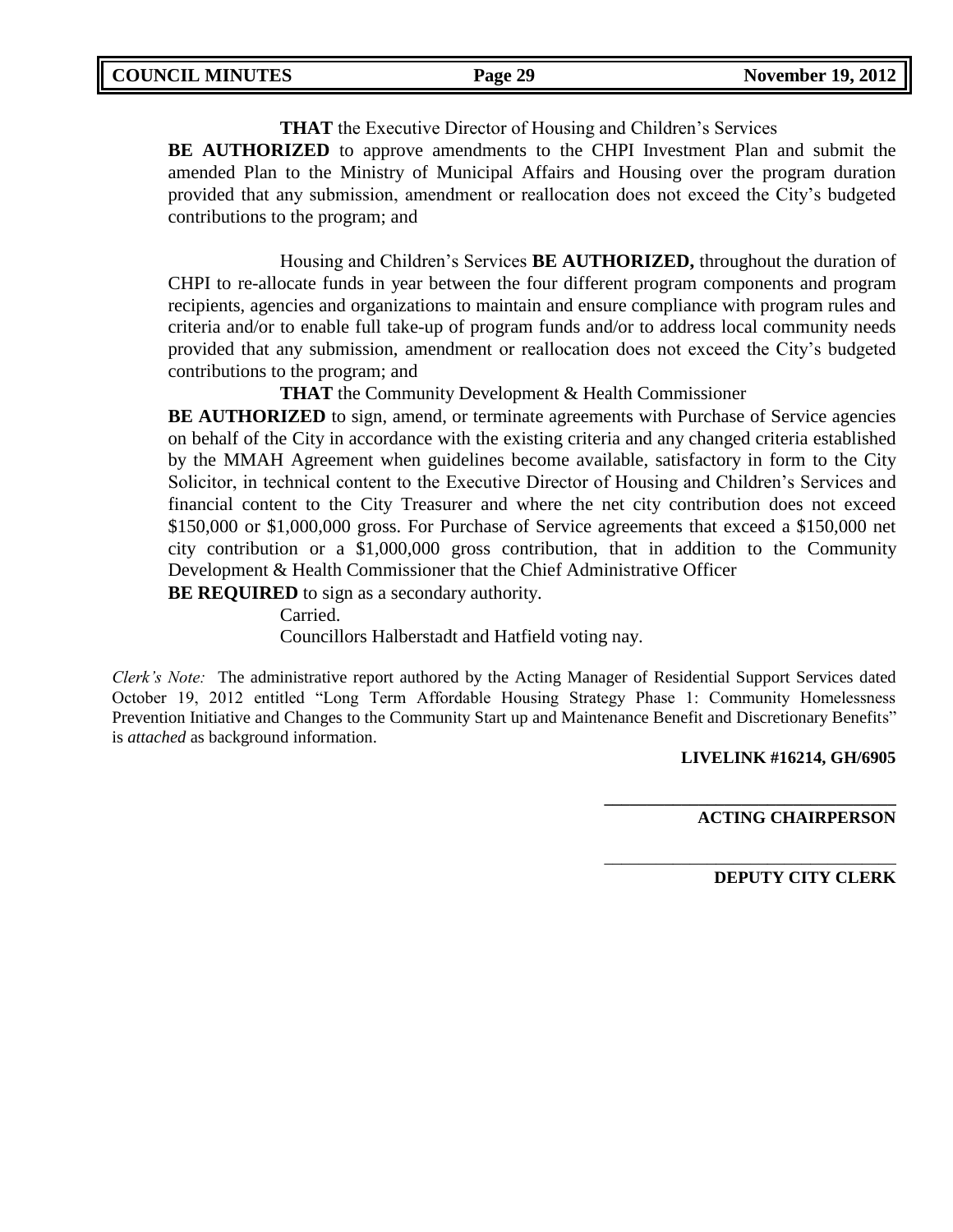| <b>COUNCIL MINUTES</b> | Page 30 | <b>November 19, 2012</b> |
|------------------------|---------|--------------------------|
|                        |         |                          |

# **Adopted by Council at its meeting held on November 19, 2012 [M510-2012]**

/AA Windsor, Ontario November 19, 2012

# **REPORT NO. 97** of the **PLANNING & ECONOMIC DEVELOPMENT STANDING COMMITTEE** of its meeting held October 25, 2012

| <b>Present:</b> | <b>Councillor Bill Marra, Chair</b> |  |  |
|-----------------|-------------------------------------|--|--|
|                 | <b>Councillor Drew Dilkens</b>      |  |  |
|                 | <b>Councillor Hilary Payne</b>      |  |  |
|                 | <b>Councillor Ed Sleiman</b>        |  |  |
|                 | <b>Merrill Baker</b>                |  |  |
|                 | <b>Barbara Bjarneson</b>            |  |  |
|                 | <b>Cheryl Cross-Leal</b>            |  |  |
| <b>Regrets:</b> | <b>Councillor Percy Hatfield</b>    |  |  |

That the following recommendations of the Planning & Economic Development Standing Committee **BE APPROVED** as follows**:** 

Moved by Councillor Dilkens, seconded by Mr. Baker

1. **THAT** an amendment to the Zoning By-law 8600 **BE APPROVED** to change the zoning of the property located mid-block between Ouellette Avenue and Goyeau Street, between University Avenue East and Chatham Street East, generally known as the Bus Depot, and municipally known as 40-44 University Avenue East, by adding a site specific holding provision to allow university and college uses as additional permitted uses on the subject land; and

2. **THAT** the holding symbol **BE REMOVED** when the applicant submits an application to remove the holding provision and when the following conditions are satisfied:

> (i) An approved by-law for an Official Plan Amendment  $(Z-017/12)$  to allow a site specific policy permitting university and college uses as additional permitted uses on the subject land in the Mixed Use designation in the City Centre Planning district

> (ii) A Geotechnical Report (paid for by the applicant) identifying required mitigation measures is completed to the satisfaction of the City Planner and the City Engineer;

> (iii) An Archaeological assessment is completed to the satisfaction of the City Planner; and

> (iv) An executed Site Plan Control Agreement with the Corporation of The City of Windsor that includes any required mitigation measure identified in the required support studies.

Carried.

*Clerk's Note:*The report authored by the City Planner dated October 11, 2012 entitled "Rezoning, 40-44 University Avenue East (Bus Depot), adding a site specific provision allowing "university use" as additional permitted use within the CD3.1 zoning district" is *attached* as background information.

#### **Livelink #16184, ZB/11568**

CHAIRPERSON DEPUTY CITY CLERK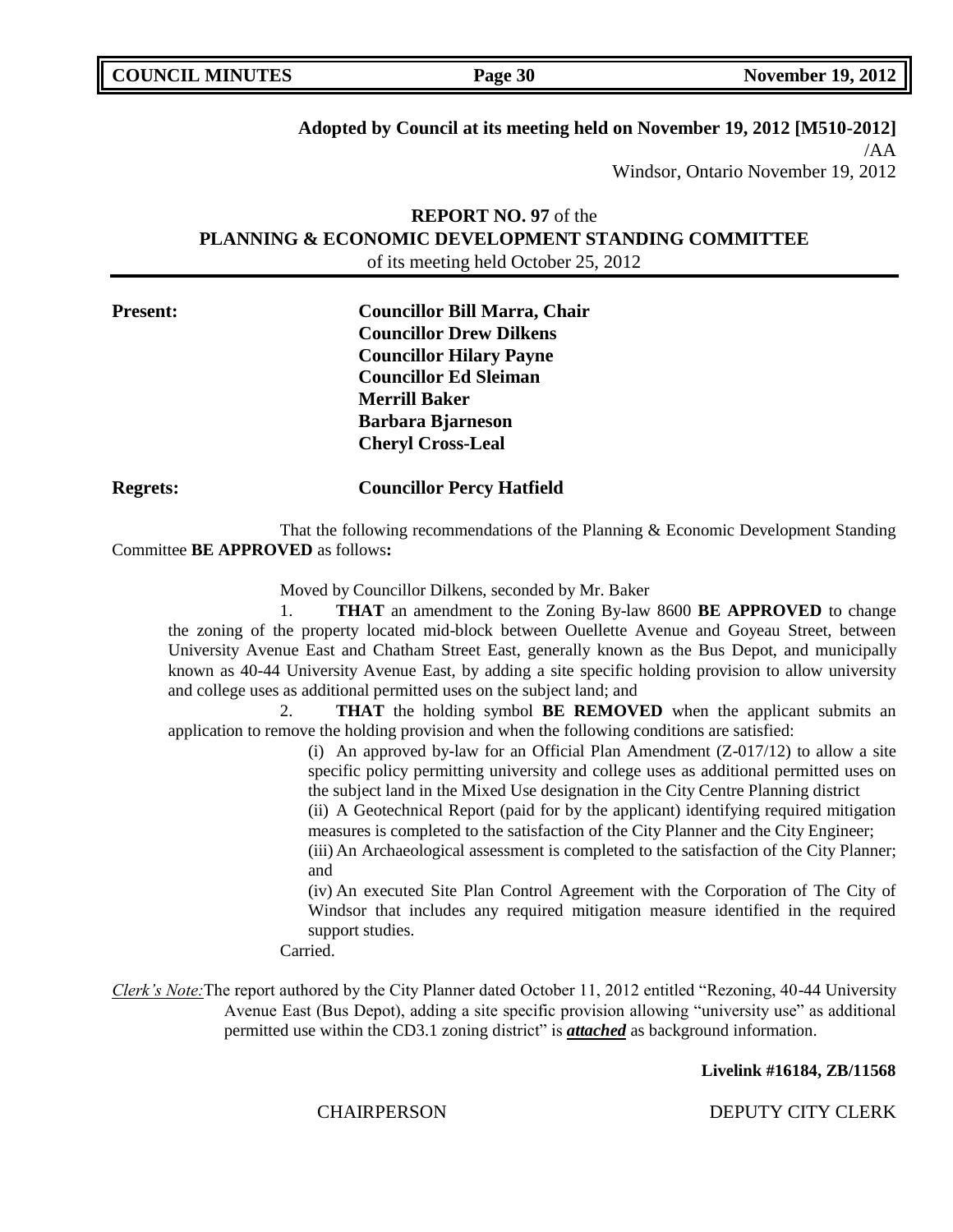| <b>COUNCIL MINUTES</b> | Page 31 | <b>November 19, 2012</b> |
|------------------------|---------|--------------------------|
|                        |         |                          |

# **Adopted by Council at its meeting held on November 19, 2012 [M511-2012]**

/AA Windsor, Ontario November 19, 2012

# **REPORT NO. 98** of the **PLANNING & ECONOMIC DEVELOPMENT STANDING COMMITTEE** of its meeting held October 25, 2012

| <b>Present:</b> | <b>Councillor Bill Marra, Chair</b> |  |
|-----------------|-------------------------------------|--|
|                 | <b>Councillor Drew Dilkens</b>      |  |
|                 | <b>Councillor Hilary Payne</b>      |  |
|                 | <b>Councillor Ed Sleiman</b>        |  |
|                 | <b>Merrill Baker</b>                |  |
|                 | <b>Barbara Bjarneson</b>            |  |
|                 | <b>Cheryl Cross-Leal</b>            |  |
| <b>Regrets:</b> | <b>Councillor Percy Hatfield</b>    |  |

That the following recommendations of the Planning & Economic Development Standing Committee **BE APPROVED** as follows**:** 

Moved by Ms. Bjarneson, seconded by Councillor Sleiman

1. **THAT** an amendment to the Zoning By-law 8600 **BE APPROVED** to change the zoning of the property located on the southwest corner of University Avenue East and Freedom Way, generally known as the Armouries, and municipally known as 37 University Avenue East, by adding a site specific holding provision to allow university and college use as additional permitted uses on the subject land; and

2. **THAT** the holding symbol **BE REMOVED** when the applicant submits an application to remove the holding provision and when the following conditions are satisfied:

> (i) An approved by-law for an Official Plan Amendment (Z-017/12) to allow a site specific policy permitting university and college uses as additional permitted uses on the subject land in the Mixed Use designation in the City Centre Planning district

> (ii) A Geotechnical Report (paid for by the applicant) identifying required mitigation measures is completed to the satisfaction of the City Planner and the City Engineer;

> (iii) An Archaeological assessment is completed to the satisfaction of the City Planner; and

> (iv) An executed Site Plan Control Agreement with the Corporation of The City of Windsor that includes any required mitigation measure identified in the required support studies; and

3. **THAT** the Windsor Armouries building of the University of Windsor School for Creative Innovation, 37 University Avenue East **BE EXEMPT** from By-law 8600 section 24.40.20.1: To permit the location of the required loading space for the University of Windsor Armouries building at 40 University Avenue (University of Windsor School for Creative Innovation).

Carried.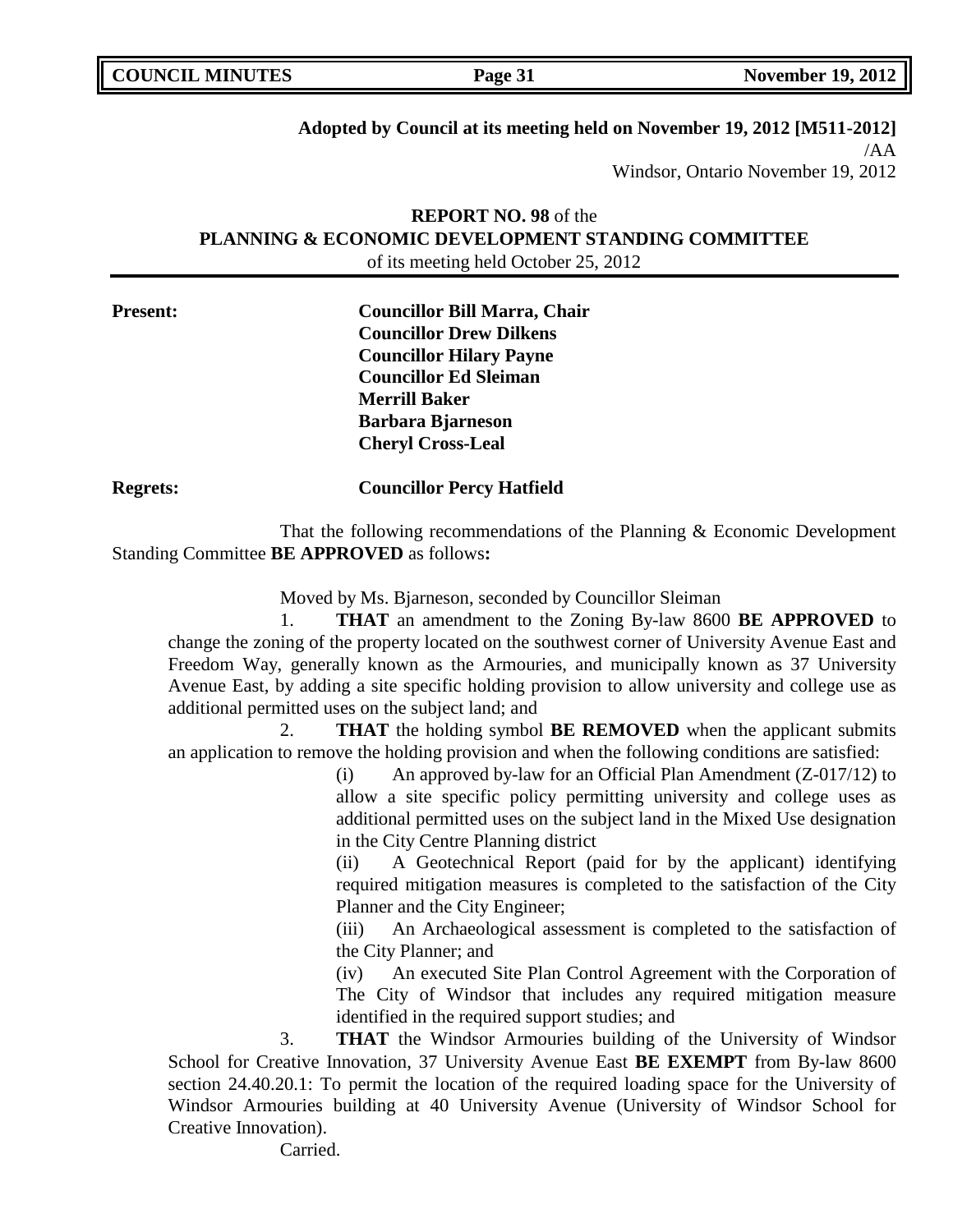| <b>COUNCIL MINUTES</b> | Page 32 | <b>November 19, 2012</b> |
|------------------------|---------|--------------------------|
|                        |         |                          |

*Clerk's Note:*The report authored by the City Planner dated October 11, 2012 entitled "Rezoning, 37 University Avenue East (Armouries), adding a site specific provision allowing "university use" as additional permitted use within the CD3.1 zoning district" is *attached* as background information.

**Livelink #16185, ZB/11569**

**\_\_\_\_\_\_\_\_\_\_\_\_\_\_\_\_\_\_\_\_\_\_\_\_\_\_\_\_\_\_\_\_\_\_**

\_\_\_\_\_\_\_\_\_\_\_\_\_\_\_\_\_\_\_\_\_\_\_\_\_\_\_\_\_\_\_\_\_\_

**CHAIRPERSON**

**DEPUTY CITY CLERK**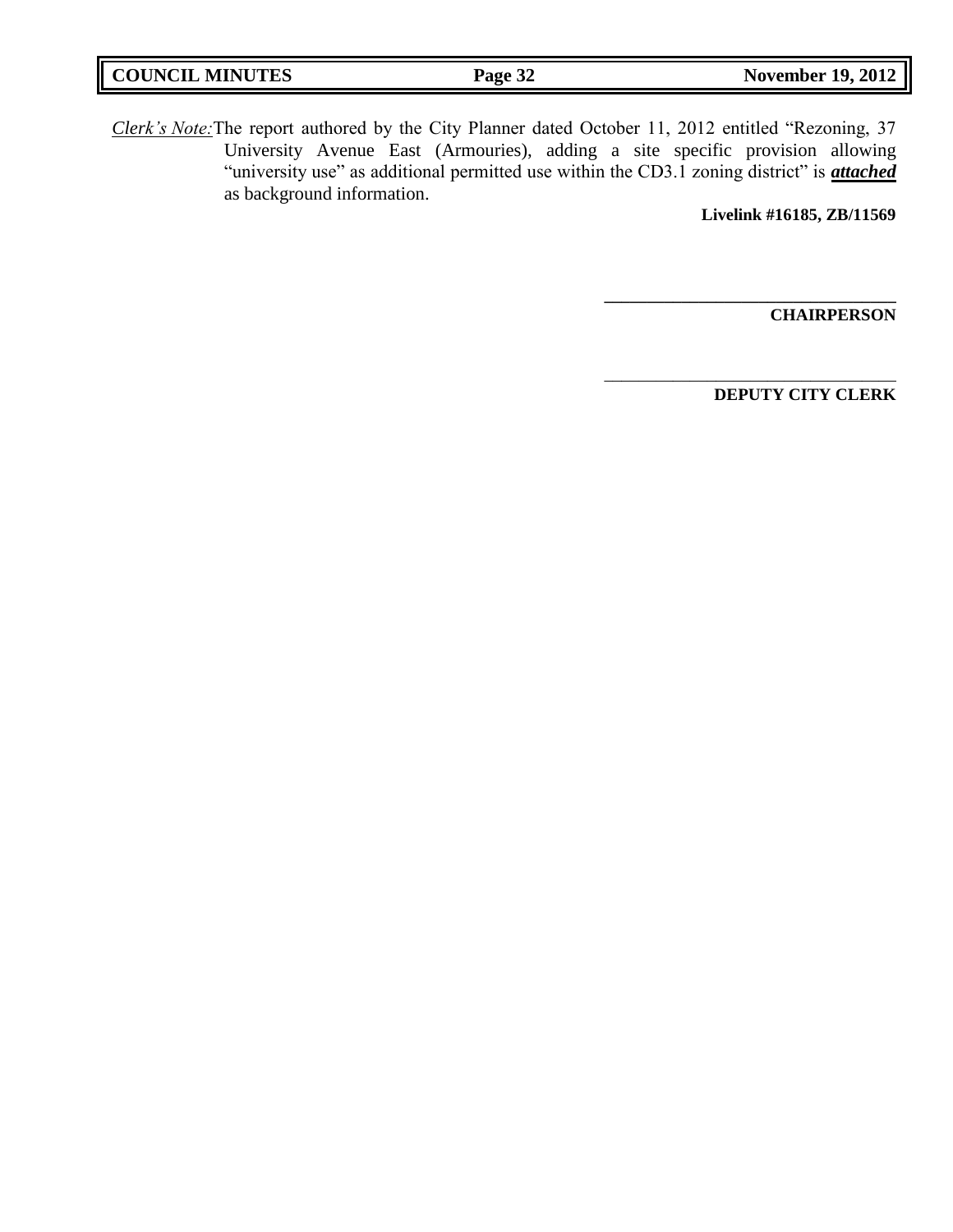| <b>COUNCIL MINUTES</b> |
|------------------------|
|------------------------|

# **Adopted by Council at its meeting held on November 19, 2012 [M512-2012]**

/AA Windsor, Ontario November 19, 2012

# **REPORT NO. 99** of the **PLANNING & ECONOMIC DEVELOPMENT STANDING COMMITTEE** of its meeting held October 25, 2012

| <b>Present:</b> | <b>Councillor Bill Marra, Chair</b> |  |  |
|-----------------|-------------------------------------|--|--|
|                 | <b>Councillor Drew Dilkens</b>      |  |  |
|                 | <b>Councillor Hilary Payne</b>      |  |  |
|                 | <b>Councillor Ed Sleiman</b>        |  |  |
|                 | <b>Merrill Baker</b>                |  |  |
|                 | <b>Barbara Bjarneson</b>            |  |  |
|                 | <b>Cheryl Cross-Leal</b>            |  |  |
| <b>Regrets:</b> | <b>Councillor Percy Hatfield</b>    |  |  |

That the following recommendations of the Planning & Economic Development Standing Committee **BE APPROVED** as follows**:** 

Moved by Councillor Sleiman, seconded by Councillor Dilkens

1. **THAT** an amendment to the Zoning By-law 8600 **BE APPROVED** to change the zoning of the property located on the west side of Ferry Street between Chatham Street West and Pitt Street West, and municipally known as 161-187 Ferry Street, by adding a site specific holding provision to allow university and college use as additional permitted uses on the subject land; and

2. **THAT** the holding symbol **BE REMOVED** when the applicant submits an application to remove the holding provision and when the following conditions are satisfied:

> (i) An approved by-law for an Official Plan Amendment (Z-017/12) to allow a site specific policy permitting university and college uses as additional permitted uses on the subject land in the Mixed Use designation in the City Centre Planning district

> (ii) An Archaeological assessment is completed to the satisfaction of the City Planner; and

> (iii) An executed Site Plan Control Agreement with the Corporation of The City of Windsor that includes any required mitigation measure identified in the required support studies, and

3. **THAT** the Windsor Star building of the University of Windsor School of Social Work, 167 Ferry Street **BE EXEMPT** from By-law 8600 section 24.40 for the provision of required on site loading spaces.

Carried.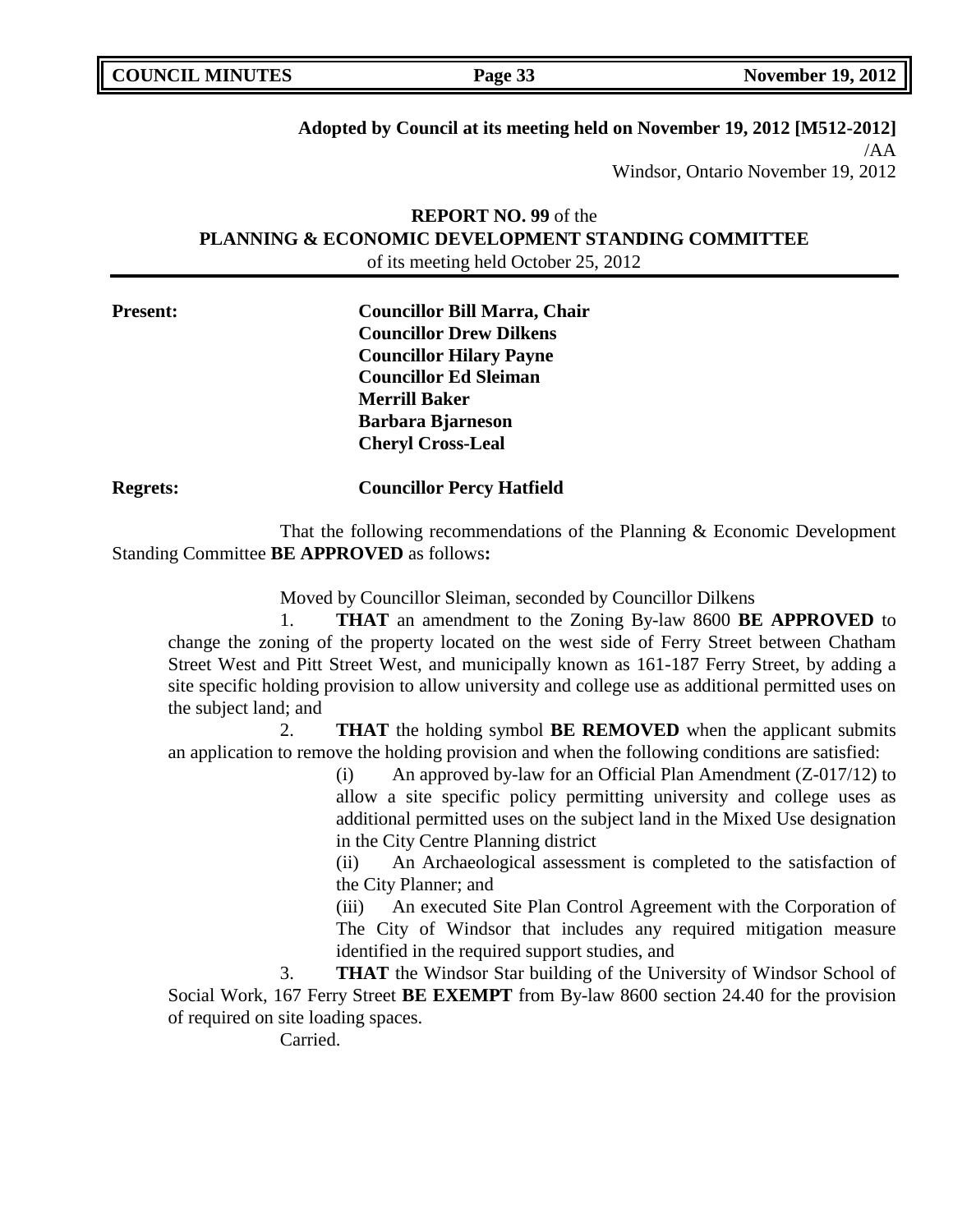| <b>COUNCIL MINUTES</b> | Page 34 | <b>November 19, 2012</b> |
|------------------------|---------|--------------------------|
|                        |         |                          |

*Clerk's Note:*The report authored by the City Planner dated October 12, 2012 entitled "Rezoning, 167- 181 Ferry Street (Windsor Star), adding a site specific provision to allow "university use" as additional permitted use" is *attached* as background information.

**Livelink #16188, ZB/11571**

**\_\_\_\_\_\_\_\_\_\_\_\_\_\_\_\_\_\_\_\_\_\_\_\_\_\_\_\_\_\_\_\_\_\_**

\_\_\_\_\_\_\_\_\_\_\_\_\_\_\_\_\_\_\_\_\_\_\_\_\_\_\_\_\_\_\_\_\_\_

**CHAIRPERSON**

**DEPUTY CITY CLERK**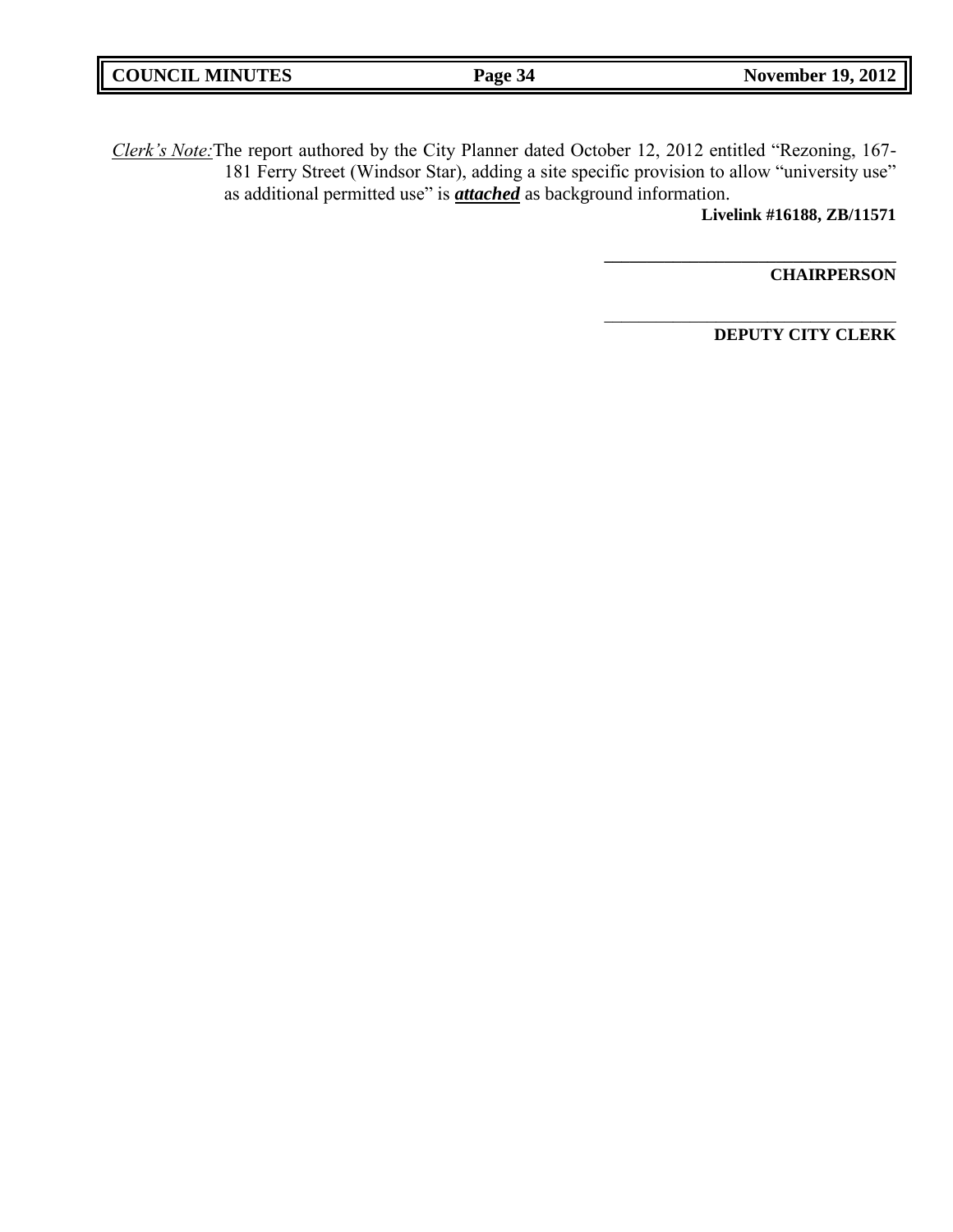| <b>COUNCIL MINUTES</b> | Page 35 | <b>November 19, 2012</b> |
|------------------------|---------|--------------------------|
|                        |         |                          |

# **Adopted by Council at its meeting held on November 19, 2012 [M513-2012]**

/AA Windsor, Ontario November 19, 2012

# **REPORT NO. 100** of the **PLANNING & ECONOMIC DEVELOPMENT STANDING COMMITTEE** of its meeting held October 25, 2012

| <b>Present:</b> | <b>Councillor Bill Marra, Chair</b> |  |
|-----------------|-------------------------------------|--|
|                 | <b>Councillor Drew Dilkens</b>      |  |
|                 | <b>Councillor Hilary Payne</b>      |  |
|                 | <b>Councillor Ed Sleiman</b>        |  |
|                 | <b>Merrill Baker</b>                |  |
|                 | <b>Barbara Bjarneson</b>            |  |
|                 | <b>Cheryl Cross-Leal</b>            |  |
| <b>Regrets:</b> | <b>Councillor Percy Hatfield</b>    |  |

That the following recommendations of the Planning & Economic Development Standing Committee **BE APPROVED** as follows**:** 

Moved by Councillor Dilkens, seconded by Councillor Sleiman

**THAT** the City of Windsor Official Plan **BE AMENDED** by adding the following site specific policy:

- (1) The lands described as
	- (i) Bus Depot property at 40-44 University Avenue East, located midblock between Ouellette Avenue and Goyeau Street, between University Avenue East and Chatham Street East ,
	- (ii) Windsor Armouries property at 37 University Avenue East, located on the southwest corner of the intersection of University Avenue East and Freedom Way, and
	- (iii) Windsor Star property at 167-181 Ferry Street, located on the west side of Ferry Street between Chatham Street West and Pitt Street West, are all designated on Schedule A: Planning Districts and Policy Areas in Volume I – The Primary Plan
	- (2) Notwithstanding the "Mixed Use" designation of these lands on Schedule E: City Centre Planning District in Volume I – The Primary Plan, "University and College uses" may be additional permitted uses.
	- (3) That, in view of the current trends and vision for the City Centre, Council **DIRECT** the City Planner to prepare an Official Plan Amendment to expand University and College uses in appropriate areas of the City Centre. Carried.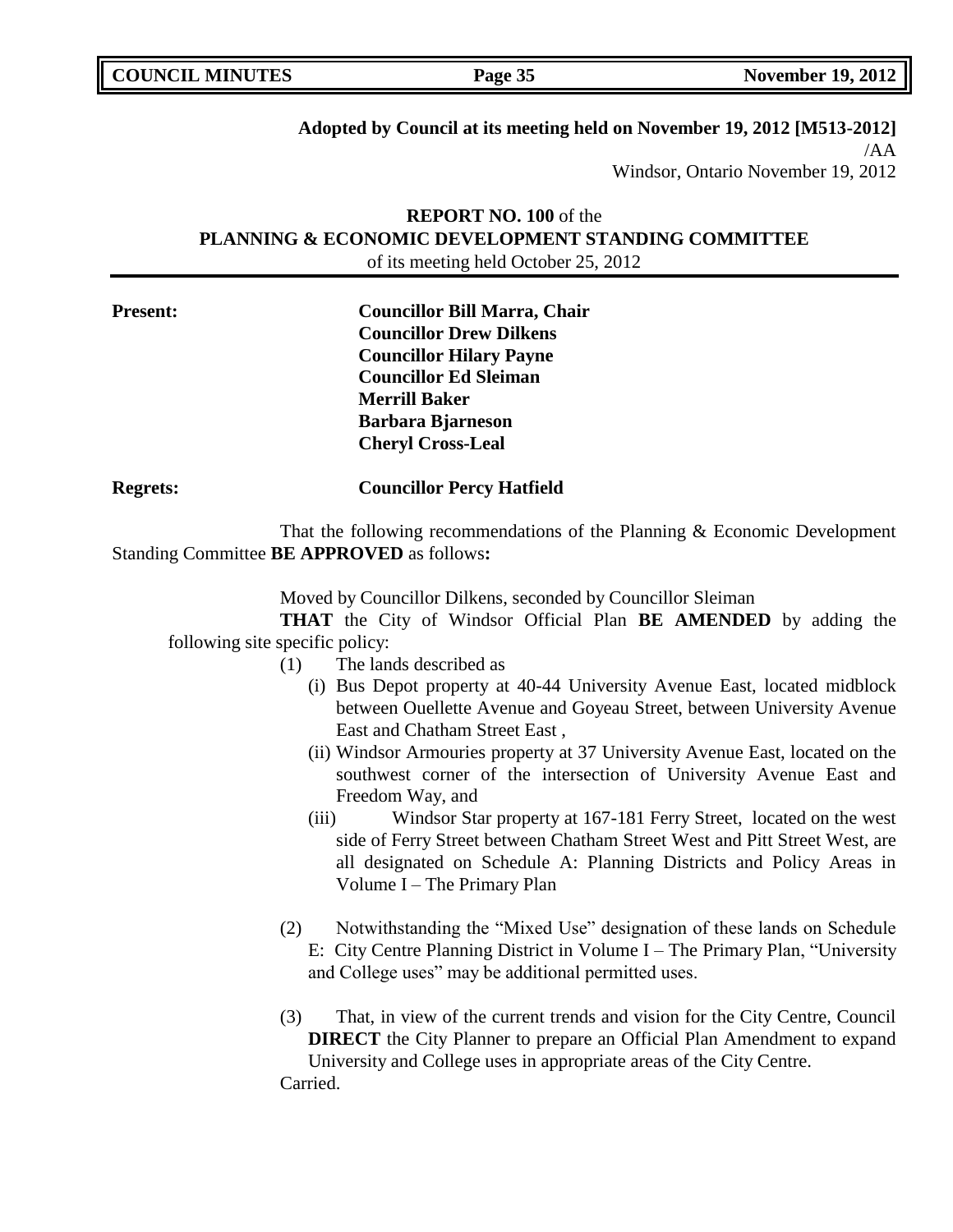| <b>COUNCIL MINUTES</b> | Page 36 | <b>November 19, 2012</b> |
|------------------------|---------|--------------------------|
|                        |         |                          |

*Clerk's Note:*The report authored by the City Planner dated October 12, 2012 entitled "Official Plan Amendment, Bus Depot, Windsor Armouries and Windsor Star properties, adding a site specific policy to allow "university use" as additional permitted uses" is *attached* as background information.

**Livelink #16191, ZB/11570**

**\_\_\_\_\_\_\_\_\_\_\_\_\_\_\_\_\_\_\_\_\_\_\_\_\_\_\_\_\_\_\_\_\_\_**

\_\_\_\_\_\_\_\_\_\_\_\_\_\_\_\_\_\_\_\_\_\_\_\_\_\_\_\_\_\_\_\_\_\_

**CHAIRPERSON**

**DEPUTY CITY CLERK**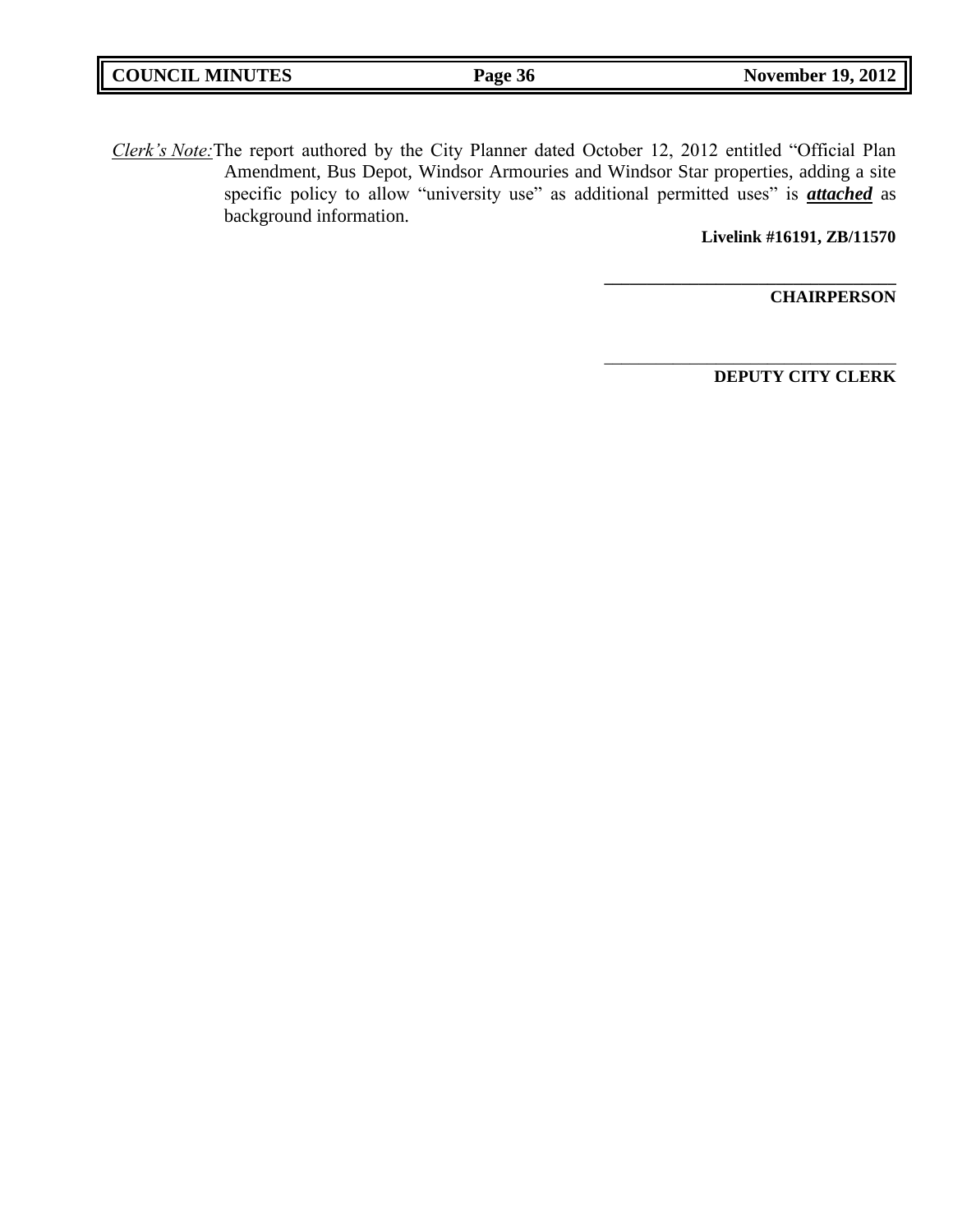**Adopted by Council at its meeting held on November 19, 2012 [M514-2012]** /AA Windsor, Ontario November 19, 2012

**REPORT NO. 101** of the **PLANNING & ECONOMIC DEVELOPMENT STANDING COMMITTEE** of its meeting held October 25, 2012

# **Present: Councillor Bill Marra, Chair Councillor Drew Dilkens Councillor Hilary Payne Councillor Ed Sleiman**

**Regrets: Councillor Percy Hatfield**

That the following recommendations of the Planning & Economic Development Standing Committee **BE APPROVED** as follows**:** 

Moved by Councillor Dilkens, seconded by Councillor Sleiman **THAT** Report No. 314 of the Windsor Heritage Committee (Windsor Armouries, 353 Freedom Way/37 University Avenue East – Modify Heritage Features of Designated Property) **BE ADOPTED** as presented. Carried.

## **Livelink #16196**

*Clerk's Note:*Report No. 314 of the Windsor Heritage Committee (Windsor Armouries, 353 Freedom Way/37 University Avenue East – Modify Heritage Features of Designated Property) is *attached* as background information.

**CHAIRPERSON**

**DEPUTY CITY CLERK**

**\_\_\_\_\_\_\_\_\_\_\_\_\_\_\_\_\_\_\_\_\_\_\_\_\_\_\_\_\_\_\_\_\_\_**

\_\_\_\_\_\_\_\_\_\_\_\_\_\_\_\_\_\_\_\_\_\_\_\_\_\_\_\_\_\_\_\_\_\_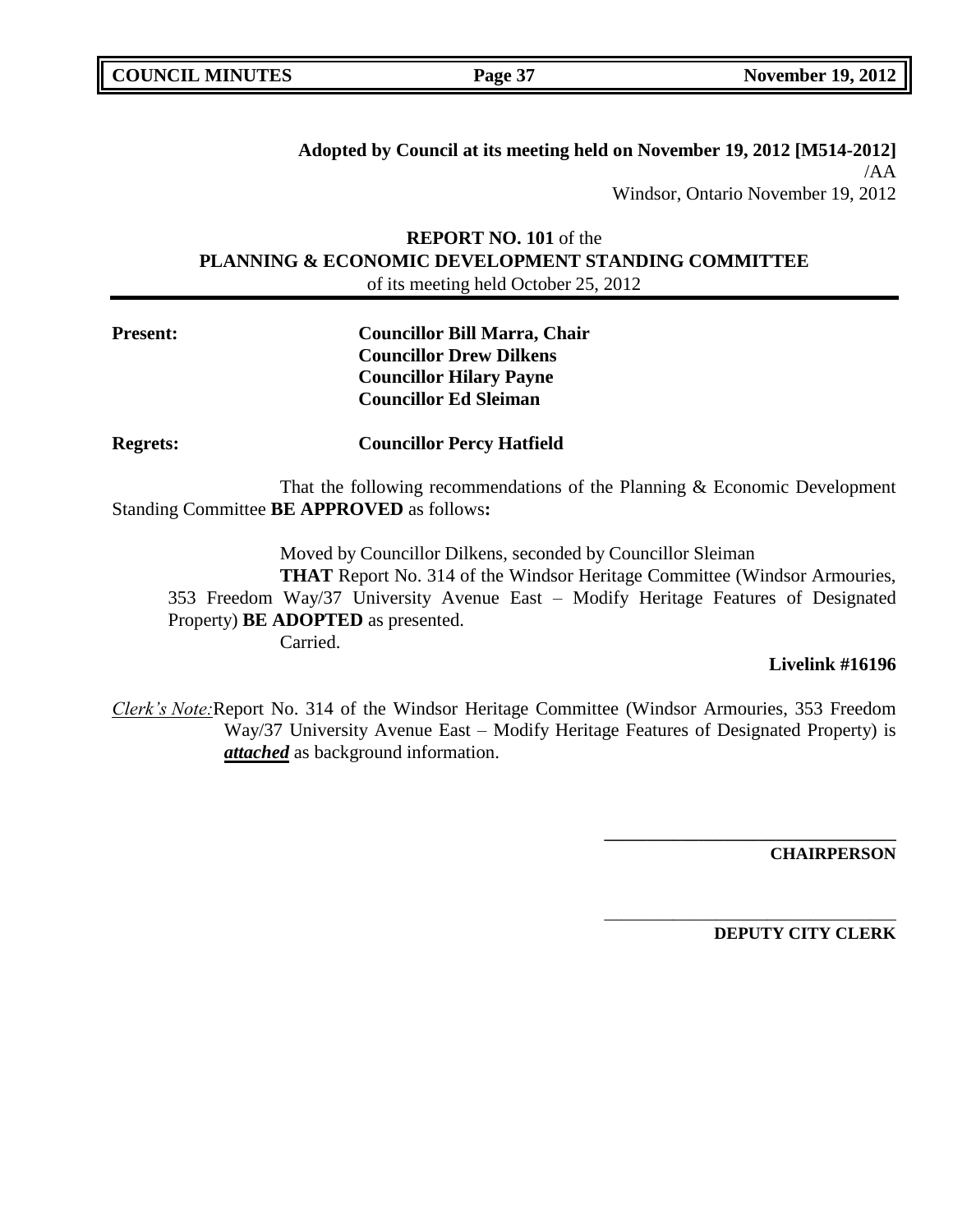**Adopted by Council at its meeting held on November 19, 2012 [M515-2012]** /AA Windsor, Ontario November 19, 2012

# **REPORT NO. 102** of the **PLANNING & ECONOMIC DEVELOPMENT STANDING COMMITTEE** of its meeting held October 25, 2012

# **Present: Councillor Bill Marra, Chair Councillor Drew Dilkens Councillor Hilary Payne Councillor Ed Sleiman**

**Regrets: Councillor Percy Hatfield**

That the following recommendations of the Planning & Economic Development Standing Committee **BE APPROVED** as follows**:** 

Moved by Councillor Dilkens, seconded by Councillor Sleiman **THAT** Report No. 315 of the Windsor Heritage Committee (Greyhound/Windsor Transit Bus Station, 44 University Avenue East – partial demolition of Heritage-Listed Property) **BE ADOPTED** as presented. Carried.

## **Livelink #16197**

*Clerk's Note:*Report No. 315 of the Windsor Heritage Committee (Greyhound/Windsor Transit Bus Station, 44 University Avenue East – partial demolition of Heritage-Listed Property) is *attached* as background information.

**CHAIRPERSON**

**DEPUTY CITY CLERK**

**\_\_\_\_\_\_\_\_\_\_\_\_\_\_\_\_\_\_\_\_\_\_\_\_\_\_\_\_\_\_\_\_\_\_**

\_\_\_\_\_\_\_\_\_\_\_\_\_\_\_\_\_\_\_\_\_\_\_\_\_\_\_\_\_\_\_\_\_\_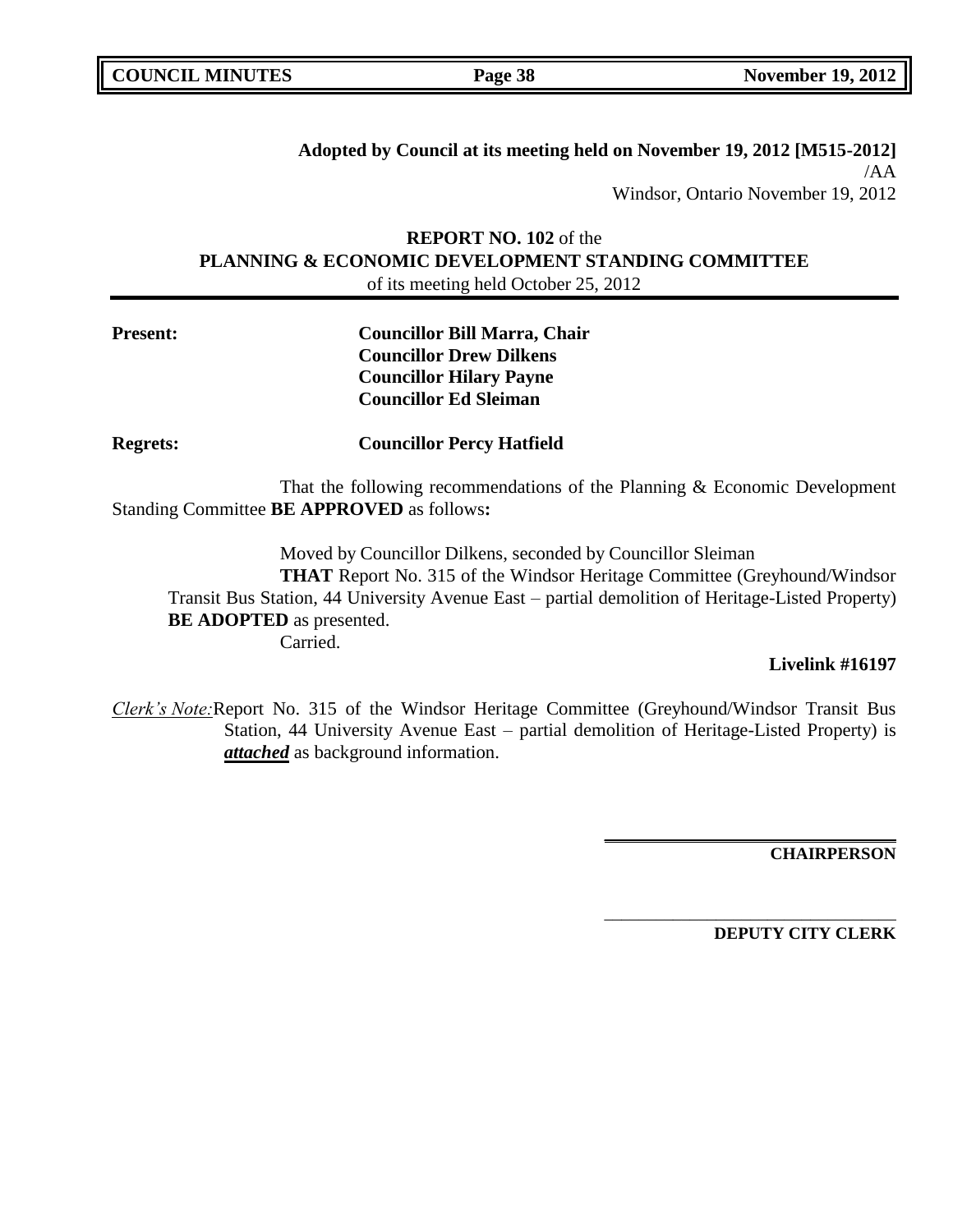# **Adopted by Council at its meeting held on November 19, 2012 [M516-2012]**

/AA

Windsor, Ontario November 19, 2012

# **REPORT NO. 103** of the **PLANNING & ECONOMIC DEVELOPMENT STANDING COMMITTEE** of its meeting held October 25, 2012

**Present: Councillor Bill Marra, Chair Councillor Drew Dilkens Councillor Hilary Payne Councillor Ed Sleiman**

**Regrets: Councillor Percy Hatfield**

That the following recommendations of the Planning & Economic Development Standing Committee **BE APPROVED** as follows**:** 

Moved by Councillor Dilkens, seconded by Councillor Sleiman **THAT** Report No. 316 of the Windsor Heritage Committee (Windsor Star, 167 and 181 Ferry Street – Partial Demolition of Heritage-Listed Property) **BE ADOPTED** as presented. Carried.

### **Livelink #16195**

*Clerk's Note:*Report No. 316 of the Windsor Heritage Committee (Windsor Star, 167 and 181 Ferry Street – Partial Demolition of Heritage-Listed Property) is *attached* as background information.

**CHAIRPERSON**

**DEPUTY CITY CLERK**

**\_\_\_\_\_\_\_\_\_\_\_\_\_\_\_\_\_\_\_\_\_\_\_\_\_\_\_\_\_\_\_\_\_\_**

\_\_\_\_\_\_\_\_\_\_\_\_\_\_\_\_\_\_\_\_\_\_\_\_\_\_\_\_\_\_\_\_\_\_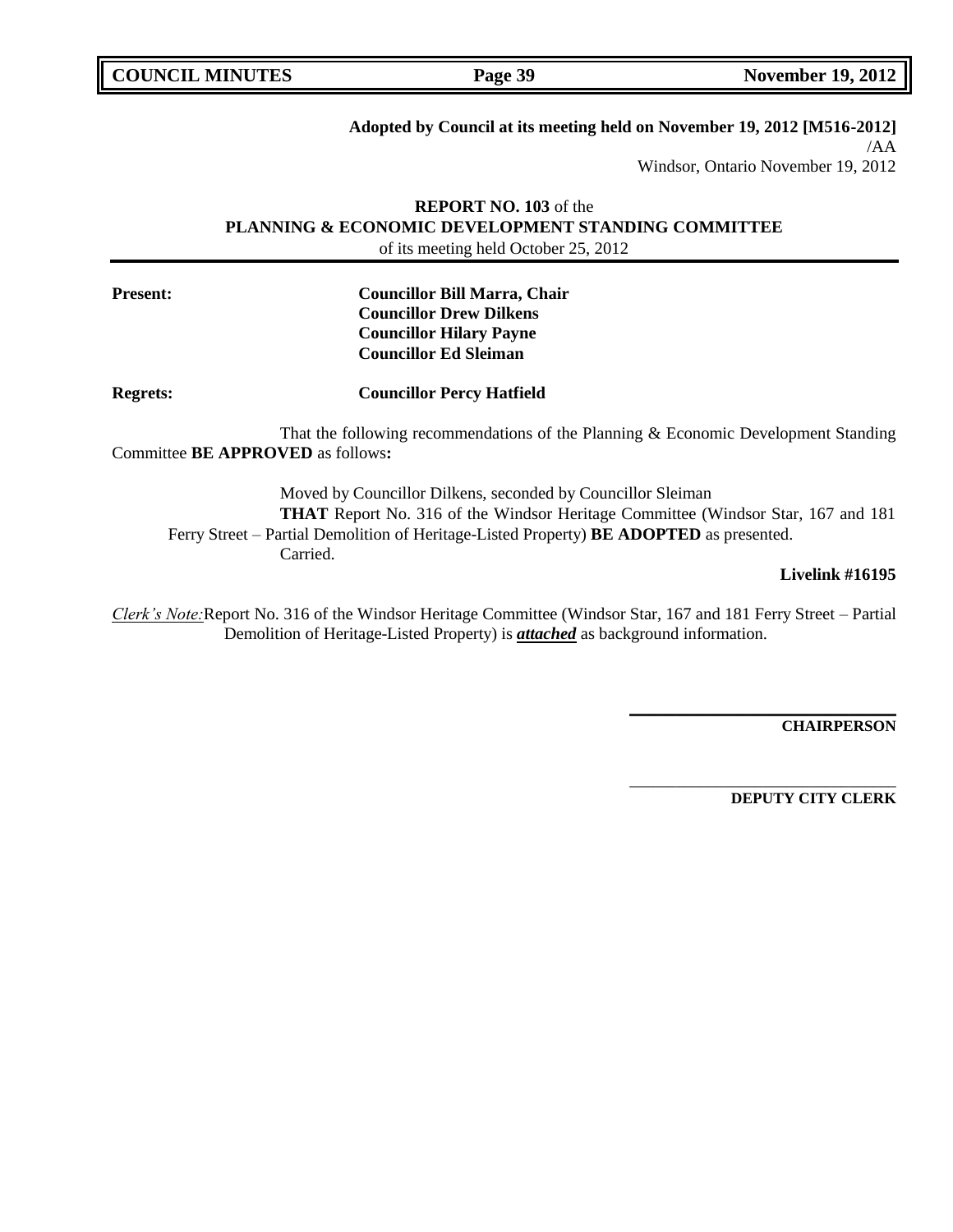## **Adopted by Council at its meeting held November 19, 2012 [M486-2012] /AA**

Windsor, Ontario November 19, 2012

# **REPORT NO. 102** of the **EXECUTIVE COMMITTEE** of its meeting held October 22, 2012

| <b>Members Present:</b> | <b>Mayor E. Francis</b>          |
|-------------------------|----------------------------------|
|                         | <b>Councillor D. Dilkens</b>     |
|                         | <b>Councillor J. Gignac</b>      |
|                         | <b>Councillor A. Halberstadt</b> |
|                         | <b>Councillor P. Hatfield</b>    |
|                         | <b>Councillor R. Jones</b>       |
|                         | Councillor B. Marra              |
|                         | <b>Councillor E. Sleiman</b>     |
|                         | <b>Councillor F. Valentinis</b>  |

# **Regrets: Councillor H. Payne**

The following recommendation of the Executive Committee **BE APPROVED** as follows:

Moved by Councillor Marra, seconded by Councillor Hatfield,

**THAT** the presentation by the three Hospitals Study Task Force Co-Chairs (Dave Cooke, Teresa Piruzza MPP, and Tom Porter) entitled "Windsor Hospital Study: An Interim Report, A Public Conversation on the Future of Hospital Services in Windsor-Essex" dated October 2012 **BE RECEIVED** for information.

Carried.

Clerk's Note: The report entitled "Windsor Hospital Study – An Interim Report" along with the PowerPoint presentation shown at the Executive Committee meeting are *attached* as information.

**CHAIRPERSON**

**\_\_\_\_\_\_\_\_\_\_\_\_\_\_\_\_\_\_\_\_\_\_\_\_\_\_\_\_\_\_\_\_\_**

\_\_\_\_\_\_\_\_\_\_\_\_\_\_\_\_\_\_\_\_\_\_\_\_\_\_\_\_\_\_\_\_\_\_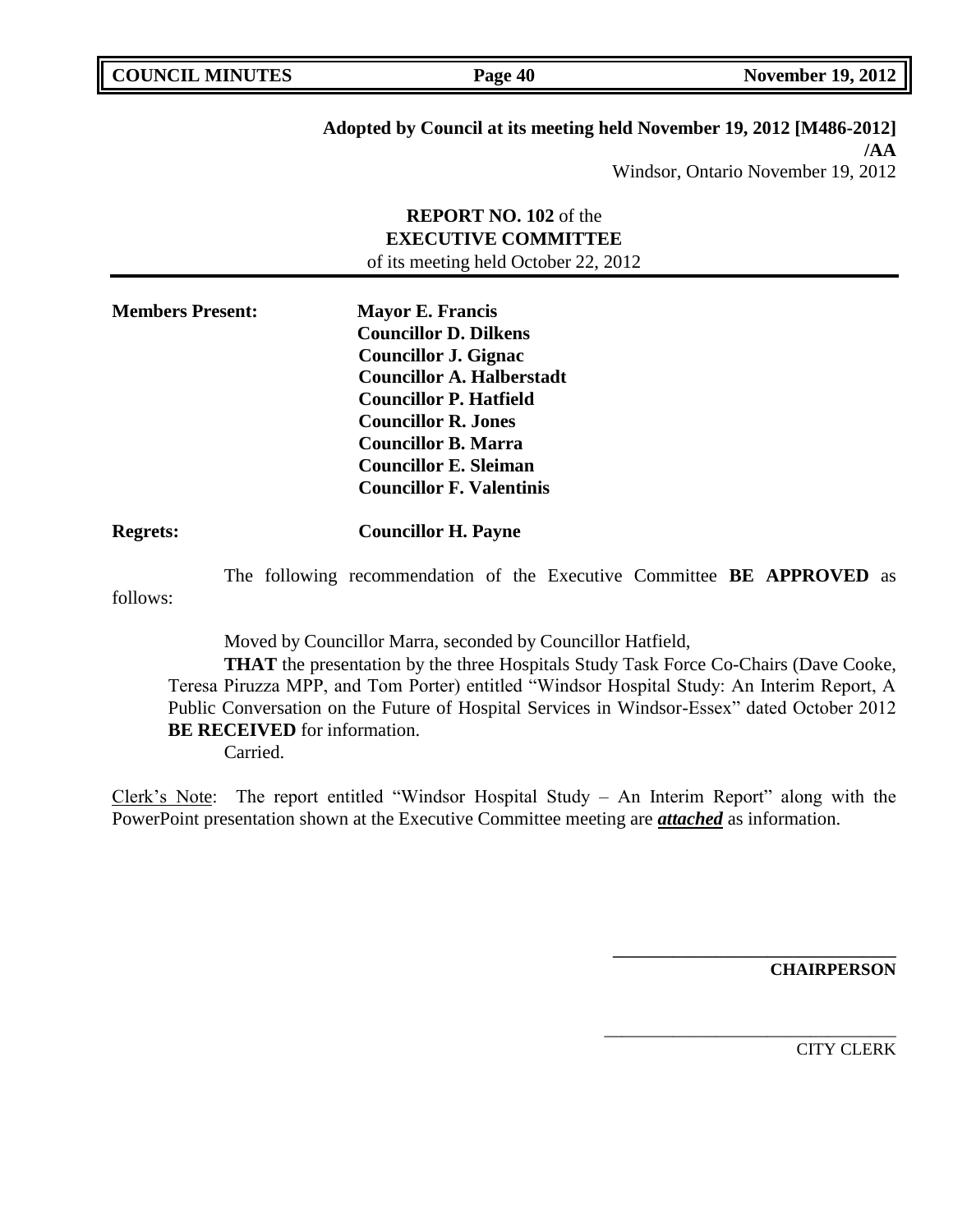| <b>COUNCIL MINUTES</b> |
|------------------------|
|------------------------|

**Page 41 November 19, 2012** 

Adopted by Council at its meeting held November 19, 2012 [M487-2012] **/AA** Windsor, Ontario November 19, 2012

# **REPORT NO. 103** of the **EXECUTIVE COMMITTEE** of its meeting held October 22, 2012

| <b>Members Present:</b> | <b>Mayor E. Francis</b>          |
|-------------------------|----------------------------------|
|                         | <b>Councillor D. Dilkens</b>     |
|                         | <b>Councillor J. Gignac</b>      |
|                         | <b>Councillor A. Halberstadt</b> |
|                         | <b>Councillor P. Hatfield</b>    |
|                         | <b>Councillor R. Jones</b>       |
|                         | <b>Councillor B. Marra</b>       |
|                         | <b>Councillor E. Sleiman</b>     |
|                         | <b>Councillor F. Valentinis</b>  |

# **Regrets: Councillor H. Payne**

The following recommendation of the Executive Committee **BE APPROVED** as follows:

Moved by Councillor Gignac, seconded by Councillor Jones, **THAT** City Council **APPROVE** the attached Capital Project – Interim Financing Policy (Appendix A); Corporate Accounts Receivable Billing Policy (Appendix B); and the Corporate Cheque Acceptance Policy (Appendix C). Carried.

Clerk's Note: The report authored by the Chief Financial Officer dated October 10, 2012 entitled "Finance Policies" is *attached* as background information.

**Livelink 16131, AF2012**

**\_\_\_\_\_\_\_\_\_\_\_\_\_\_\_\_\_\_\_\_\_\_\_\_\_\_\_\_\_\_\_\_\_**

\_\_\_\_\_\_\_\_\_\_\_\_\_\_\_\_\_\_\_\_\_\_\_\_\_\_\_\_\_\_\_\_\_\_

**CHAIRPERSON**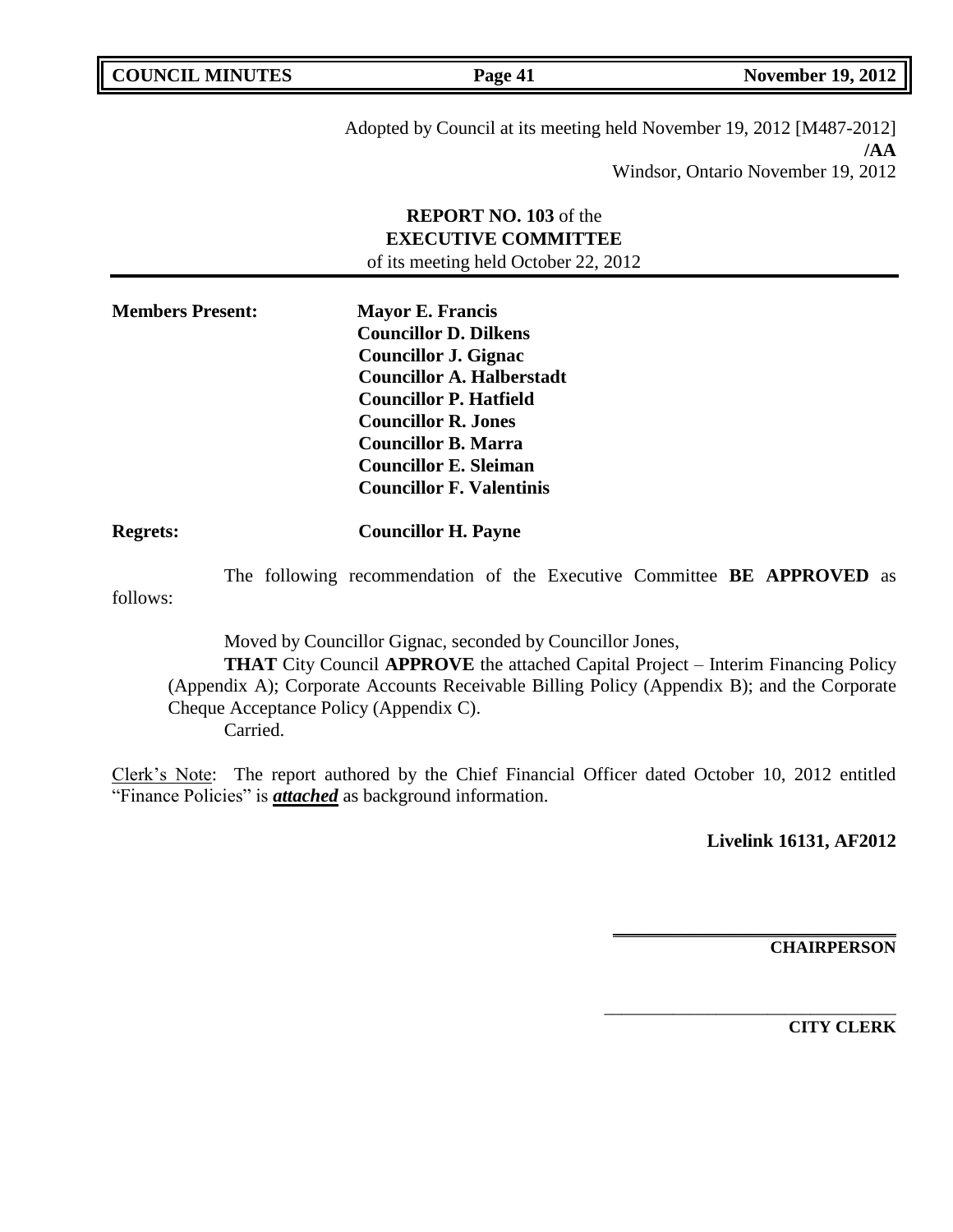| <b>COUNCIL MINUTES</b> |  |  |
|------------------------|--|--|
|------------------------|--|--|

**Page 42 November 19, 2012** 

Adopted by Council at its meeting held November 19, 2012 [M488-2012] **AA**

Windsor, Ontario November 19, 2012

# **REPORT NO. 104** of the **EXECUTIVE COMMITTEE** of its meeting held October 22, 2012

| <b>Members Present:</b> | <b>Mayor E. Francis</b>          |
|-------------------------|----------------------------------|
|                         | <b>Councillor D. Dilkens</b>     |
|                         | <b>Councillor J. Gignac</b>      |
|                         | <b>Councillor A. Halberstadt</b> |
|                         | <b>Councillor P. Hatfield</b>    |
|                         | <b>Councillor R. Jones</b>       |
|                         | <b>Councillor B. Marra</b>       |
|                         | <b>Councillor E. Sleiman</b>     |
|                         | <b>Councillor F. Valentinis</b>  |

# **Regrets: Councillor H. Payne**

The following recommendation of the Executive Committee **BE APPROVED** as follows:

Moved by Councillor Marra, seconded by Councillor Sleiman,

**THAT** Council **RECEIVE FOR INFORMATION** the 2012 3<sup>rd</sup> Quarter Operating Budget Variance Report dated October 11, 2012 from the CFO & City Treasurer and;

**THAT** CAO in concert with the CFO & City Treasurer **BE DIRECTED** to continue monitoring the 2012 Operating Budget and Actuals and pro-actively take steps to mitigate any significant variances projected.

Carried.

Clerk's Note: The report authored by the Chief Financial Officer dated October 11, 2012 entitled "2012 Third Quarter Operating Budget Variance Report" is *attached* as background information.

**Livelink 16183, AFB/11050**

**\_\_\_\_\_\_\_\_\_\_\_\_\_\_\_\_\_\_\_\_\_\_\_\_\_\_\_\_\_\_\_\_\_**

\_\_\_\_\_\_\_\_\_\_\_\_\_\_\_\_\_\_\_\_\_\_\_\_\_\_\_\_\_\_\_\_\_\_

**CHAIRPERSON**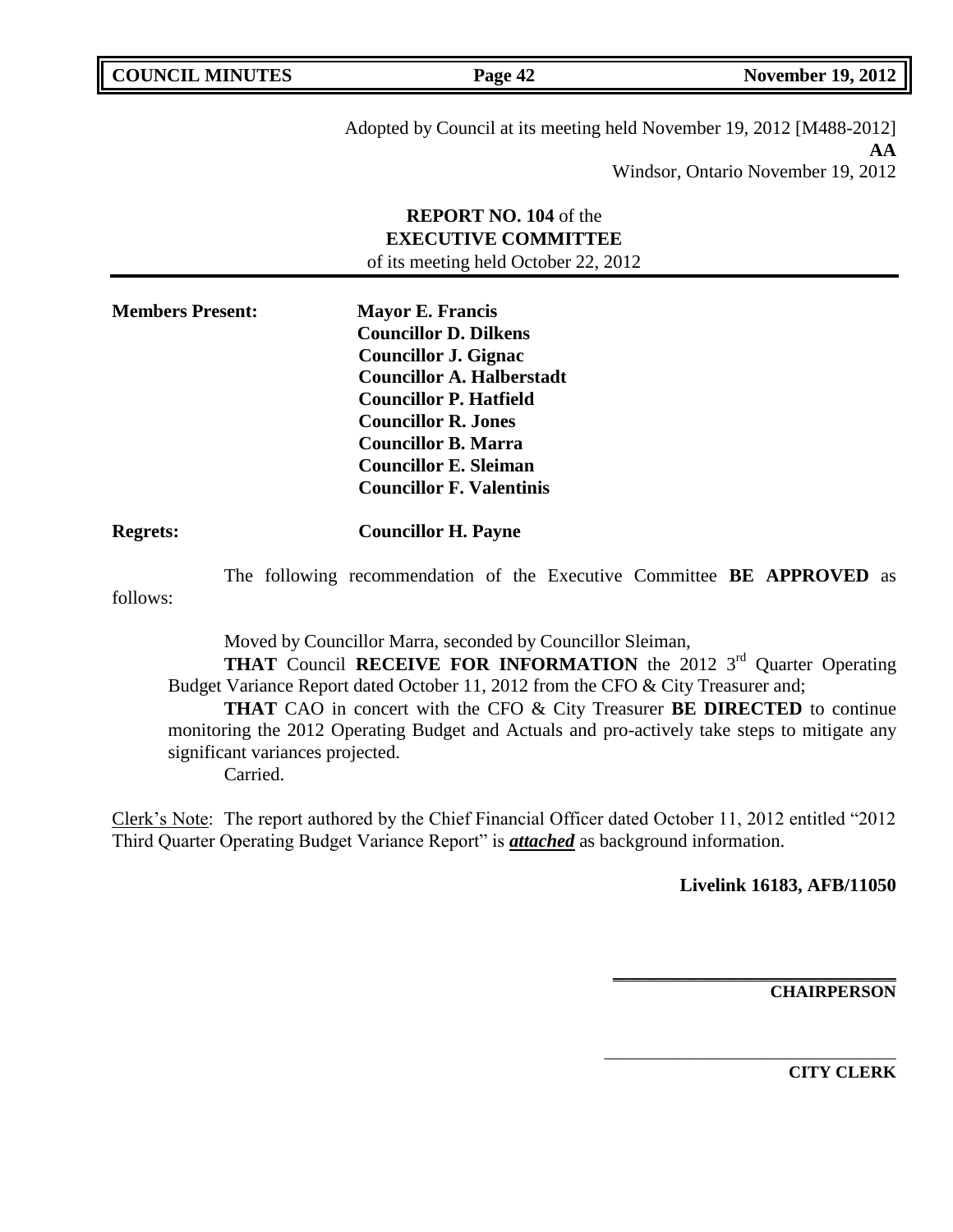**Page 43 November 19, 2012** 

Adopted by Council at its meeting held November 19, 2012 [M489-2012] **/AA** Windsor, Ontario November 19, 2012

# **REPORT NO. 105** of the **EXECUTIVE COMMITTEE** of its meeting held October 22, 2012

| <b>Members Present:</b> | <b>Mayor E. Francis</b>          |
|-------------------------|----------------------------------|
|                         | <b>Councillor D. Dilkens</b>     |
|                         | <b>Councillor J. Gignac</b>      |
|                         | <b>Councillor A. Halberstadt</b> |
|                         | <b>Councillor P. Hatfield</b>    |
|                         | <b>Councillor R. Jones</b>       |
|                         | <b>Councillor B. Marra</b>       |
|                         | <b>Councillor E. Sleiman</b>     |
|                         | <b>Councillor F. Valentinis</b>  |

# **Regrets: Councillor H. Payne**

The following recommendation of the Executive Committee **BE APPROVED** as follows:

Moved by Councillor Dilkens, seconded by Councillor Marra, **THAT** City Council **APPROVE** membership of the Executive Director of IT on the GO-Network Steering Committee. Carried.

Clerk's Note: The report authored by the Executive Director, Information Technology dated October 4, 2012 entitled "Provincial GO-Network Steering Committee Membership" is *attached* as background information.

**Livelink 16173, SI2012**

**\_\_\_\_\_\_\_\_\_\_\_\_\_\_\_\_\_\_\_\_\_\_\_\_\_\_\_\_\_\_\_\_\_**

\_\_\_\_\_\_\_\_\_\_\_\_\_\_\_\_\_\_\_\_\_\_\_\_\_\_\_\_\_\_\_\_\_\_

**CHAIRPERSON**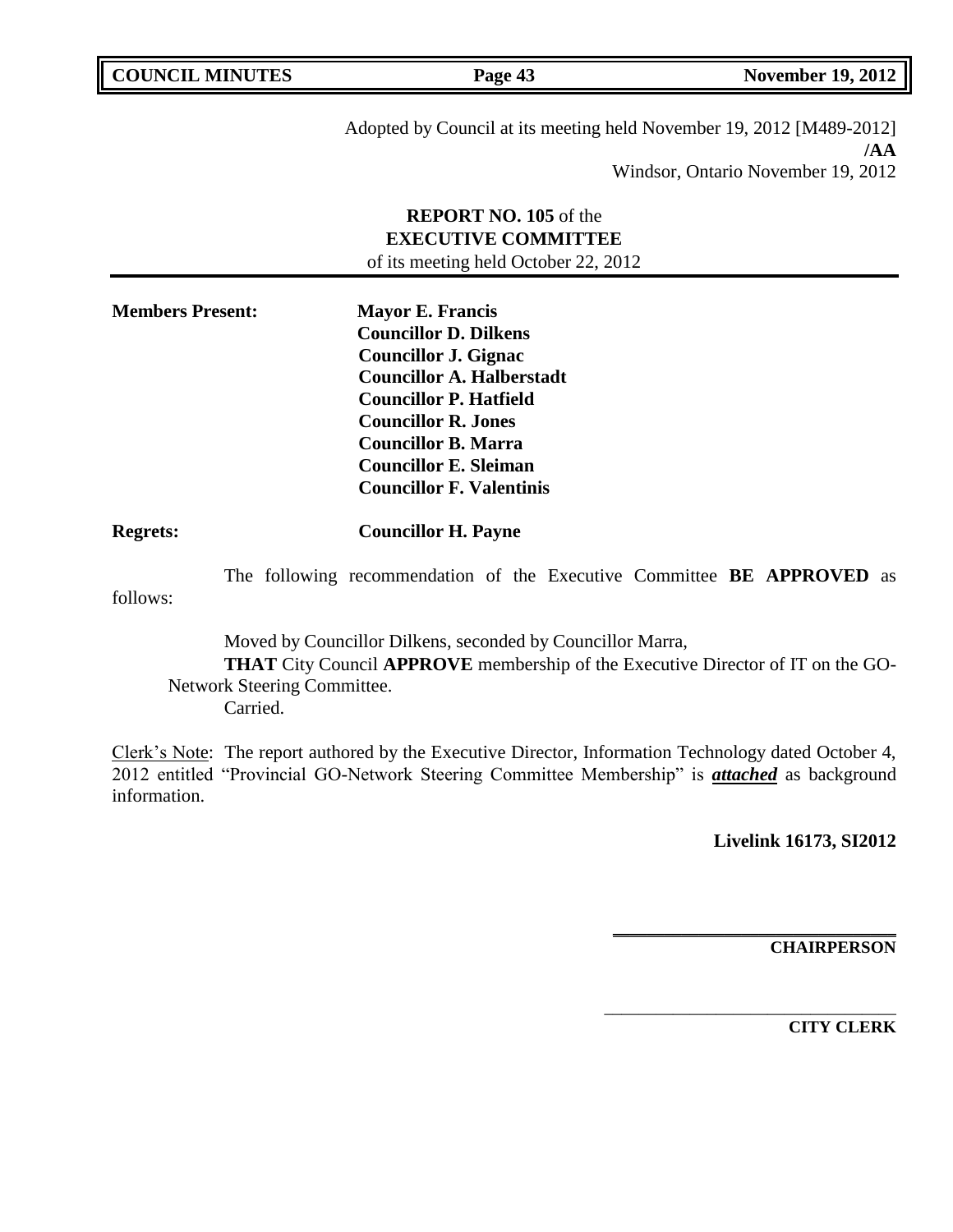**Page 44 November 19, 2012** 

Adopted by Council at its meeting held November 19, 2012 [M490-2012] **/AA** Windsor, Ontario November 19, 2012

# **REPORT NO. 107** of the **EXECUTIVE COMMITTEE** of its meeting held October 22, 2012

| <b>Members Present:</b> | <b>Mayor E. Francis</b>          |
|-------------------------|----------------------------------|
|                         | <b>Councillor D. Dilkens</b>     |
|                         | <b>Councillor J. Gignac</b>      |
|                         | <b>Councillor A. Halberstadt</b> |
|                         | <b>Councillor P. Hatfield</b>    |
|                         | <b>Councillor R. Jones</b>       |
|                         | <b>Councillor B. Marra</b>       |
|                         | <b>Councillor E. Sleiman</b>     |
|                         | <b>Councillor F. Valentinis</b>  |

# **Regrets: Councillor H. Payne**

The following recommendation of the Executive Committee **BE APPROVED** as follows:

Moved by Councillor Dilkens, seconded by Councillor Valentinis, **THAT** the report of the Chief Administrative Officer dated August 8, 2012 entitled "Update of Corporate Opportunities Initiatives" **BE RECEIVED** for information Carried.

Clerk's Note: The report authored by the Chief Administrative Officer dated August 8, 2012 entitled "Update of Corporate Opportunities Initiatives" is *attached* as background information.

**Livelink 16179, GP/9577**

**\_\_\_\_\_\_\_\_\_\_\_\_\_\_\_\_\_\_\_\_\_\_\_\_\_\_\_\_\_\_\_\_\_**

\_\_\_\_\_\_\_\_\_\_\_\_\_\_\_\_\_\_\_\_\_\_\_\_\_\_\_\_\_\_\_\_\_\_

**CHAIRPERSON**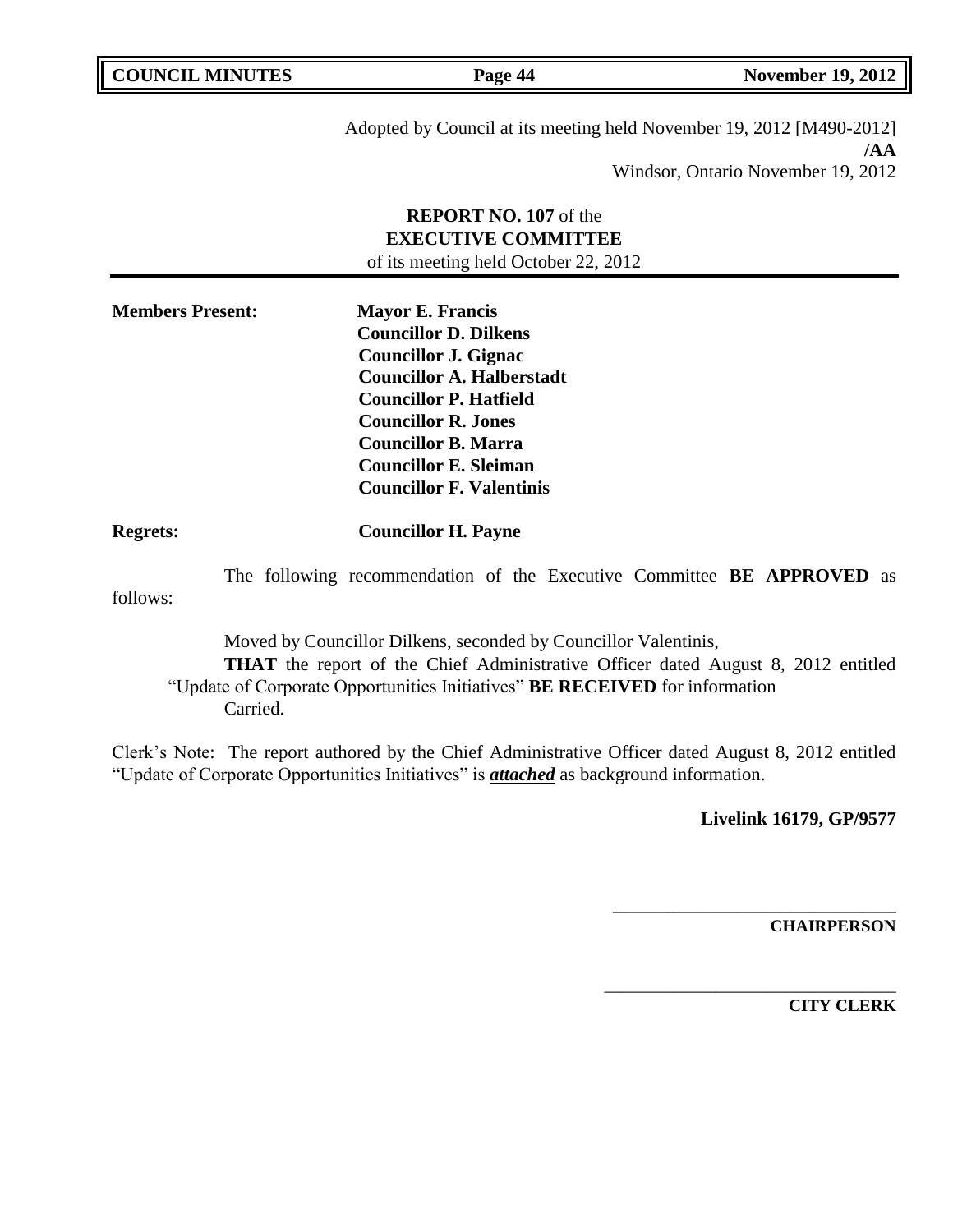| <b>COUNCIL MINUTES</b>  |          | Page 45                                                                                                                                                                                                                                                                                    | <b>November 19, 2012</b>                  |
|-------------------------|----------|--------------------------------------------------------------------------------------------------------------------------------------------------------------------------------------------------------------------------------------------------------------------------------------------|-------------------------------------------|
|                         |          | Adopted by Council at its meeting held November 19, 2012 [M491-2012]                                                                                                                                                                                                                       | /AA<br>Windsor, Ontario November 19, 2012 |
|                         |          | <b>REPORT NO. 108</b> of the<br><b>EXECUTIVE COMMITTEE</b><br>of its meeting held October 22, 2012                                                                                                                                                                                         |                                           |
| <b>Members Present:</b> |          | <b>Mayor E. Francis</b><br><b>Councillor D. Dilkens</b><br><b>Councillor J. Gignac</b><br><b>Councillor A. Halberstadt</b><br><b>Councillor P. Hatfield</b><br><b>Councillor R. Jones</b><br><b>Councillor B. Marra</b><br><b>Councillor E. Sleiman</b><br><b>Councillor F. Valentinis</b> |                                           |
| <b>Regrets:</b>         |          | <b>Councillor H. Payne</b>                                                                                                                                                                                                                                                                 |                                           |
| follows:                |          | The following recommendation of the Executive Committee BE APPROVED as                                                                                                                                                                                                                     |                                           |
|                         | Carried. | Moved by Councillor Marra, seconded by Councillor Valentinis,<br><b>THAT</b> Report No. 67 of the Audit Committee <b>BE ADOPTED</b> as presented.                                                                                                                                          |                                           |
|                         |          | Clerk's Note: Report No. 67 of the Audit Committee is <i>attached</i> as background information.                                                                                                                                                                                           |                                           |

**CHAIRPERSON**

**\_\_\_\_\_\_\_\_\_\_\_\_\_\_\_\_\_\_\_\_\_\_\_\_\_\_\_\_\_\_\_\_\_**

\_\_\_\_\_\_\_\_\_\_\_\_\_\_\_\_\_\_\_\_\_\_\_\_\_\_\_\_\_\_\_\_\_\_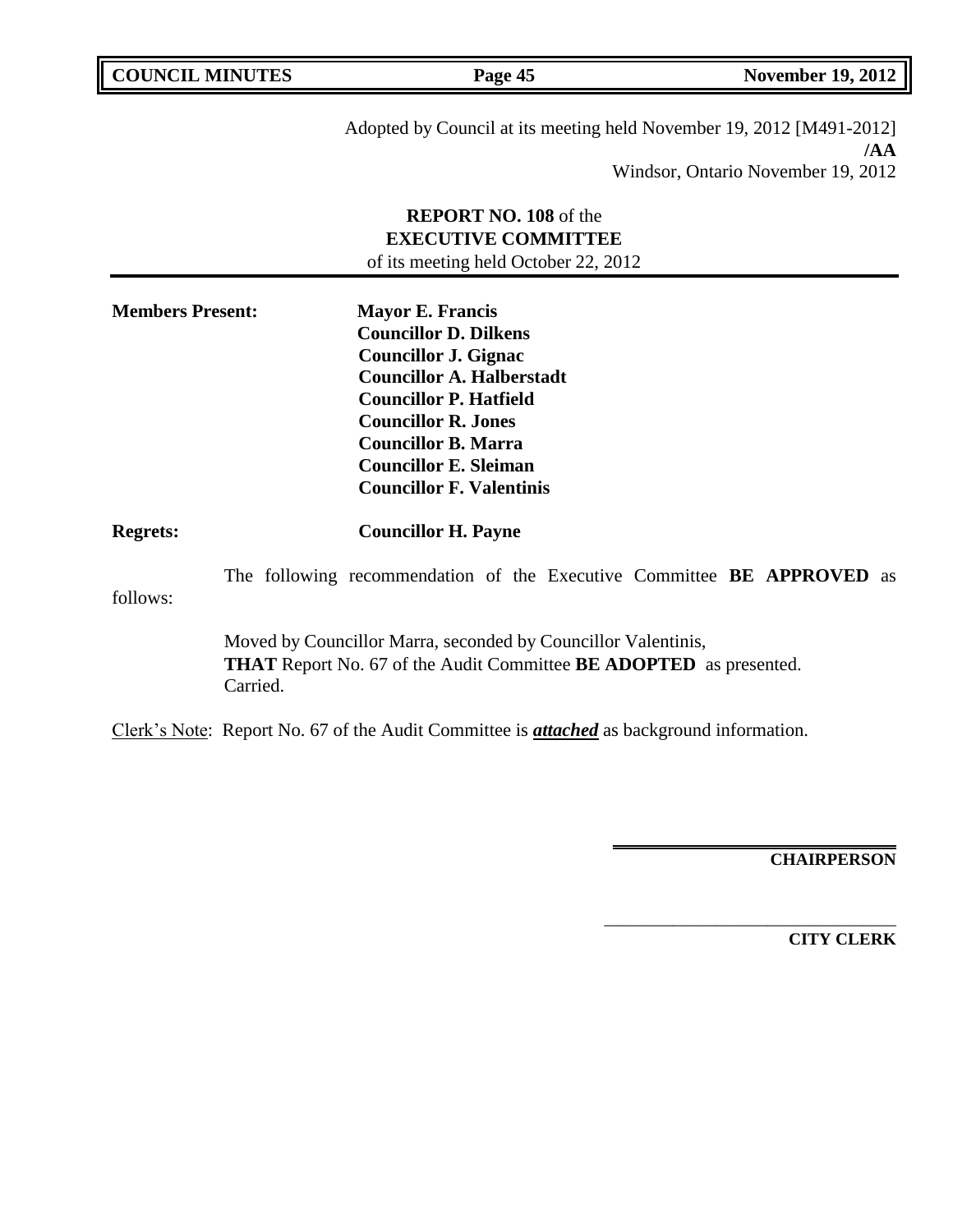| <b>COUNCIL MINUTES</b> |         | <b>November 19, 2012</b> |
|------------------------|---------|--------------------------|
|                        | Page 46 |                          |

Adopted by Council at its meeting held November 19, 2012 [M492-2012] **/AA** Windsor, Ontario November 19, 2012

# **REPORT NO. 109** of the **EXECUTIVE COMMITTEE** of its meeting held October 22, 2012

| <b>Members Present:</b> | <b>Mayor E. Francis</b>          |
|-------------------------|----------------------------------|
|                         | <b>Councillor D. Dilkens</b>     |
|                         | <b>Councillor J. Gignac</b>      |
|                         | <b>Councillor A. Halberstadt</b> |
|                         | <b>Councillor P. Hatfield</b>    |
|                         | <b>Councillor R. Jones</b>       |
|                         | <b>Councillor B. Marra</b>       |
|                         | <b>Councillor E. Sleiman</b>     |
|                         | <b>Councillor F. Valentinis</b>  |

# **Regrets: Councillor H. Payne**

The following recommendation of the Executive Committee **BE APPROVED** as follows:

Moved by Councillor Marra, seconded by Councillor Valentinis, **THAT** Report No. 68 of the Audit Committee regarding the Status Report-Compliance with Applicable Laws and Regulations, 3<sup>rd</sup> Quarter 2011 **BE RECEIVED** for information. Carried.

Clerk's Note: Report No. 68 of the Audit Committee (regarding Status Report – Compliance with Applicable Laws and Regulations, 3rd Quarter 2011) is *attached* as background information.

**Livelink 15878**

**CHAIRPERSON**

**\_\_\_\_\_\_\_\_\_\_\_\_\_\_\_\_\_\_\_\_\_\_\_\_\_\_\_\_\_\_\_\_\_**

\_\_\_\_\_\_\_\_\_\_\_\_\_\_\_\_\_\_\_\_\_\_\_\_\_\_\_\_\_\_\_\_\_\_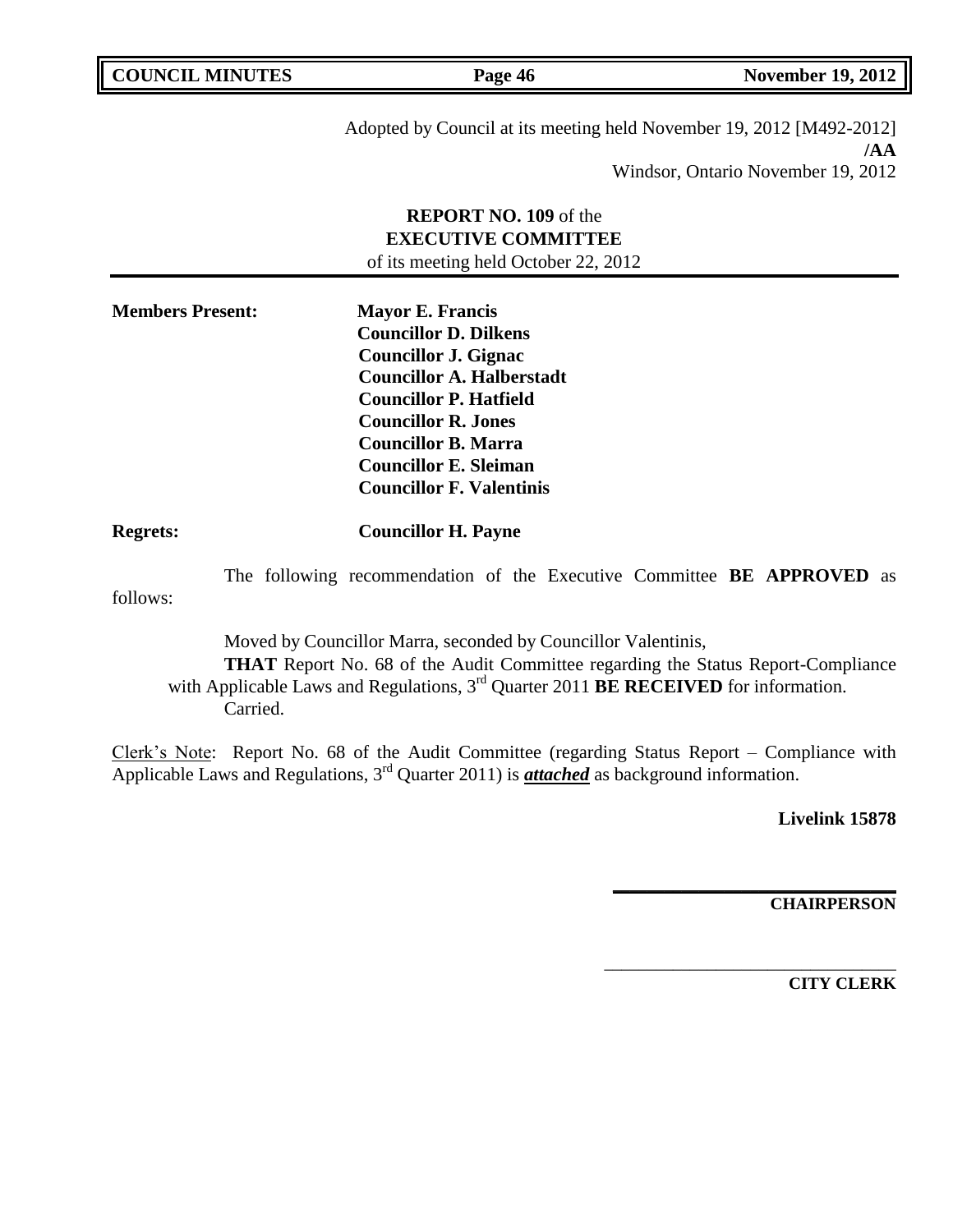**Page 47 November 19, 2012** 

Adopted by Council at its meeting held November 19, 2012 [M493-2012] **/AA** Windsor, Ontario November 19, 2012

# **REPORT NO. 110** of the **EXECUTIVE COMMITTEE** of its meeting held October 22, 2012

| <b>Members Present:</b> | <b>Mayor E. Francis</b>          |
|-------------------------|----------------------------------|
|                         | <b>Councillor D. Dilkens</b>     |
|                         | <b>Councillor J. Gignac</b>      |
|                         | <b>Councillor A. Halberstadt</b> |
|                         | <b>Councillor P. Hatfield</b>    |
|                         | <b>Councillor R. Jones</b>       |
|                         | <b>Councillor B. Marra</b>       |
|                         | <b>Councillor E. Sleiman</b>     |
|                         | <b>Councillor F. Valentinis</b>  |

# **Regrets: Councillor H. Payne**

The following recommendation of the Executive Committee **BE APPROVED** as follows:

Moved by Councillor Marra, seconded by Councillor Valentinis, **THAT** Report No. 69 of the Audit Committee regarding the Status Report-Compliance with Applicable Laws and Regulations, 4<sup>th</sup> Quarter 2011 **BE RECEIVED** for information. Carried.

Clerk's Note: Report No. 69 of the Audit Committee (regarding Status Report – Compliance with Applicable Laws and Regulations, 4th Quarter 2011) is *attached* as background information.

**Livelink 15876**

**CHAIRPERSON**

**\_\_\_\_\_\_\_\_\_\_\_\_\_\_\_\_\_\_\_\_\_\_\_\_\_\_\_\_\_\_\_\_\_**

\_\_\_\_\_\_\_\_\_\_\_\_\_\_\_\_\_\_\_\_\_\_\_\_\_\_\_\_\_\_\_\_\_\_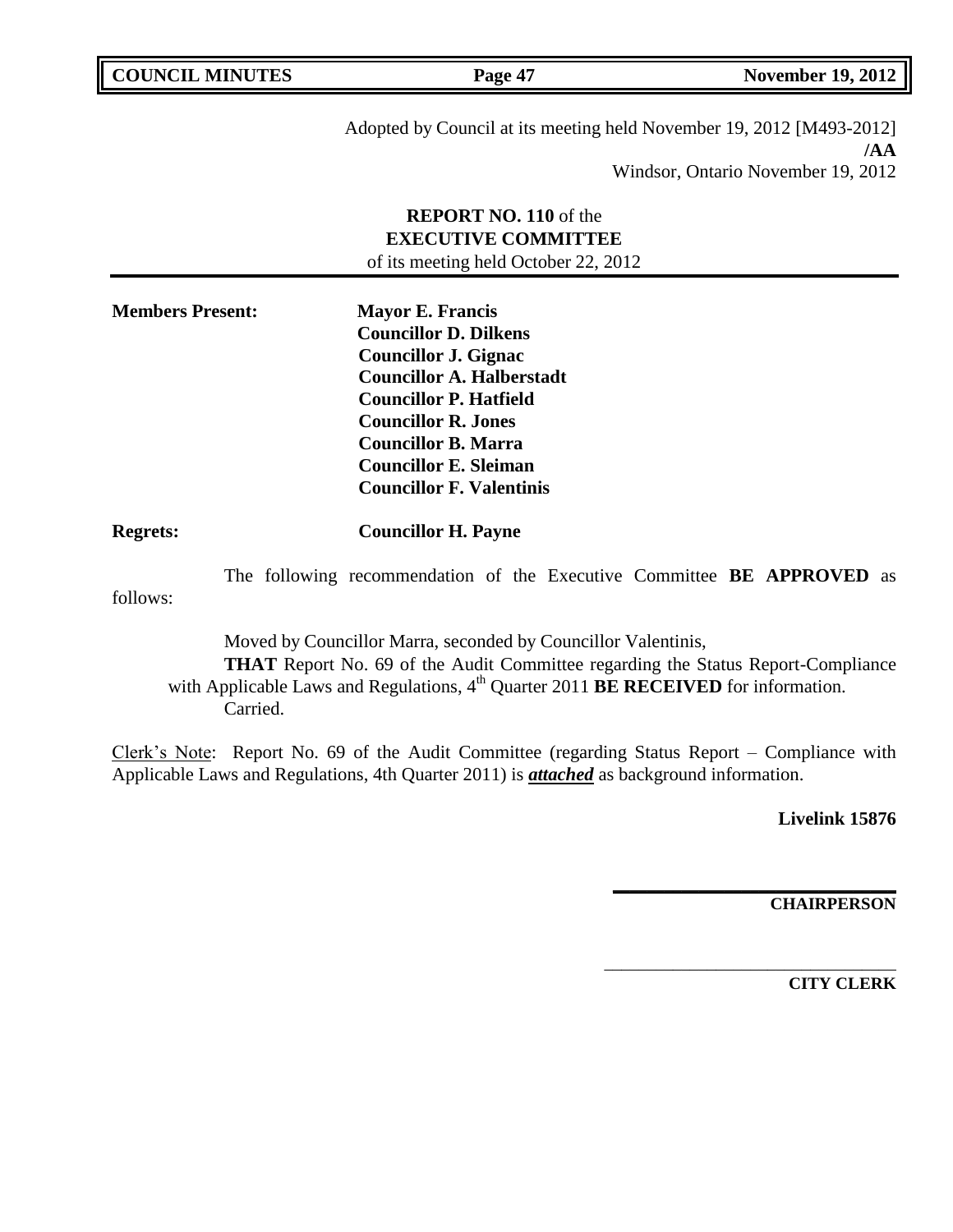**Page 48 November 19, 2012** 

Adopted by Council at its meeting held November 19, 2012 [M494-2012] **/AA** Windsor, Ontario November 19, 2012

# **REPORT NO. 111** of the **EXECUTIVE COMMITTEE** of its meeting held October 22, 2012

| <b>Members Present:</b> | <b>Mayor E. Francis</b>          |
|-------------------------|----------------------------------|
|                         | <b>Councillor D. Dilkens</b>     |
|                         | <b>Councillor J. Gignac</b>      |
|                         | <b>Councillor A. Halberstadt</b> |
|                         | <b>Councillor P. Hatfield</b>    |
|                         | <b>Councillor R. Jones</b>       |
|                         | <b>Councillor B. Marra</b>       |
|                         | <b>Councillor E. Sleiman</b>     |
|                         | <b>Councillor F. Valentinis</b>  |

# **Regrets: Councillor H. Payne**

The following recommendation of the Executive Committee **BE APPROVED** as follows:

Moved by Councillor Marra, seconded by Councillor Valentinis, **THAT** Report No. 70 of the Audit Committee regarding the Status Report-Compliance with Applicable Laws and Regulations, 1<sup>st</sup> Quarter 2012 **BE RECEIVED** for information. Carried.

Clerk's Note: Report No. 70 of the Audit Committee (regarding Status Report – Compliance with Applicable Laws and Regulations, 1st Quarter 2012) is *attached* as background information.

**Livelink 15996**

**CHAIRPERSON**

**\_\_\_\_\_\_\_\_\_\_\_\_\_\_\_\_\_\_\_\_\_\_\_\_\_\_\_\_\_\_\_\_\_**

\_\_\_\_\_\_\_\_\_\_\_\_\_\_\_\_\_\_\_\_\_\_\_\_\_\_\_\_\_\_\_\_\_\_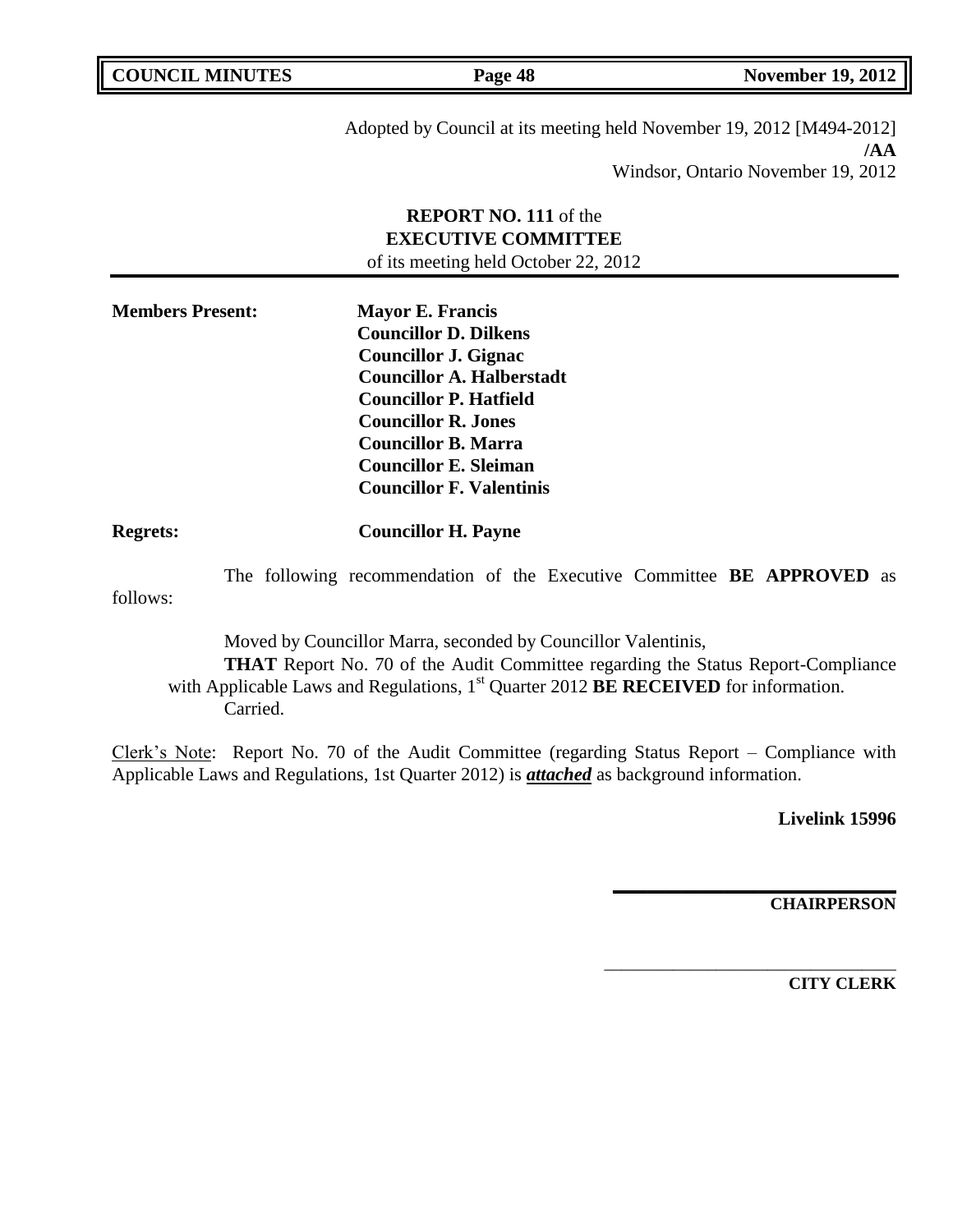**Page 49 November 19, 2012** 

Adopted by Council at its meeting held November 19, 2012 [M495-2012] **/AA** Windsor, Ontario November 19, 2012

# **REPORT NO. 112** of the **EXECUTIVE COMMITTEE** of its meeting held October 22, 2012

| <b>Members Present:</b> | <b>Mayor E. Francis</b>          |
|-------------------------|----------------------------------|
|                         | <b>Councillor D. Dilkens</b>     |
|                         | <b>Councillor J. Gignac</b>      |
|                         | <b>Councillor A. Halberstadt</b> |
|                         | <b>Councillor P. Hatfield</b>    |
|                         | <b>Councillor R. Jones</b>       |
|                         | <b>Councillor B. Marra</b>       |
|                         | <b>Councillor E. Sleiman</b>     |
|                         | <b>Councillor F. Valentinis</b>  |

## **Regrets: Councillor H. Payne**

The following recommendation of the Executive Committee **BE APPROVED** as follows:

Moved by Councillor Marra, seconded by Councillor Valentinis, **THAT** the minutes of the Audit Committee meeting of June 26, 2012 **BE RECEIVED**  for information. Carried.

Clerk's Note: The minutes of the Audit Committee meeting held June 26, 2012 are *attached* as background information.

**CHAIRPERSON**

**\_\_\_\_\_\_\_\_\_\_\_\_\_\_\_\_\_\_\_\_\_\_\_\_\_\_\_\_\_\_\_\_\_**

**\_\_\_\_\_\_\_\_\_\_\_\_\_\_\_\_\_\_\_\_\_\_\_\_\_\_\_\_\_\_\_\_\_\_**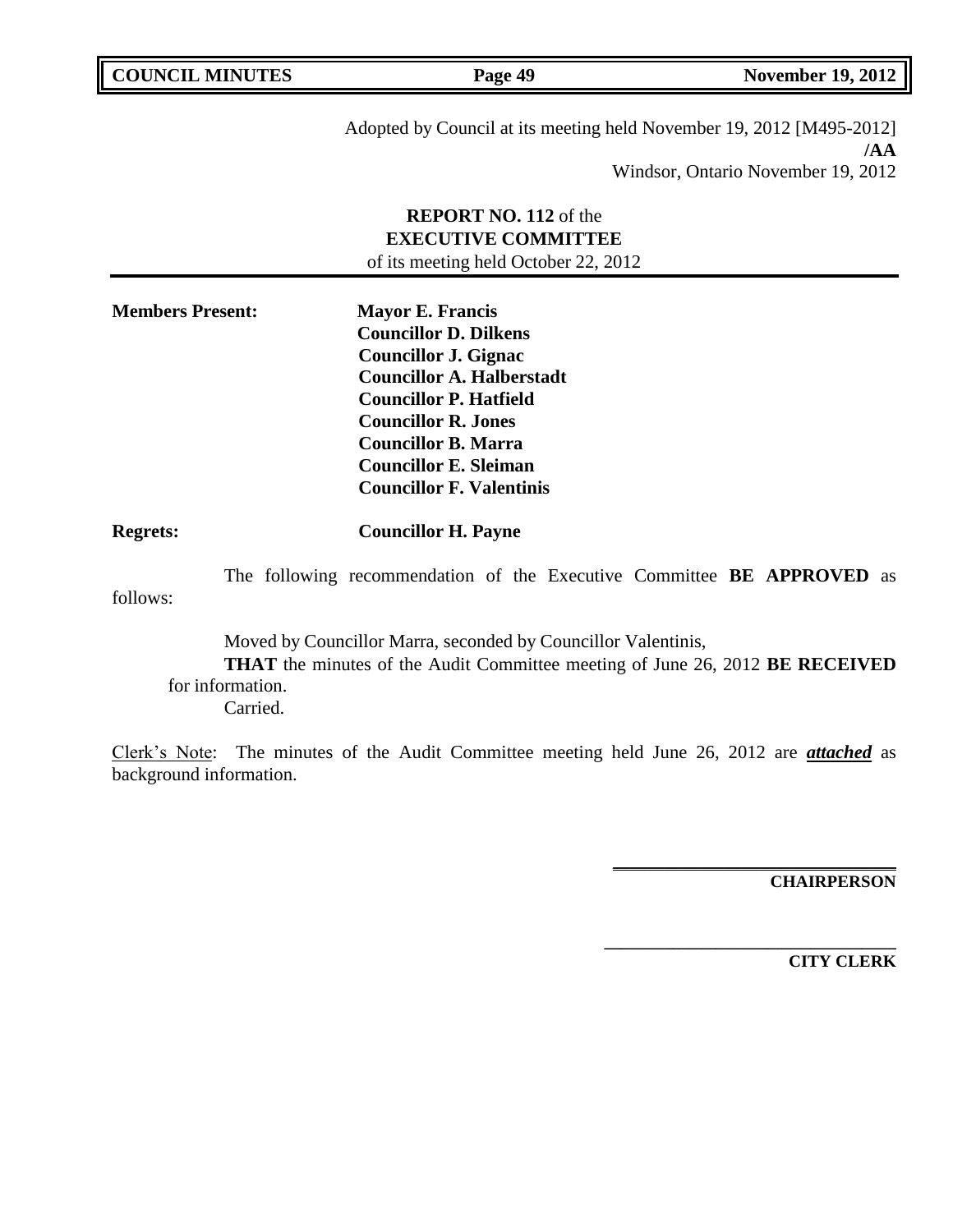**Page 50 November 19, 2012** 

Adopted by Council at its meeting held November 19, 2012 [M496-2012] **/AA** Windsor, Ontario November 19, 2012

# **REPORT NO. 113** of the **EXECUTIVE COMMITTEE** of its meeting held October 22, 2012

| <b>Members Present:</b> | <b>Mayor E. Francis</b>          |
|-------------------------|----------------------------------|
|                         | <b>Councillor D. Dilkens</b>     |
|                         | <b>Councillor J. Gignac</b>      |
|                         | <b>Councillor A. Halberstadt</b> |
|                         | <b>Councillor P. Hatfield</b>    |
|                         | <b>Councillor R. Jones</b>       |
|                         | <b>Councillor B. Marra</b>       |
|                         | <b>Councillor E. Sleiman</b>     |
|                         | <b>Councillor F. Valentinis</b>  |

# **Regrets: Councillor H. Payne**

The following recommendation of the Executive Committee **BE APPROVED** as follows:

Moved by Councillor Marra, seconded by Councillor Valentinis,

**THAT** the minutes of the Transit Windsor Board of Directors & Windsor Chartabus Inc. meetings held July 7, 2012; September 10, 2012; September 19, 2012; and September 25, 2012 **BE ADOPTED.** Carried.

Clerk's Note: The minutes of the Transit Windsor Board of Directors & Windsor Chartabus Inc. meetings held July 7, 2012; September 10, 2012; September 19, 2012 and September 25, 2012 are *attached* as background information.

**CHAIRPERSON**

**\_\_\_\_\_\_\_\_\_\_\_\_\_\_\_\_\_\_\_\_\_\_\_\_\_\_\_\_\_\_\_\_\_**

\_\_\_\_\_\_\_\_\_\_\_\_\_\_\_\_\_\_\_\_\_\_\_\_\_\_\_\_\_\_\_\_\_\_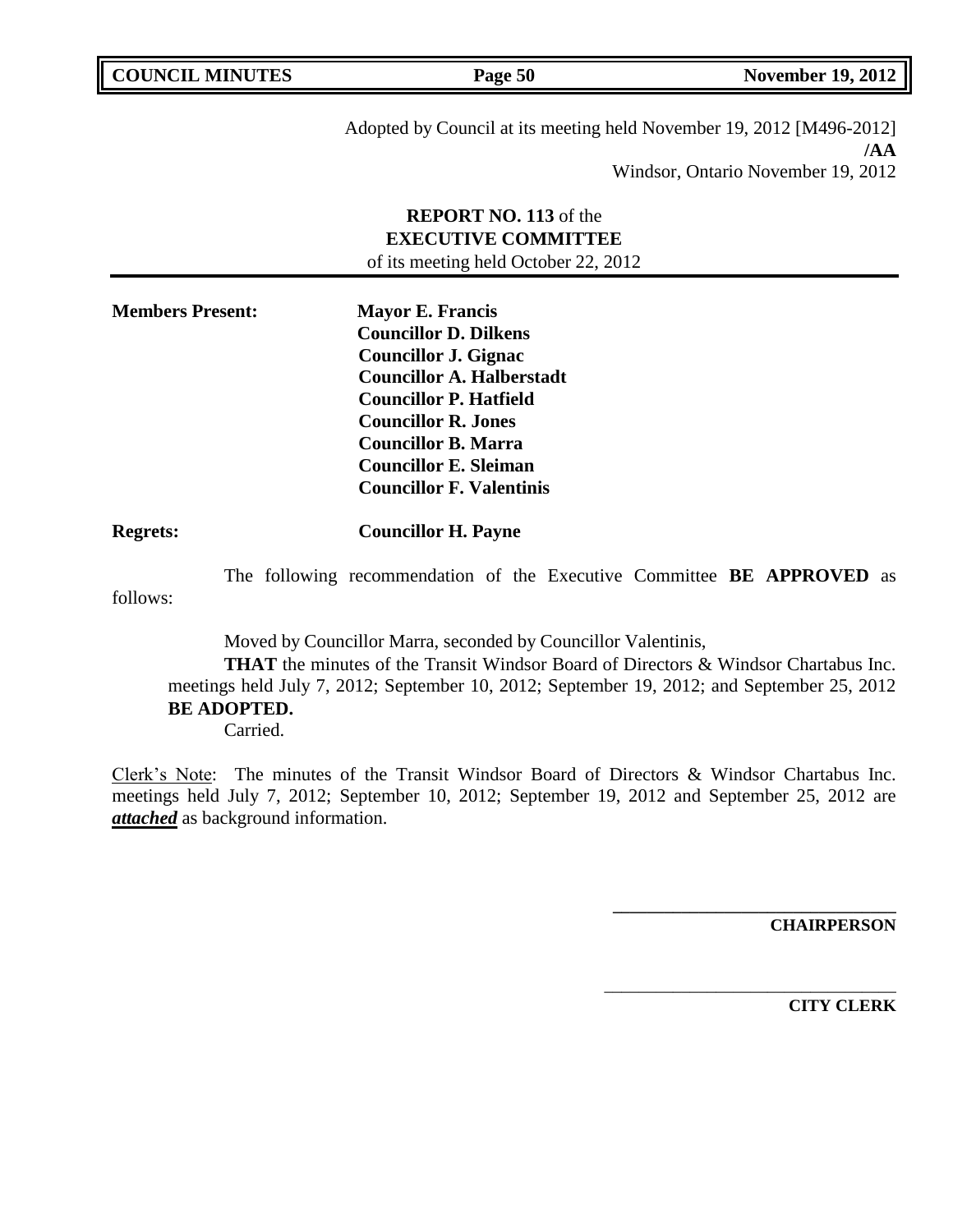**Page 51 November 19, 2012** 

Adopted by Council at its meeting held November 19, 2012 [M497-2012] **/AA** Windsor, Ontario November 19, 2012

# **REPORT NO. 114** of the **EXECUTIVE COMMITTEE** of its meeting held October 22, 2012

| <b>Members Present:</b> | <b>Mayor E. Francis</b>          |
|-------------------------|----------------------------------|
|                         | <b>Councillor D. Dilkens</b>     |
|                         | <b>Councillor J. Gignac</b>      |
|                         | <b>Councillor A. Halberstadt</b> |
|                         | <b>Councillor P. Hatfield</b>    |
|                         | <b>Councillor R. Jones</b>       |
|                         | <b>Councillor B. Marra</b>       |
|                         | <b>Councillor E. Sleiman</b>     |
|                         | <b>Councillor F. Valentinis</b>  |

# **Regrets: Councillor H. Payne**

The following recommendation of the Executive Committee **BE APPROVED** as follows:

Moved by Councillor Hatfield, seconded by Councillor Marra,

**THAT** the Mayor's Office **BE AUTHORIZED** to acquire a total of fifty (50) "Welcome to Windsor 2012 World Series" banners to hang on poles along Riverside Drive and the downtown core for the duration of the 2012 World Series with an upset limit of \$10,000.00**.** Carried.

**Clerk's Note**: The Chief Financial Officer & City Treasurer has noted that the funding source is from the Budget Stabilization Reserve Fund. Photos of the banners are *attached* as additional information.

**CHAIRPERSON**

**\_\_\_\_\_\_\_\_\_\_\_\_\_\_\_\_\_\_\_\_\_\_\_\_\_\_\_\_\_\_\_\_\_**

\_\_\_\_\_\_\_\_\_\_\_\_\_\_\_\_\_\_\_\_\_\_\_\_\_\_\_\_\_\_\_\_\_\_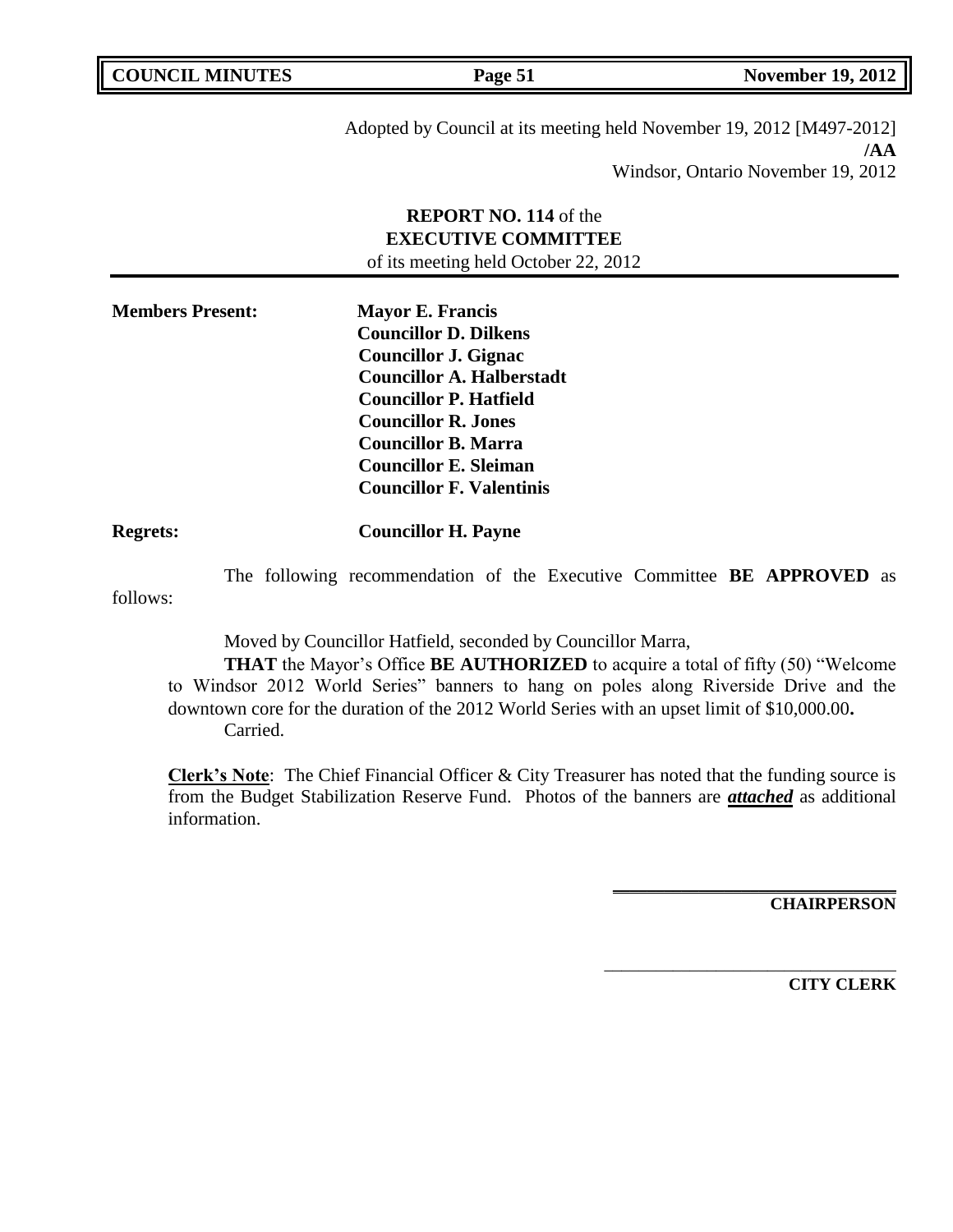Adopted by Council at its meeting held November 19, 2012 [M498-2012] **/AA** Windsor, Ontario November 19, 2012

# **REPORT NO. 79** of the **ENVIRONMENT, TRANSPORTATION & PUBLIC SAFETY STANDING COMMITTEE**

of its meeting held October 24, 2012

**Present: Councillor J. Gignac Councillor A. Halberstadt Councillor R. Jones Councillor H. Payne Councillor F. Valentinis**

That the following recommendations of the Environment and Transportation Standing Committee **BE APPROVED:** 

Moved by Councillor Gignac, seconded by Councillor Halberstadt,

**THAT** the City of Windsor's Climate Change Adaptation Plan **BE APPROVED** in principle; and

**THAT** the adaptation options proposed for inclusion in the 2013 capital budget **BE CONSIDERED** during the capital budget process. Carried.

*Clerk's Note:* The report authored by the City Engineer dated October 3, 2012 entitled "City of Windsor's Climate Change Adaptation Plan" is *attached* as background information.

**LIVELINK 16170, EI/10822**

**\_\_\_\_\_\_\_\_\_\_\_\_\_\_\_\_\_\_\_\_\_\_\_\_\_\_\_\_\_\_\_\_\_\_**

\_\_\_\_\_\_\_\_\_\_\_\_\_\_\_\_\_\_\_\_\_\_\_\_\_\_\_\_\_\_\_\_\_\_

**CHAIRPERSON**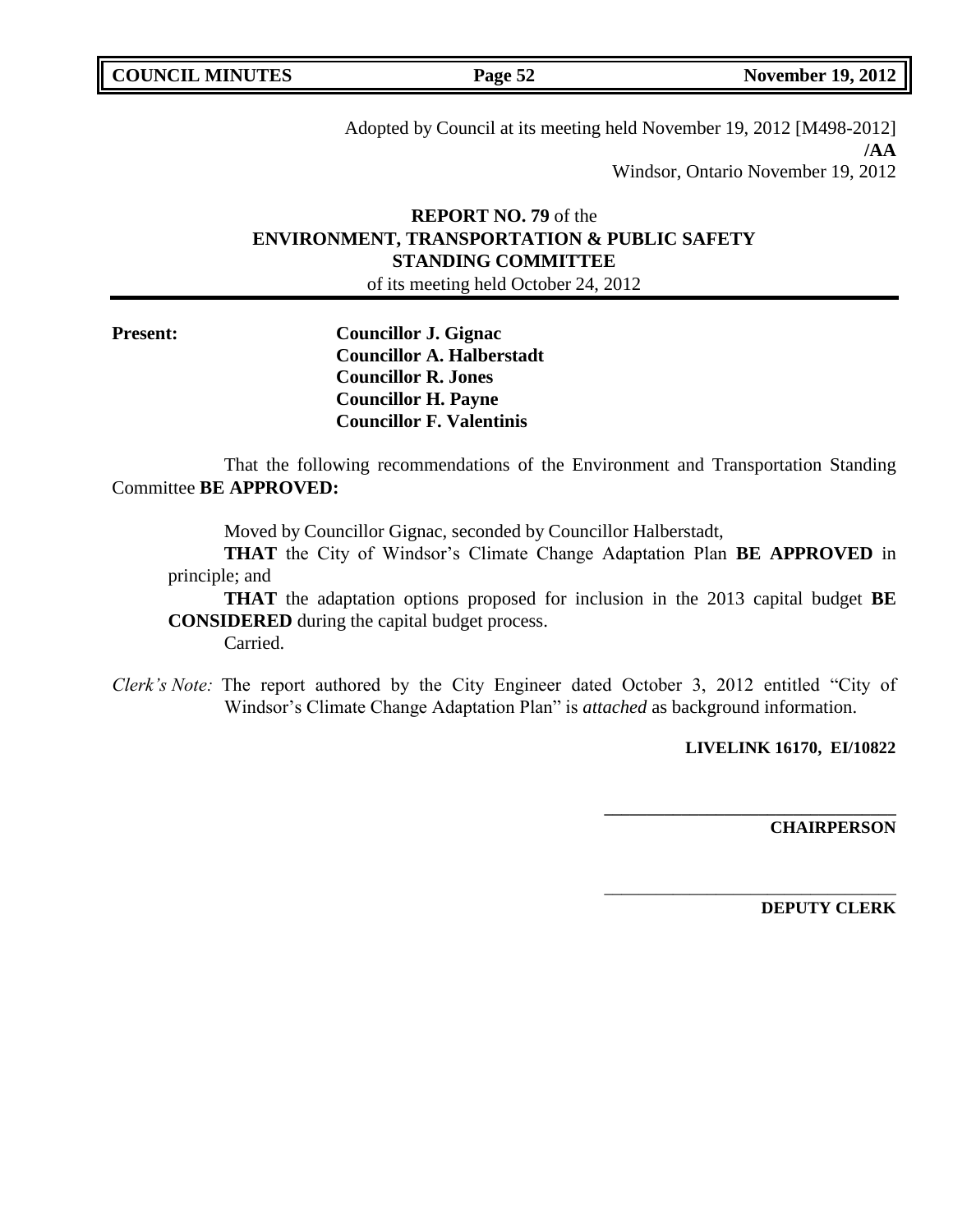Adopted by Council at its meeting held November 19, 2012 [M499-2012] **/AA** Windsor, Ontario November 19, 2012

# **REPORT NO. 80** of the **ENVIRONMENT, TRANSPORTATION & PUBLIC SAFETY STANDING COMMITTEE**

of its meeting held October 24, 2012

**Present: Councillor J. Gignac Councillor A. Halberstadt Councillor R. Jones Councillor H. Payne Councillor F. Valentinis**

That the following recommendations of the Environment and Transportation Standing Committee **BE APPROVED:** 

Moved by Councillor Gignac, seconded by Councillor Halberstadt,

1) That the Chief Administrative Officer and City Clerk **BE AUTHORIZED** to sign the amended Memorandum of Agreement (MOA) with Health Canada, satisfactory in form to the City Solicitor, in financial content to the City Treasurer and in technical content to the City Engineer, to continue the partnership with Health Canada to enhance and expand the Heat Alert and Response System with an additional funding grant from Health Canada of up to \$20,000 over two (2) years.

2) That the report *"Urban Heat Island Effect in Windsor, ON: An Assessment of Vulnerability and Mitigation Strategies"* as well as the associated heat vulnerability mapping for the City of Windsor produced in partnership with Health Canada and the City of Windsor, **BE RECEIVED** for information.

3) That the Parks and Facilities division **BE APPROVED** to retain a summer co-op student in 2013 to assist with the completion of a feasibility study on reducing the urban heat island effect at city parks and public spaces. Carried.

- 
- *Clerk's Note:* The report authored by the City Engineer dated October 4, 2012 entitled "Continued Partnership with Health Alert Response System (HARS), Urban Heat Island Study and Heat Vulnerability Mapping" is *attached* as background information.

## **LIVELINK 16171, MH/11217**

**\_\_\_\_\_\_\_\_\_\_\_\_\_\_\_\_\_\_\_\_\_\_\_\_\_\_\_\_\_\_\_\_\_\_**

\_\_\_\_\_\_\_\_\_\_\_\_\_\_\_\_\_\_\_\_\_\_\_\_\_\_\_\_\_\_\_\_\_\_

**CHAIRPERSON**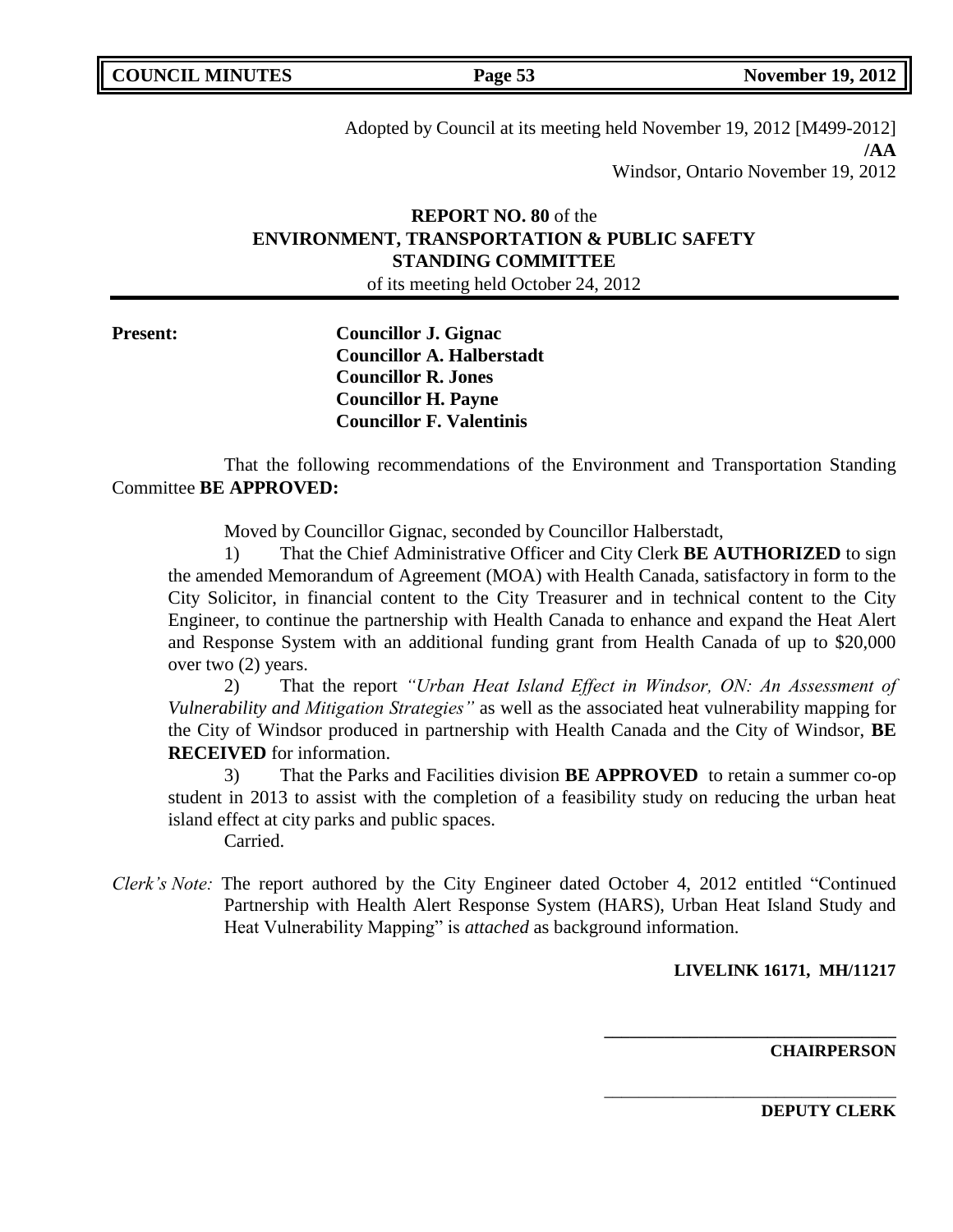**COUNCIL MINUTES Page 54 November 19, 2012** 

Adopted by Council at its meeting held November 19, 2012 [M500-2012] **/AA** Windsor, Ontario November 19, 2012

# **REPORT NO. 81** of the **ENVIRONMENT, TRANSPORTATION & PUBLIC SAFETY STANDING COMMITTEE**

of its meeting held October 24, 2012

**Present: Councillor J. Gignac Councillor A. Halberstadt Councillor R. Jones Councillor H. Payne Councillor F. Valentinis**

That the following recommendations of the Environment and Transportation Standing Committee **BE APPROVED:** 

Moved by Councillor Halberstadt, seconded by Councillor Payne, **THAT** the report of the Manager of Inspections regarding a new Fence By-law **BE RECEIVED** and that City Council **ENACT** By-law 170-2012 and **THAT** Fence By-law 266-2004 **BE REPEALED**. Carried.

*Clerk's Note:* The report authored by the Manager of Inspections dated September 7, 2012 entitled "Proposed New Fence By-Law" is *attached* as background information.

**LIVELINK 16057, AB/2012**

**\_\_\_\_\_\_\_\_\_\_\_\_\_\_\_\_\_\_\_\_\_\_\_\_\_\_\_\_\_\_\_\_\_\_**

\_\_\_\_\_\_\_\_\_\_\_\_\_\_\_\_\_\_\_\_\_\_\_\_\_\_\_\_\_\_\_\_\_\_

**CHAIRPERSON**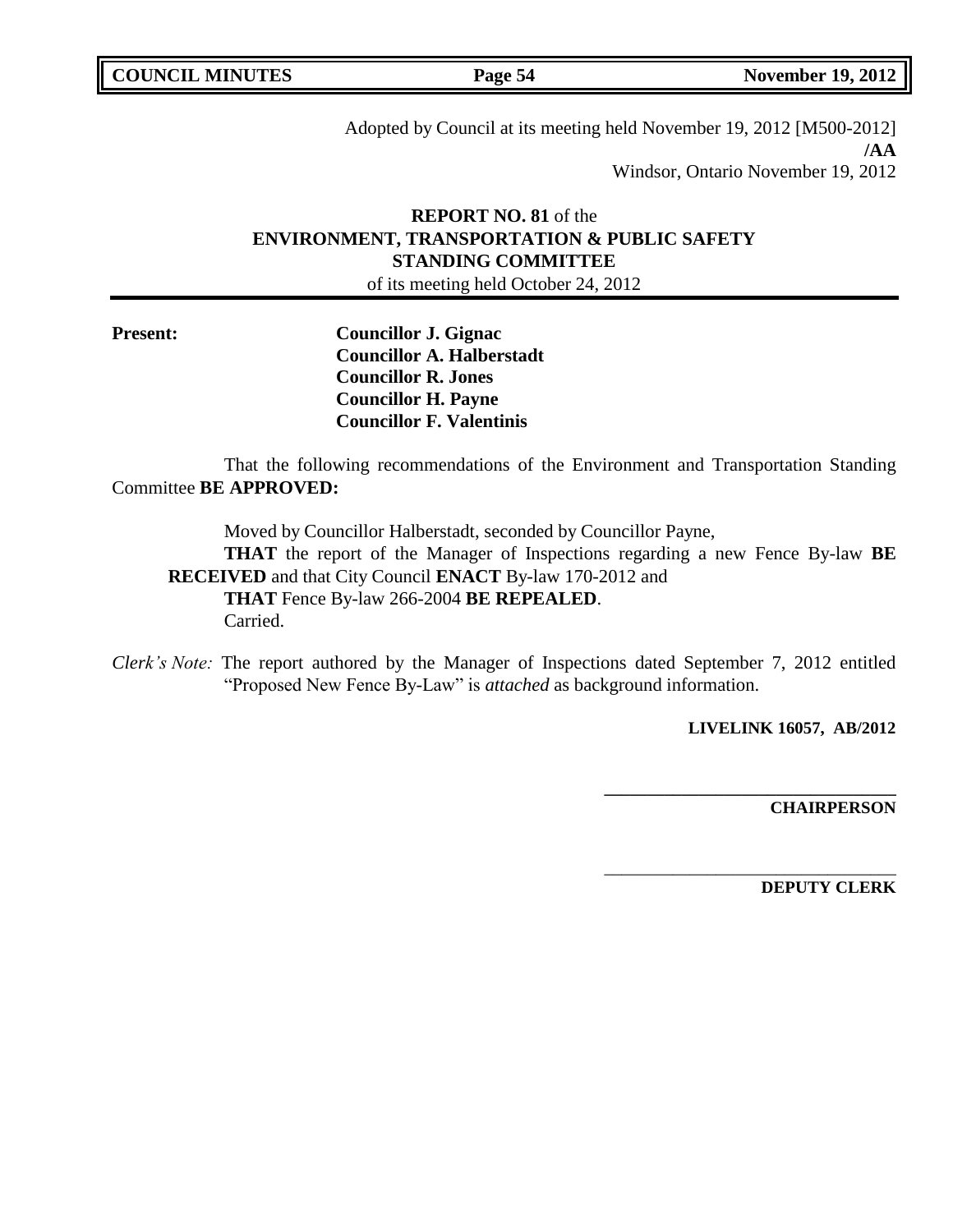| <b>COUNCIL MINUTES</b> |  |
|------------------------|--|
|------------------------|--|

Adopted by Council at its meeting held November 19, 2012 [M501-2012] **/AA** Windsor, Ontario November 19, 2012

# **REPORT NO. 82** of the **ENVIRONMENT, TRANSPORTATION & PUBLIC SAFETY STANDING COMMITTEE**

of its meeting held October 24, 2012

**Present: Councillor J. Gignac Councillor A. Halberstadt Councillor R. Jones Councillor H. Payne Councillor F. Valentinis**

That the following recommendations of the Environment and Transportation Standing Committee **BE APPROVED:** 

Moved by Councillor Payne, seconded by Councillor Jones,

**THAT** the Green Fleet Plan **BE RECEIVED** for information and **APPROVED** as a guiding document for the operation and management of the City's fleet. Carried.

*Clerk's Note:* The report authored by the Fleet Manager dated September 12, 2012 entitled "Green Fleet Plan" is *attached* as background information.

**LIVELINK 16177, SW2012**

**\_\_\_\_\_\_\_\_\_\_\_\_\_\_\_\_\_\_\_\_\_\_\_\_\_\_\_\_\_\_\_\_\_\_**

\_\_\_\_\_\_\_\_\_\_\_\_\_\_\_\_\_\_\_\_\_\_\_\_\_\_\_\_\_\_\_\_\_\_

**CHAIRPERSON**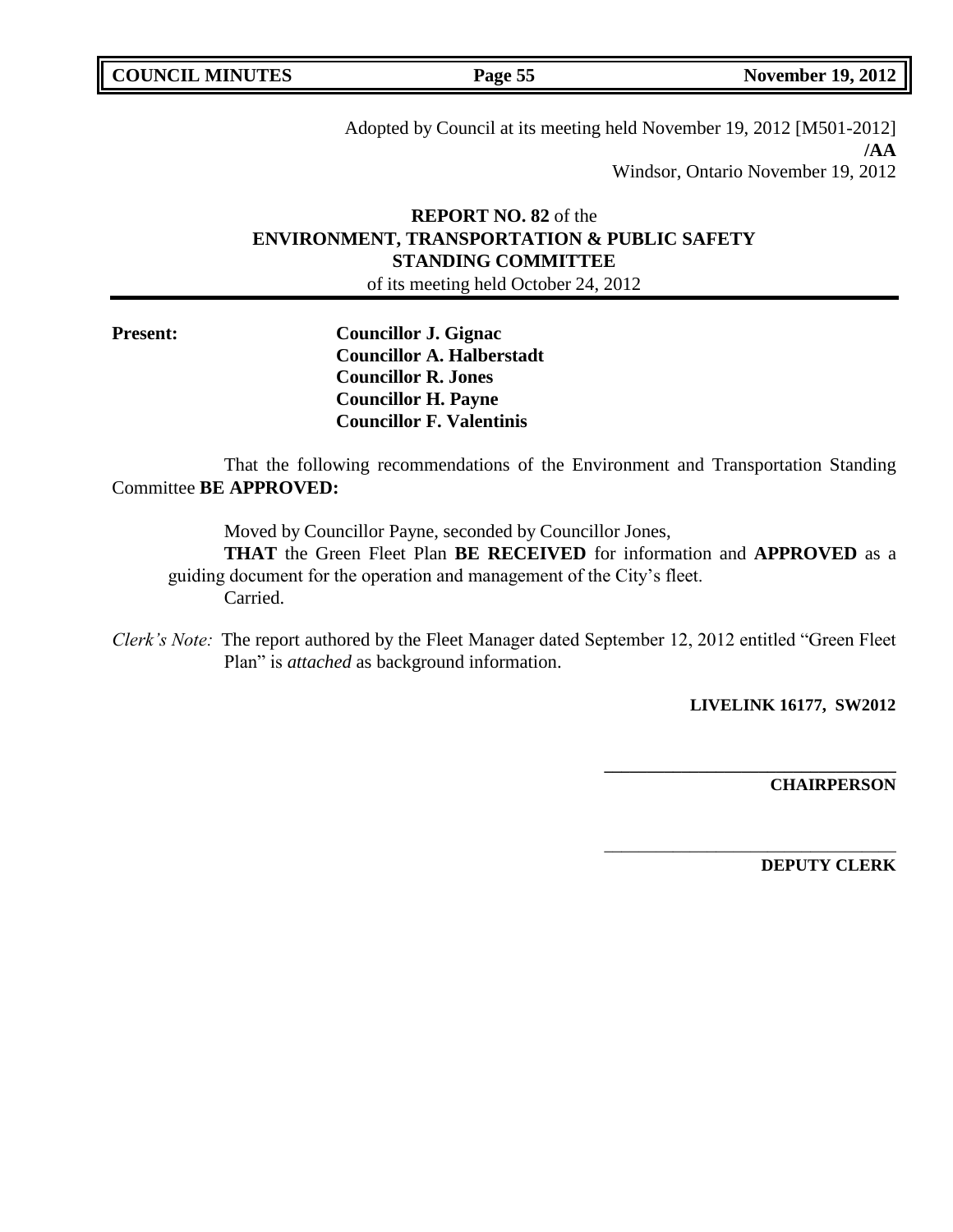| <b>COUNCIL MINUTES</b> |  |
|------------------------|--|
|------------------------|--|

Adopted by Council at its meeting held November 19, 2012 [M502-2012] **/AA** Windsor, Ontario November 19, 2012

# **REPORT NO. 83** of the **ENVIRONMENT, TRANSPORTATION & PUBLIC SAFETY STANDING COMMITTEE**

of its meeting held October 24, 2012

**Present: Councillor J. Gignac Councillor A. Halberstadt Councillor R. Jones Councillor H. Payne Councillor F. Valentinis**

That the following recommendations of the Environment and Transportation Standing Committee **BE APPROVED:** 

Moved by Councillor Gignac, seconded by Councillor Jones,

**THAT** the Emergency Detour Route Plan in case of a road closure on E. C. Row between Huron Church and Ojibway **BE RECEIVED** for information. Carried.

*Clerk's Note:* The report authored by the City Engineer dated October 24, 2012 entitled "Windsor Essex Parkway, E. C. Row lane reduction between Huron Church Road and Ojibway Parkway, Emergency Detour Route" is *attached* as background information.

**LIVELINK 16213, ST/5710**

**\_\_\_\_\_\_\_\_\_\_\_\_\_\_\_\_\_\_\_\_\_\_\_\_\_\_\_\_\_\_\_\_\_\_**

\_\_\_\_\_\_\_\_\_\_\_\_\_\_\_\_\_\_\_\_\_\_\_\_\_\_\_\_\_\_\_\_\_\_

**CHAIRPERSON**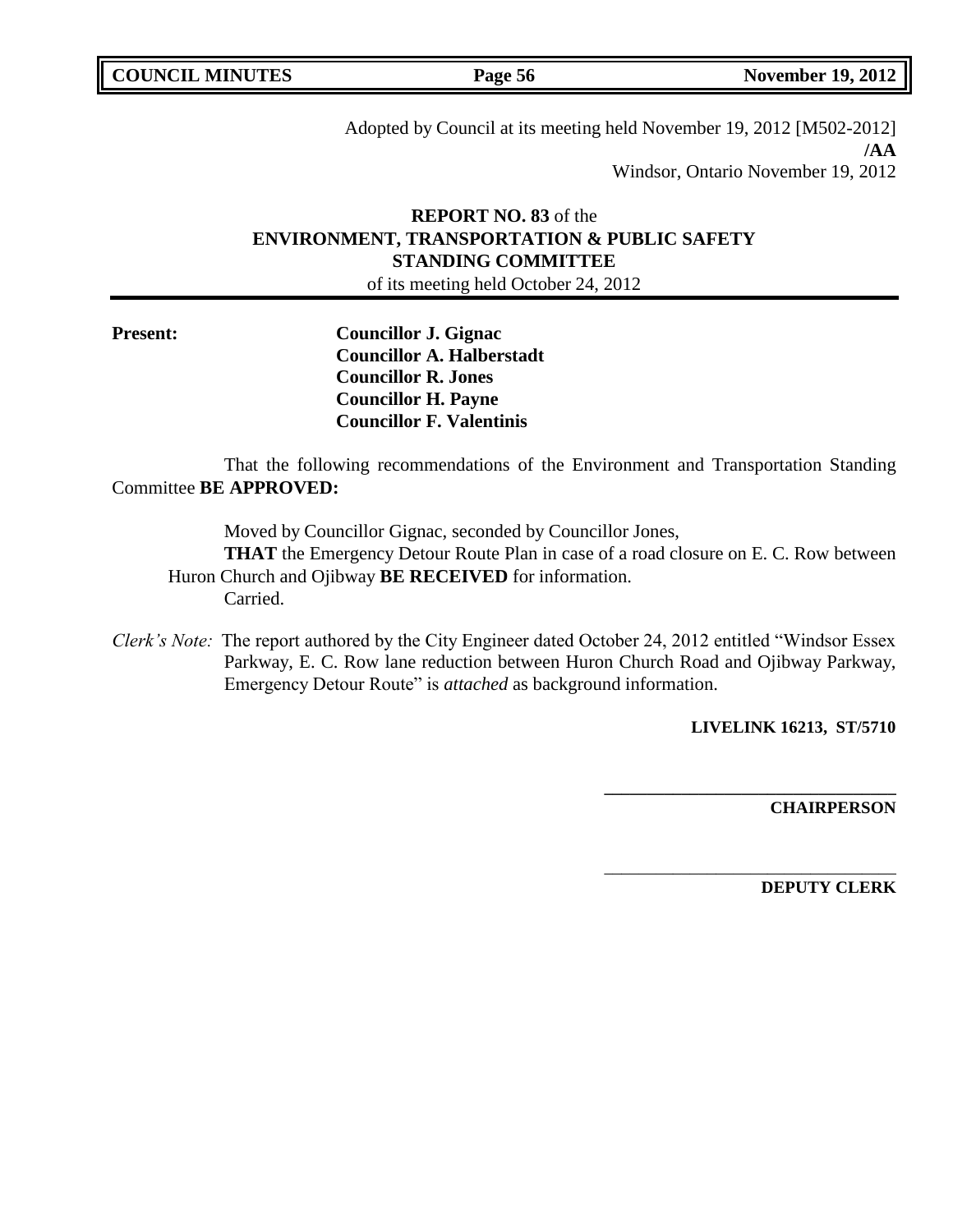| <b>COUNCIL MINUTES</b> |  |
|------------------------|--|
|------------------------|--|

Adopted by Council at its meeting held November 19, 2012 [M503-2012] **/AA** Windsor, Ontario November 19, 2012

# **REPORT NO. 84** of the **ENVIRONMENT, TRANSPORTATION & PUBLIC SAFETY STANDING COMMITTEE**

of its meeting held October 24, 2012

**Present: Councillor J. Gignac Councillor A. Halberstadt Councillor R. Jones Councillor H. Payne Councillor F. Valentinis**

That the following recommendations of the Environment and Transportation Standing Committee **BE APPROVED:** 

Moved by Councillor Gignac, seconded by Councillor Halberstadt, **THAT** Report No. 65 of the Windsor-Essex County Environment Committee (WECEC) regarding their Terms of Reference **BE RECEIVED** for information. Carried.

*Clerk's Note:* Report No. 65 of the Windsor-Essex County Environment Committee is *attached* as background information.

**CHAIRPERSON**

**\_\_\_\_\_\_\_\_\_\_\_\_\_\_\_\_\_\_\_\_\_\_\_\_\_\_\_\_\_\_\_\_\_\_**

\_\_\_\_\_\_\_\_\_\_\_\_\_\_\_\_\_\_\_\_\_\_\_\_\_\_\_\_\_\_\_\_\_\_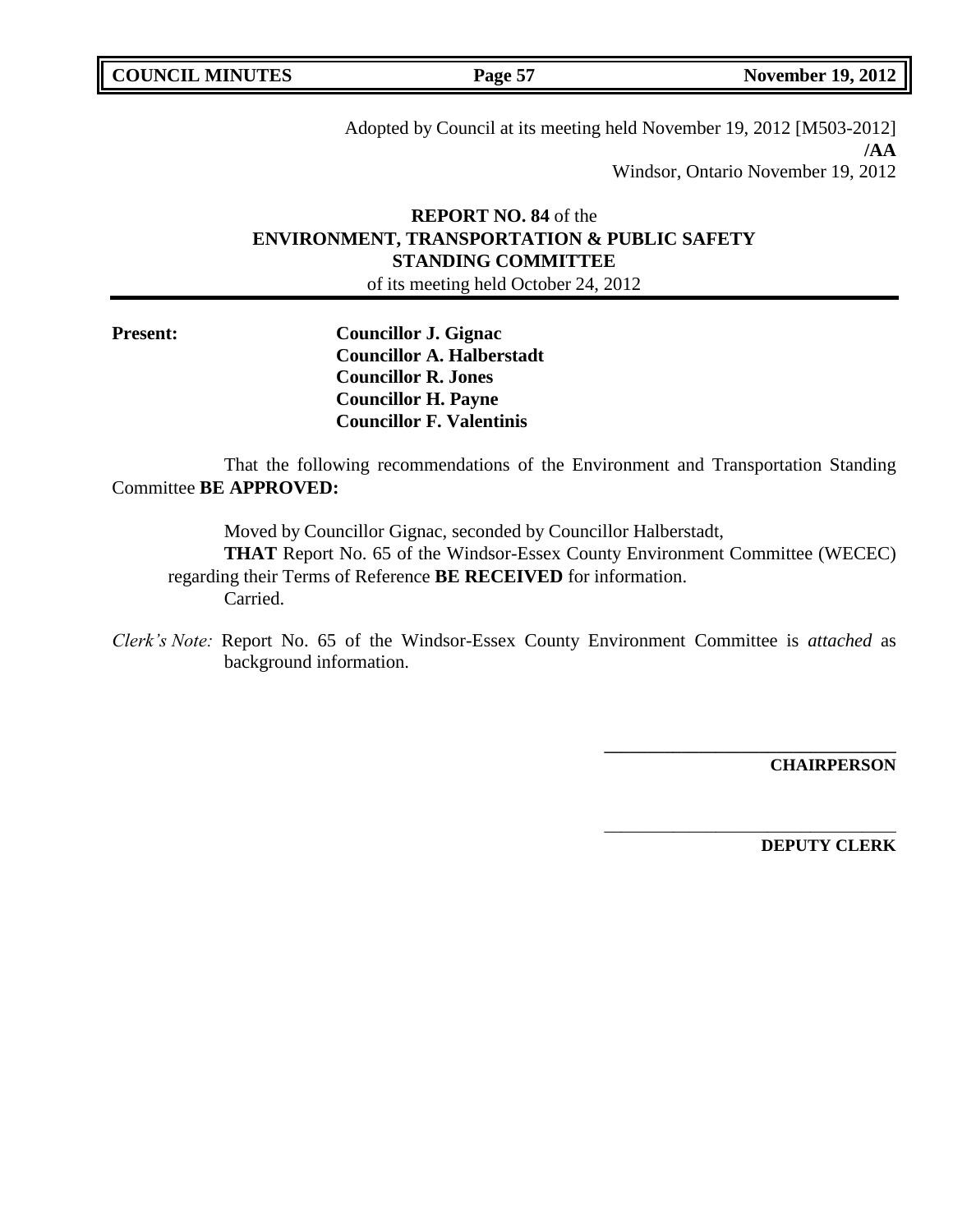| <b>COUNCIL MINUTES</b> |  |
|------------------------|--|
|------------------------|--|

Adopted by Council at its meeting held November 19, 2012 [M504-2012] **/AA** Windsor, Ontario November 19, 2012

# **REPORT NO. 85** of the **ENVIRONMENT, TRANSPORTATION & PUBLIC SAFETY STANDING COMMITTEE**

of its meeting held October 24, 2012

**Present: Councillor J. Gignac Councillor A. Halberstadt Councillor R. Jones Councillor H. Payne Councillor F. Valentinis**

That the following recommendations of the Environment and Transportation Standing Committee **BE APPROVED:** 

Moved by Councillor Jones, seconded by Councillor Payne,

**THAT** the minutes of the Windsor Licensing Commission meeting held February 15, 2012 **BE RECEIVED** for information.

Carried.

*Clerk's Note:* The minutes of the Windsor Licensing Commission meeting held February 15, 2012 are *attached* as background information.

**CHAIRPERSON**

**\_\_\_\_\_\_\_\_\_\_\_\_\_\_\_\_\_\_\_\_\_\_\_\_\_\_\_\_\_\_\_\_\_\_**

\_\_\_\_\_\_\_\_\_\_\_\_\_\_\_\_\_\_\_\_\_\_\_\_\_\_\_\_\_\_\_\_\_\_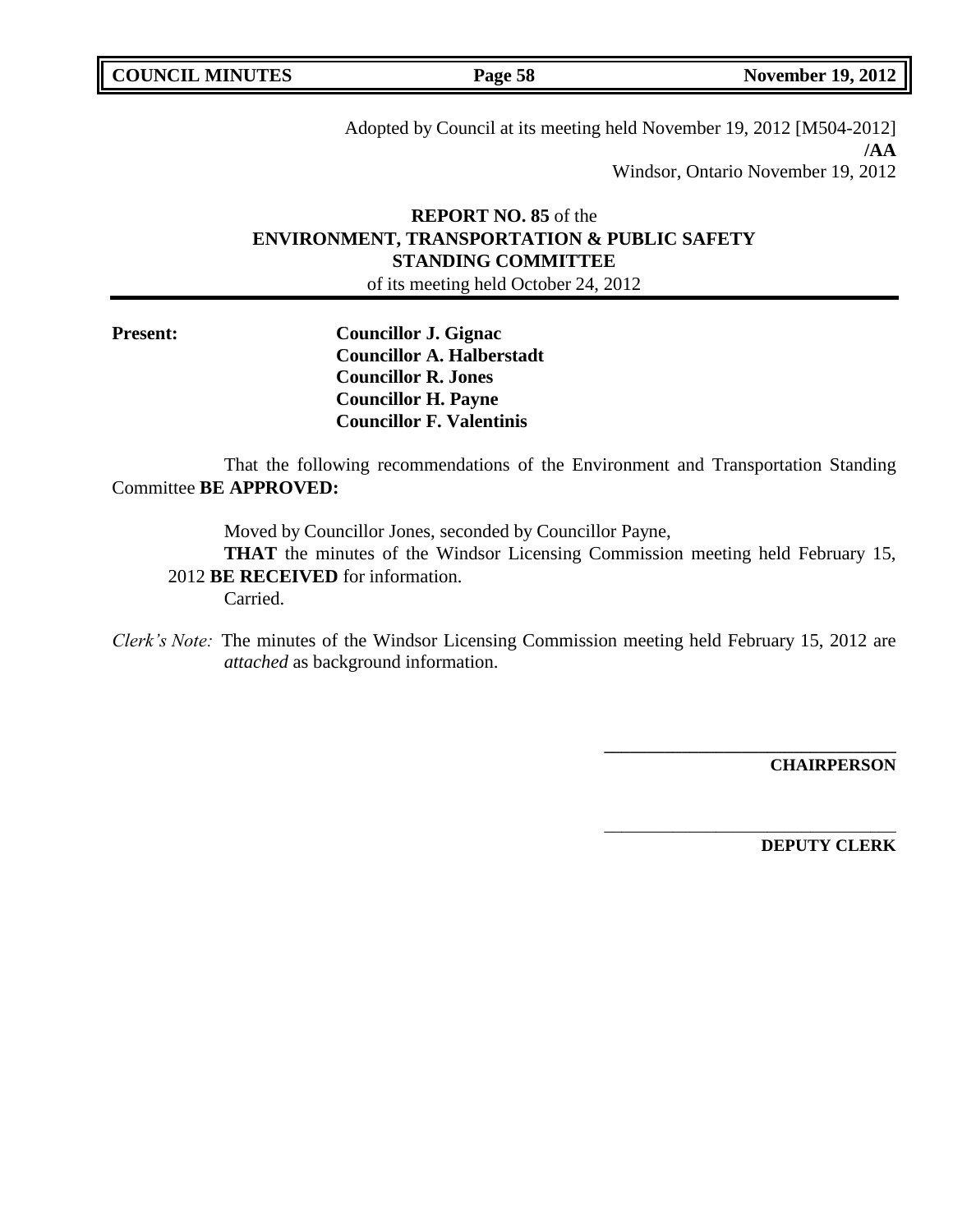**COUNCIL MINUTES Page 59 November 19, 2012** 

Adopted by Council at its meeting held November 19, 2012 [M505-2012] **/AA** Windsor, Ontario November 19, 2012

# **REPORT NO. 86** of the **ENVIRONMENT, TRANSPORTATION & PUBLIC SAFETY STANDING COMMITTEE**

of its meeting held October 24, 2012

**Present: Councillor J. Gignac Councillor A. Halberstadt Councillor R. Jones Councillor H. Payne Councillor F. Valentinis**

That the following recommendations of the Environment and Transportation Standing Committee **BE APPROVED:** 

Moved by Councillor Jones, seconded by Councillor Payne,

**THAT** the minutes of the Windsor Licensing Commission meeting held June 20, 2012 **BE RECEIVED** for information.

Carried.

*Clerk's Note:* The minutes of the Windsor Licensing Commission meeting held June 20, 2012 are *attached* as background information.

**CHAIRPERSON**

**\_\_\_\_\_\_\_\_\_\_\_\_\_\_\_\_\_\_\_\_\_\_\_\_\_\_\_\_\_\_\_\_\_\_**

\_\_\_\_\_\_\_\_\_\_\_\_\_\_\_\_\_\_\_\_\_\_\_\_\_\_\_\_\_\_\_\_\_\_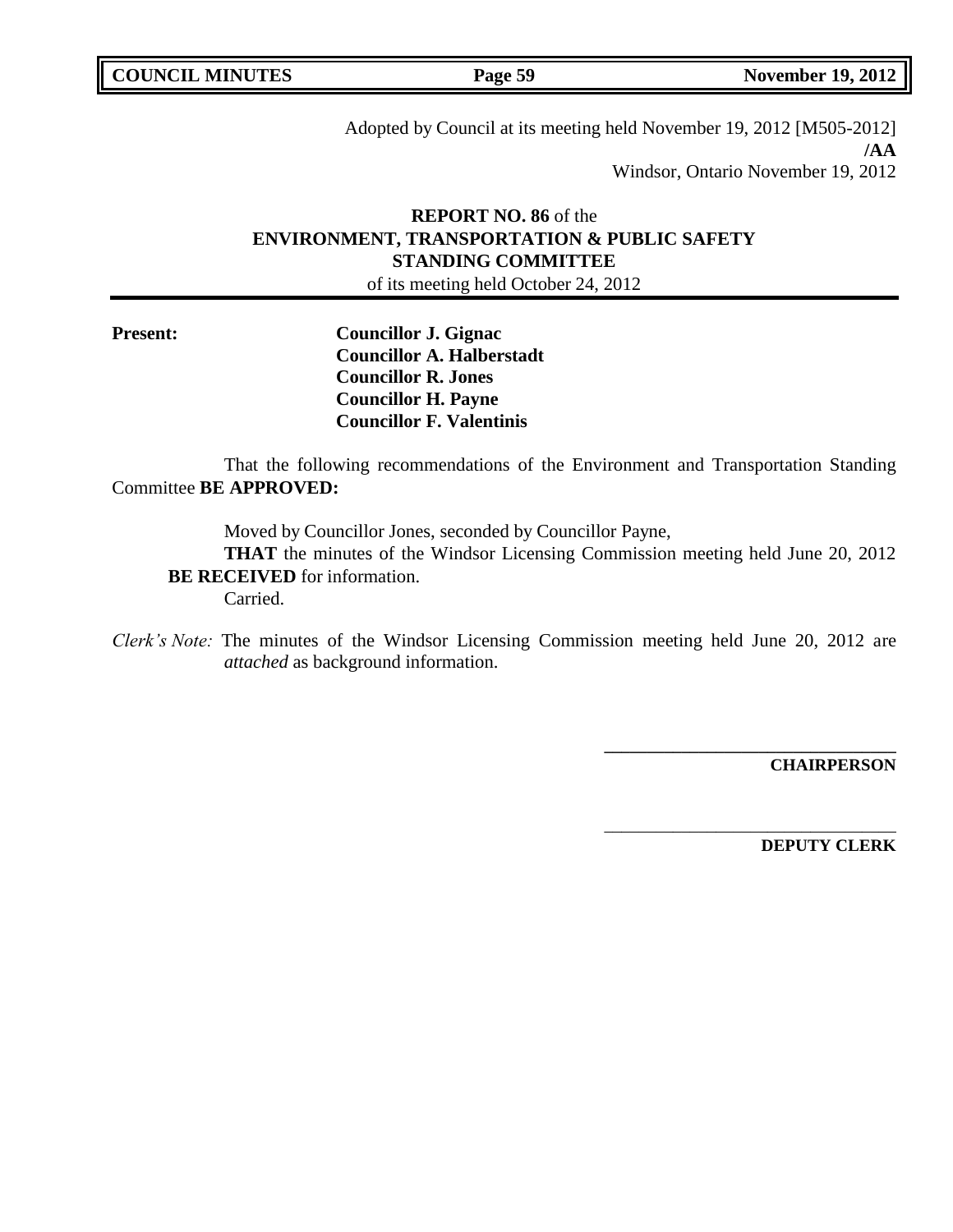| <b>COUNCIL MINUTES</b> |  |
|------------------------|--|
|------------------------|--|

Adopted by Council at its meeting held November 19, 2012 [M506-2012] **/AA** Windsor, Ontario November 19, 2012

# **REPORT NO. 87** of the **ENVIRONMENT, TRANSPORTATION & PUBLIC SAFETY STANDING COMMITTEE**

of its meeting held October 24, 2012

**Present: Councillor J. Gignac Councillor A. Halberstadt Councillor R. Jones Councillor H. Payne Councillor F. Valentinis**

That the following recommendations of the Environment and Transportation Standing Committee **BE APPROVED:** 

Moved by Councillor Jones, seconded by Councillor Payne,

**THAT** the minutes of the Windsor Licensing Commission meeting held July 18, 2012 **BE RECEIVED** for information.

Carried.

*Clerk's Note:* The minutes of the Windsor Licensing Commission meeting held July 18, 2012 are *attached* as background information.

**CHAIRPERSON**

**\_\_\_\_\_\_\_\_\_\_\_\_\_\_\_\_\_\_\_\_\_\_\_\_\_\_\_\_\_\_\_\_\_\_**

\_\_\_\_\_\_\_\_\_\_\_\_\_\_\_\_\_\_\_\_\_\_\_\_\_\_\_\_\_\_\_\_\_\_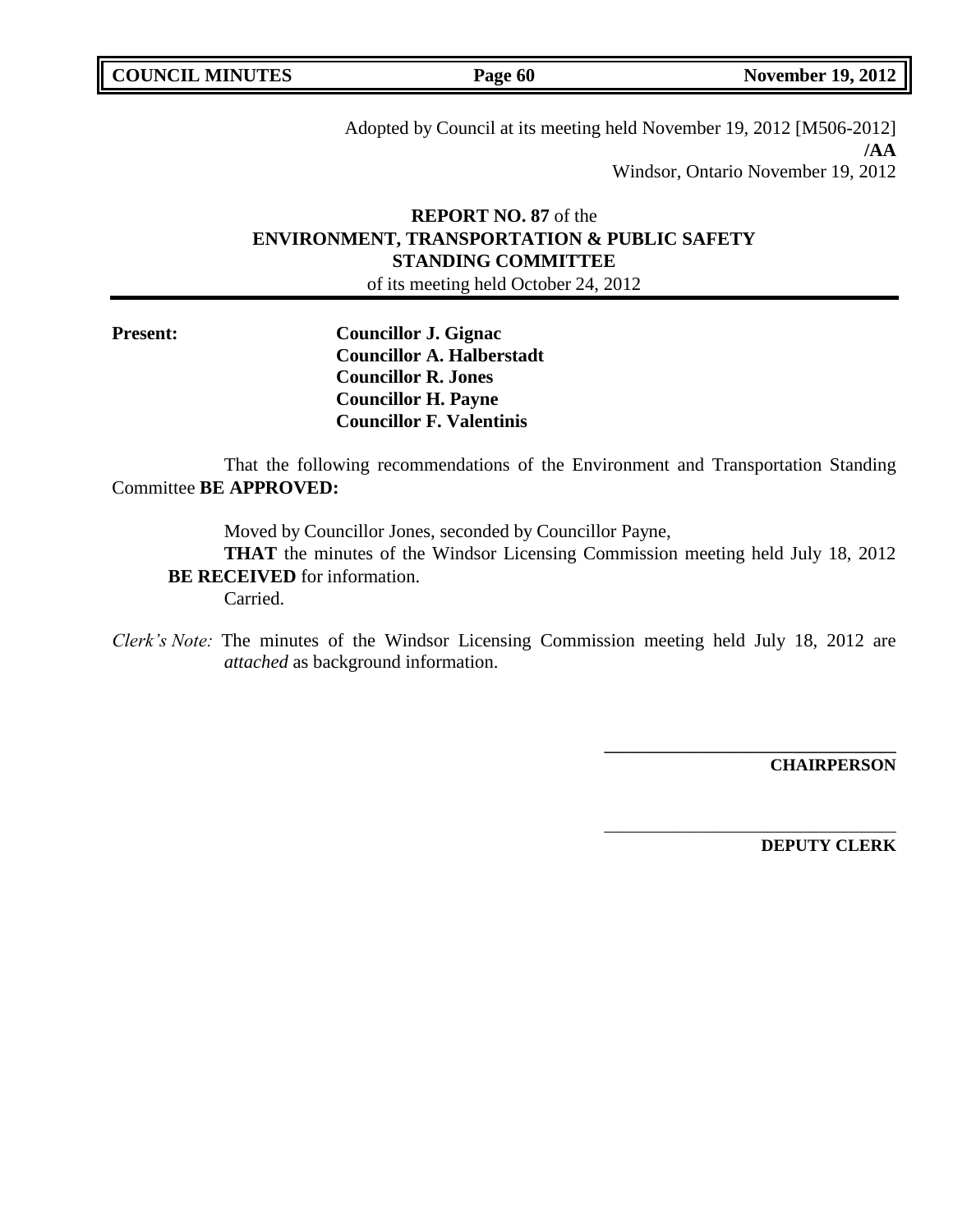Adopted by Council at its meeting held November 19, 2012 [M507-2012] **/AA** Windsor, Ontario November 19, 2012

# **REPORT NO. 88** of the **ENVIRONMENT, TRANSPORTATION & PUBLIC SAFETY STANDING COMMITTEE**

of its meeting held October 24, 2012

**Present: Councillor J. Gignac Councillor A. Halberstadt Councillor R. Jones Councillor H. Payne Councillor F. Valentinis**

That the following recommendations of the Environment and Transportation Standing Committee **BE APPROVED:** 

Moved by Councillor Jones, seconded by Councillor Payne,

**THAT** the minutes of the Windsor Licensing Commission meeting held August 10, 2012 **BE RECEIVED** for information.

Carried.

*Clerk's Note:* The minutes of the Windsor Licensing Commission meeting held August 10, 2012 are *attached* as background information.

**CHAIRPERSON**

**\_\_\_\_\_\_\_\_\_\_\_\_\_\_\_\_\_\_\_\_\_\_\_\_\_\_\_\_\_\_\_\_\_\_**

\_\_\_\_\_\_\_\_\_\_\_\_\_\_\_\_\_\_\_\_\_\_\_\_\_\_\_\_\_\_\_\_\_\_